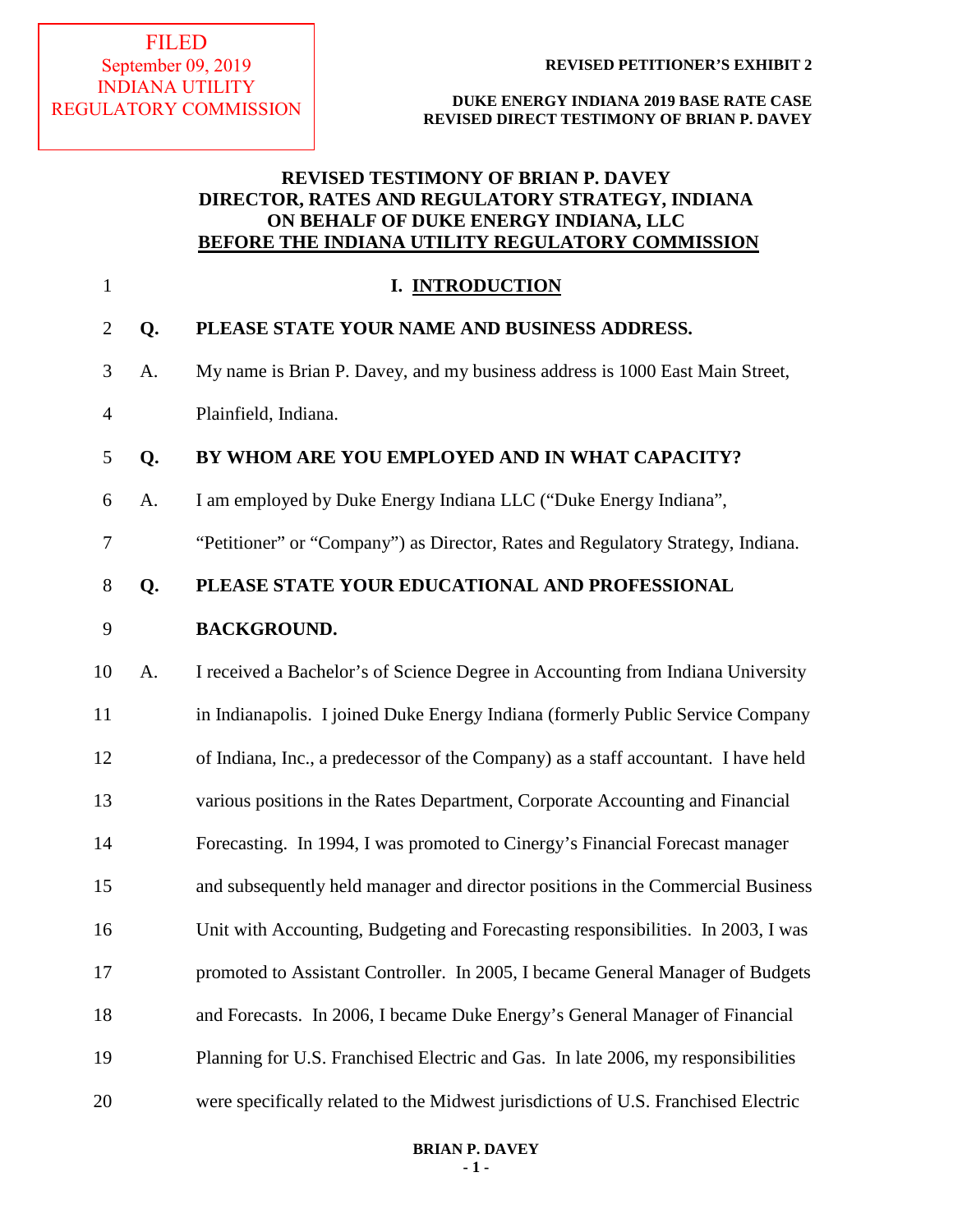| $\mathbf{1}$   |    | and Gas. In 2009, I assumed my current responsibilities. I am a Certified Public  |
|----------------|----|-----------------------------------------------------------------------------------|
| $\overline{c}$ |    | Accountant and a member of the Indiana CPA Society.                               |
| 3              | Q. | PLEASE DESCRIBE YOUR DUTIES AS DIRECTOR, RATES &                                  |
| $\overline{4}$ |    | REGULATORY STRATEGY, INDIANA.                                                     |
| 5              | A. | As Director, Rates and Regulatory Strategy, Indiana, I am responsible for         |
| 6              |    | regulated rate matters including the Company's various rider filings for Duke     |
| 7              |    | Energy Indiana.                                                                   |
| 8              | Q. | WHAT IS THE PURPOSE OF YOUR TESTIMONY IN THIS                                     |
| 9              |    | PROCEEDING?                                                                       |
| 10             | A. | I sponsor Petitioner's Exhibit 2-A (BPD) which provides a comprehensive           |
| 11             |    | overview of the key issues and components of the rate case and also indicates     |
| 12             |    | which Duke Energy Indiana witness provides testimony or exhibits on each topic    |
| 13             |    | of interest. Additionally, my testimony includes existing rate structure, summary |
| 14             |    | of the rate request mechanics, overview of the rate case increase request,        |
| 15             |    | summary of rate request drivers, overview of the decoupling proposal, other       |
| 16             |    | ratemaking elements, proposed collaboratives and rate competitiveness.            |
| 17             |    | II. DUKE ENERGY INDIANA EXISTING RATE STRUCTURE                                   |
| 18             | Q. | PLEASE PROVIDE BACKGROUND ON THE LAST TIME DUKE                                   |
| 19             |    | <b>ENERGY INDIANA CHANGED ITS RETAIL ELECTRIC BASIC RATES</b>                     |
| 20             |    | AND CHARGES.                                                                      |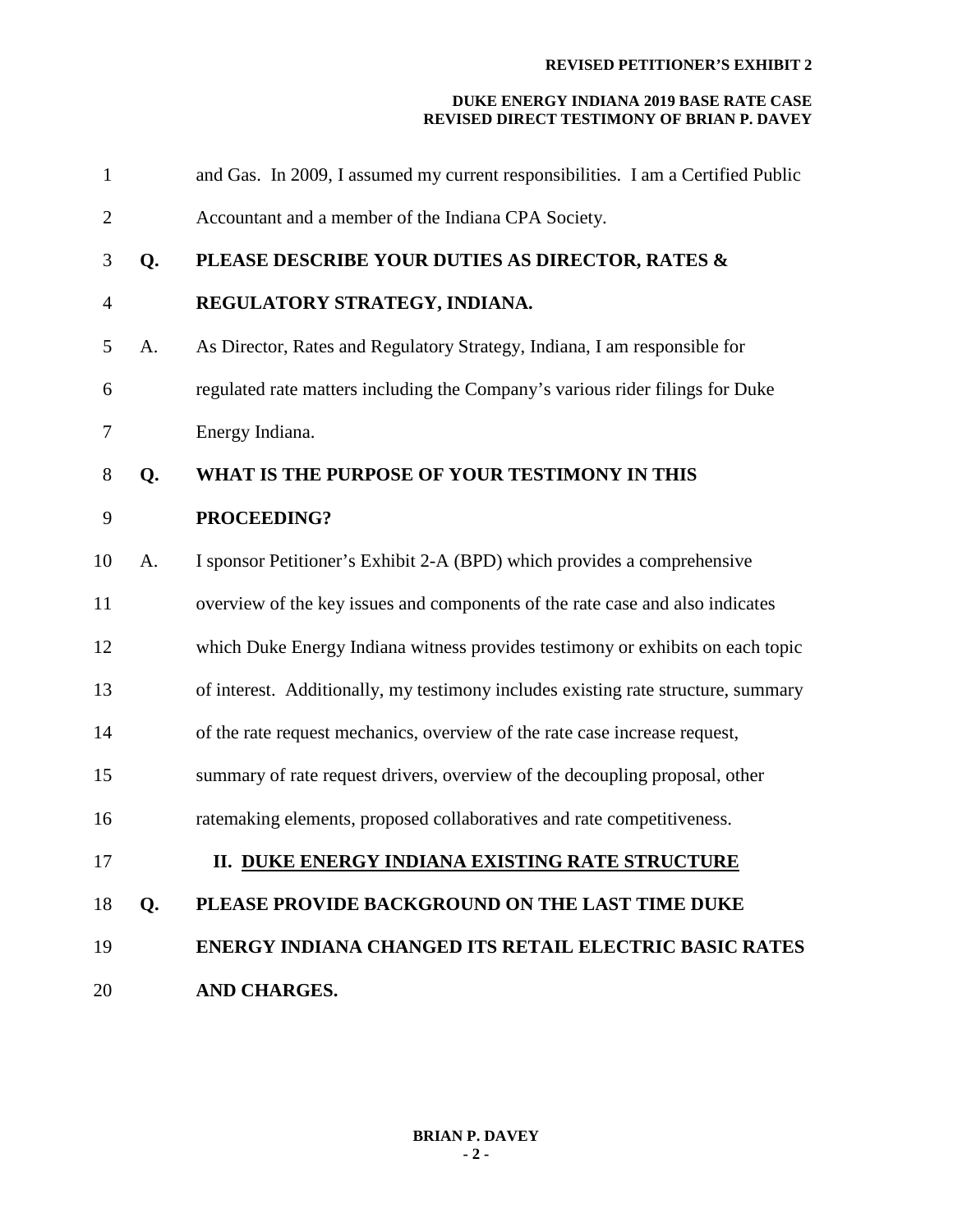#### **DUKE ENERGY INDIANA 2019 BASE RATE CASE REVISED DIRECT TESTIMONY OF BRIAN P. DAVEY**

| 1              | A. | Duke Energy Indiana's retail electric base rates were effective in May 2004 with   |
|----------------|----|------------------------------------------------------------------------------------|
| $\overline{2}$ |    | the order from the last base rate case, Cause No. 42359. The test period was an    |
| 3              |    | historical test period of twelve months ended September 2002.                      |
| $\overline{4}$ | Q. | PLEASE PROVIDE BACKGROUND ON THE RATE-RELATED                                      |
| 5              |    | <b>STANDARD CONTRACT RIDERS OR TRACKERS THAT DUKE</b>                              |
| 6              |    | ENERGY INDIANA CURRENTLY HAS IN PLACE.                                             |
| 7              | А. | The following table includes the existing riders, a brief description, the Company |
| 8              |    | witness who will provide proposed rate making information and the 2018             |
| 9              |    | revenues associated with the riders.                                               |
|                |    |                                                                                    |

## 10 **Table 1: Rider Revenues**

| <b>Standard Contract</b><br><b>Rider</b>                                                                         | <b>Description</b>                                                                                                                                                               | <b>Witness</b>          | 2018<br><b>Revenue</b><br>(millions) |
|------------------------------------------------------------------------------------------------------------------|----------------------------------------------------------------------------------------------------------------------------------------------------------------------------------|-------------------------|--------------------------------------|
| No. 60 - Fuel Cost<br>Adjustment (FAC)                                                                           | Recovers changes in the cost of fuel<br>consumed, purchased power and fuel-<br>related MISO charges and credits.                                                                 | Suzanne E.<br>Sieferman | \$347.6                              |
| No. 61 - Integrated<br><b>Coal Gasification</b><br><b>Combined Cycle</b><br><b>Generating Facility</b><br>(IGCC) | Recovers return on asset, operating costs<br>and certain credits.                                                                                                                | Diana L.<br>Douglas     | \$365.7                              |
| No. 62 -<br>Environmental<br>Compliance<br>Investment<br>Adjustment (ECR)                                        | Recovers return on Qualified Pollution<br><b>Control Projects, Clean Energy Projects</b><br>and Federally Mandated Phase 1 Coal<br>Combustion Residual ("CCR") rule<br>projects. | Christa L.<br>Graft     | \$82.6                               |
| No. 63 - SO <sub>2</sub> , NO <sub>x</sub><br>and Hg Emission<br>Allowance<br>Adjustment (ECR)                   | Recovers the cost of native emission<br>allowances consumed and credits<br>customers with the net proceeds from<br>sales of native emission allowances.                          | Christa L.<br>Graft     | $(\$0.4)$                            |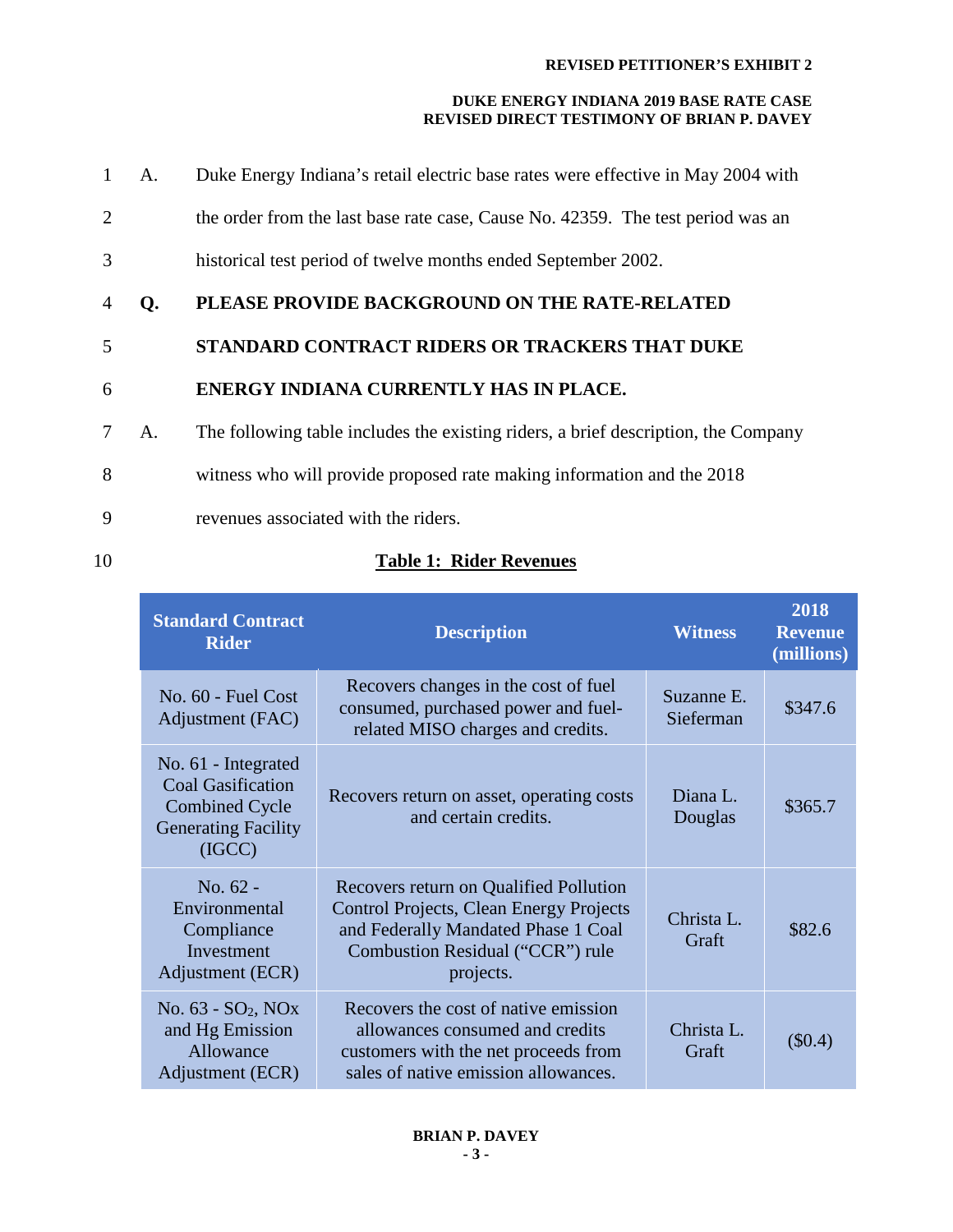| <b>Standard Contract</b><br><b>Rider</b>                                                                                               | <b>Description</b>                                                                                                                                                                                                                                                                         | <b>Witness</b>          | 2018<br><b>Revenue</b><br>(millions) |
|----------------------------------------------------------------------------------------------------------------------------------------|--------------------------------------------------------------------------------------------------------------------------------------------------------------------------------------------------------------------------------------------------------------------------------------------|-------------------------|--------------------------------------|
| No. 65 -<br>Transmission and<br><b>Distribution</b><br>Infrastructure<br><b>Improvement Cost</b><br>Rate Adjustment<br>(TDSIC)         | Recovers the rider-eligible portion of the<br>return on the net depreciated value of<br>plant-in-service and associated<br>depreciation and plan-related O&M costs<br>in connection with Company's 7-year<br>TDSIC plan.                                                                   | Diana L.<br>Douglas     | \$40.3                               |
| No. $66-A$ - Energy<br><b>Efficiency Revenue</b><br>Adjustment (DSM)                                                                   | Recovers the cost of energy efficiency<br>programs, including lost revenues and<br>performance incentives approved by the<br>Commission.                                                                                                                                                   | Diana L.<br>Douglas     | \$70.4                               |
| No. 67 - Tax and<br><b>Merger Credits</b><br><b>Adjustment</b> (30 Day<br>Filing)                                                      | Removes the annual amortization of the<br>1994 Cinergy merger costs that are<br>embedded in base rates and credits<br>customers for certain benefits of the 2018<br>federal income tax rate decrease under<br>the Tax Cuts and Jobs Act.                                                   | Diana L.<br>Douglas     | (\$15.0)                             |
| No. 68 -<br>Midcontinent<br><b>Independent System</b><br>Operator "MISO"<br><b>Management Costs</b><br>and Revenue<br>Adjustment (RTO) | Recovers non-fuel MISO charges and<br>credits netted with transmission revenues<br>over amounts included in base rates.                                                                                                                                                                    | Suzanne E.<br>Sieferman | \$64.6                               |
| No. 70 - Reliability<br>Adjustment (SRA)                                                                                               | Recovers and/or credits customers with<br>the net cost of reliability purchases,<br>PowerShare <sup>®</sup> and similar customer-<br>specific demand response programs, and<br>50% sharing of net profits from non-<br>native sales down to zero. Capacity costs<br>are tracked from zero. | Suzanne E<br>Sieferman  | \$16.4                               |
| No. 71 -<br>Environmental<br>Compliance<br><b>Operating Cost</b><br>Adjustment (ECR)                                                   | Recovers incremental operating costs for<br>clean coal and the rider-eligible portion<br>of federally mandated Phase 1 CCR<br>projects, including the cost of reagents<br>and the depreciation of projects included<br>in Rider 62, net of certain credits.                                | Christa L.<br>Graft     | \$169.8                              |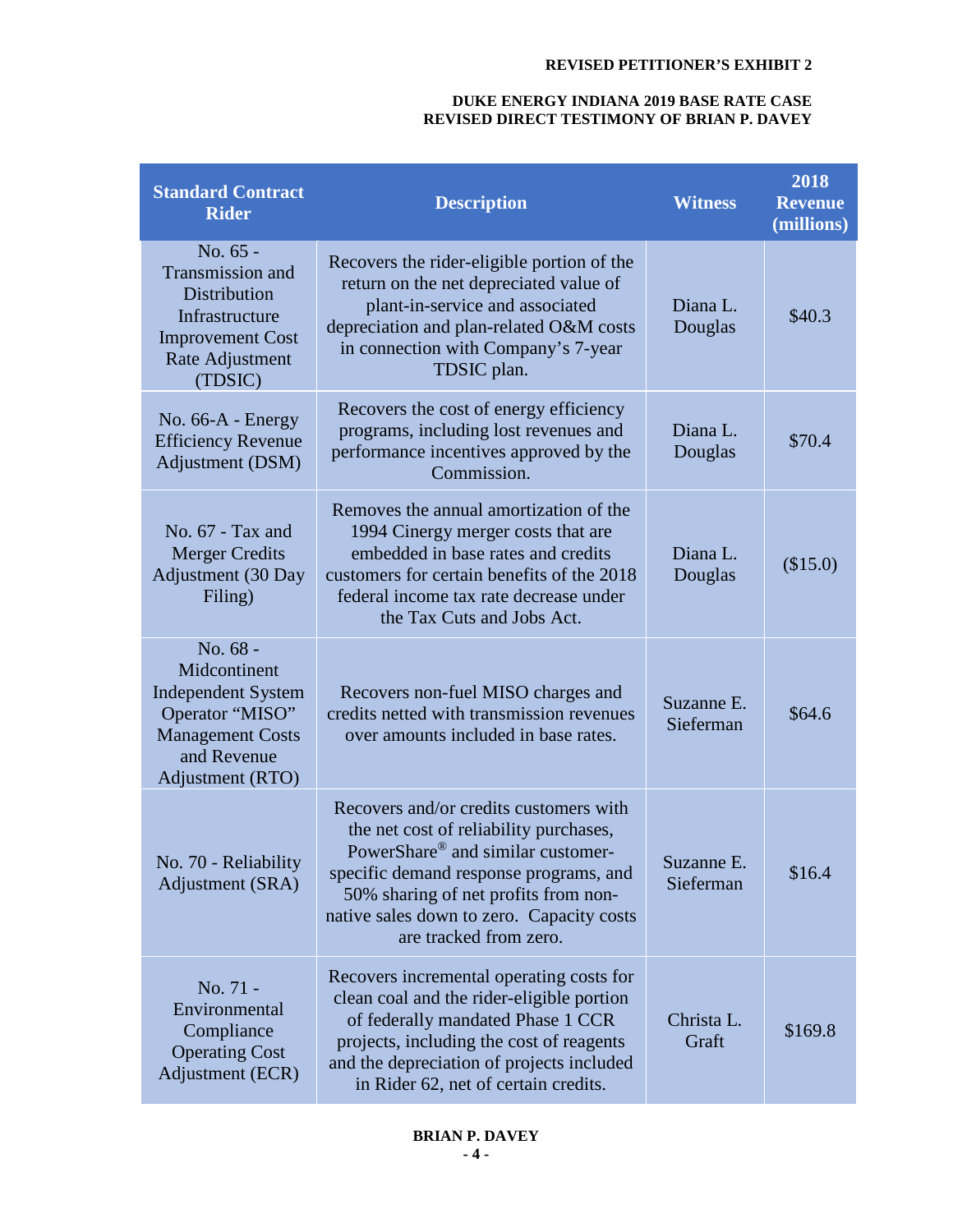| <b>Standard Contract</b><br><b>Rider</b>                                   | <b>Description</b>                                                                                                                                                                                                                                                                                        | <b>Witness</b>          | 2018<br><b>Revenue</b><br>(millions) |
|----------------------------------------------------------------------------|-----------------------------------------------------------------------------------------------------------------------------------------------------------------------------------------------------------------------------------------------------------------------------------------------------------|-------------------------|--------------------------------------|
| No. 72 - Federally<br><b>Mandated Cost Rate</b><br>Adjustment (FMCA)       | Recovers return on CWIP and the net<br>depreciated value of the rider-eligible<br>portion of certain federally mandated<br>plant in service and operating costs,<br>primarily the cost of certain physical and<br>cyber-security projects.                                                                | Christa L.<br>Graft     | \$2.9                                |
| No. 73 - Renewable<br><b>Energy Project</b><br>Revenue Adjustment<br>(REP) | Recovers return on CWIP and the net<br>depreciated value of completed plant and<br>operating costs incurred in connection<br>with Company-owned renewable energy<br>generation projects (currently includes<br>Crane Solar, Markland Uprate, Atterbury<br>solar/microgrid, and Nabb battery<br>projects). | Suzanne E.<br>Sieferman | \$7.6                                |
| <b>Total 2018 Rider</b><br><b>Revenue</b>                                  |                                                                                                                                                                                                                                                                                                           |                         | \$1,152.5                            |

| $\mathbf{1}$   | The general upward trend for rider revenue was more gradual than what          |
|----------------|--------------------------------------------------------------------------------|
| 2              | would have happened if the costs would have been recovered with base rate      |
| 3              | increases, which can cause spikes in customer rates. Additionally, riders are  |
| $\overline{4}$ | adjusted on a regular basis and when costs decrease the rider revenue also     |
| 5              | decreases. Please see the chart on the next page for a historical look at Duke |
| 6              | Energy Indiana's rider revenues since the prior base rate case.                |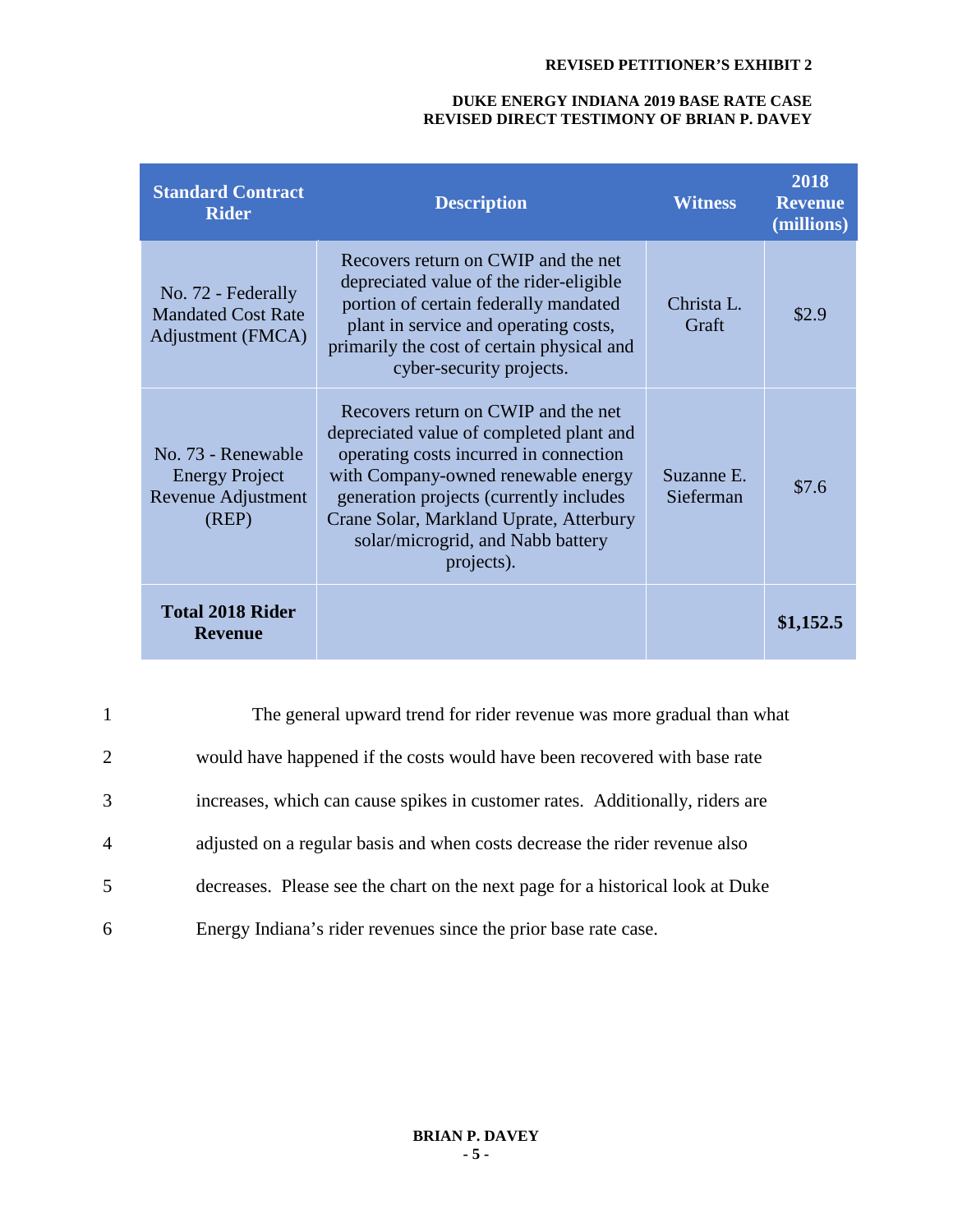

15 **CURRENT RATE RIDERS.**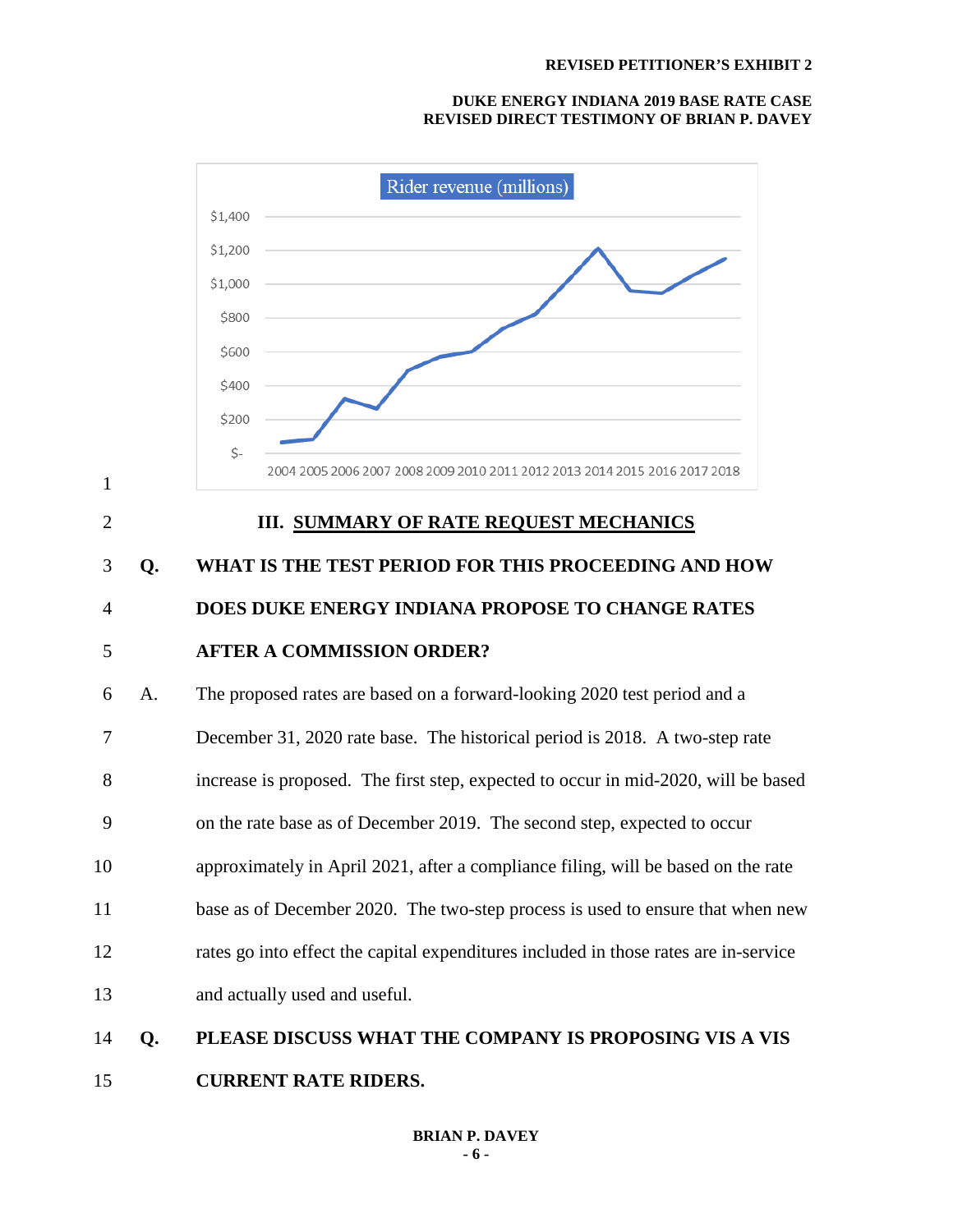| $\mathbf{1}$   | A. | The Company is proposing to eliminate one rider, Rider 61 - IGCC, and include                  |
|----------------|----|------------------------------------------------------------------------------------------------|
| $\overline{2}$ |    | the test period costs in base rates. The Company is proposing to combine the                   |
| 3              |    | three ECR riders, which are all environmental expense related, into one new rider.             |
| $\overline{4}$ |    | Rider 63 (SO <sub>2</sub> , NO <sub>x</sub> and Hg Emission Allowance Adjustment) and rider 71 |
| 5              |    | (Environmental Compliance Operating Cost Adjustment) will be consolidated                      |
| 6              |    | into rider 62 (Environmental Compliance Investment Adjustment ("ECR")). The                    |
| $\overline{7}$ |    | Company is proposing to include the test period costs in base rates for the riders,            |
| 8              |    | except for the EE Rider, and reset the rider accordingly. The Company witnesses                |
| 9              |    | listed in the table above will provide additional details on any modifications and             |
| 10             |    | the proposed continued use of the riders after base rates are updated.                         |
| 11             | Q. | PLEASE EXPLAIN HOW DUKE ENERGY INDIANA HAS COMPLIED                                            |
|                |    |                                                                                                |
| 12             |    | WITH THE COMMISSION'S GENERAL ADMINISTRATIVE ORDER                                             |
| 13             |    | ON RATE CASES (GAO 2013-5) AND THE COMMISSION'S MINIMUM                                        |
| 14             |    | STANDARD FILING REQUIREMENTS ("MSFRs").                                                        |
| 15             | A. | As the Verified Petition initiating this case indicates, Duke Energy Indiana                   |
| 16             |    | submitted a Notice of Intent on May 28, 2019, at least 30 days prior to the date of            |
| 17             |    | filing for a change in base rates, and Duke Energy Indiana has discussed this                  |
| 18             |    | filing with the Indiana Office of Utility Consumer Counselor ("OUCC") and other                |
| 19             |    | stakeholders. As the GAO states, the MSFRs contemplate a historical test period,               |
| 20             |    | and thus the documentation requirements do not perfectly fit with a forward-                   |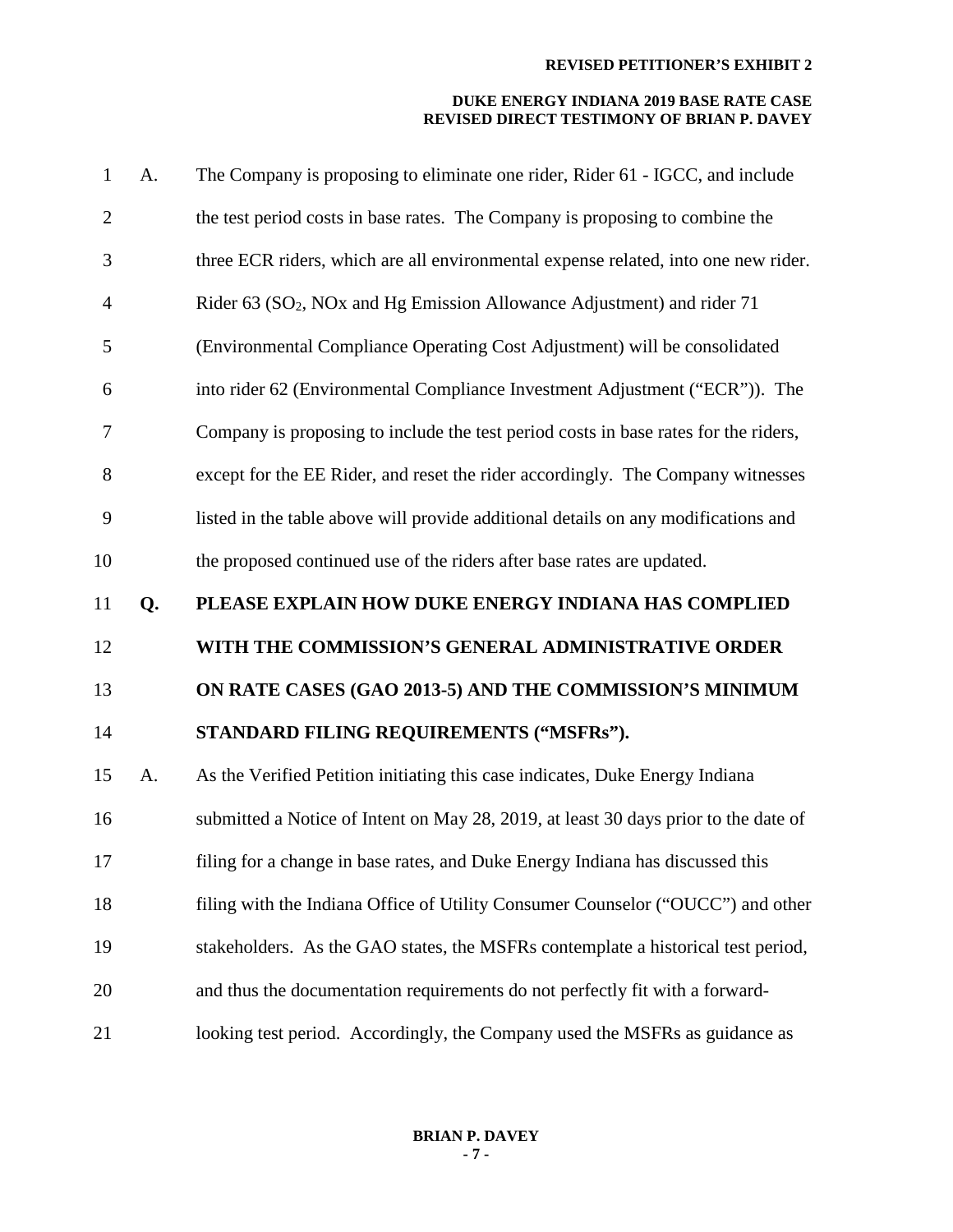| 1                                                                                                                                   |    | to the categories of information to include in its case in chief and supporting                                                                                                                                                                                                                                                                                                                                                                                                                                                                                                                                                                                                                                                                                                                                                                                                                                                                                                                                                                                                                                                                                                                                                                |
|-------------------------------------------------------------------------------------------------------------------------------------|----|------------------------------------------------------------------------------------------------------------------------------------------------------------------------------------------------------------------------------------------------------------------------------------------------------------------------------------------------------------------------------------------------------------------------------------------------------------------------------------------------------------------------------------------------------------------------------------------------------------------------------------------------------------------------------------------------------------------------------------------------------------------------------------------------------------------------------------------------------------------------------------------------------------------------------------------------------------------------------------------------------------------------------------------------------------------------------------------------------------------------------------------------------------------------------------------------------------------------------------------------|
| $\overline{2}$                                                                                                                      |    | documentation. Duke Energy Indiana's filing includes the following:                                                                                                                                                                                                                                                                                                                                                                                                                                                                                                                                                                                                                                                                                                                                                                                                                                                                                                                                                                                                                                                                                                                                                                            |
| 3<br>$\overline{4}$<br>5<br>6<br>$\boldsymbol{7}$<br>8<br>9<br>10<br>11<br>12<br>13<br>14<br>15<br>16<br>17<br>18<br>19<br>20<br>21 |    | A case-in-chief that includes a complete description of the rate relief<br>٠<br>requested, along with supporting workpapers.<br>Documentation supporting the forecasted Test Year, including calculations,<br>п<br>assumptions, and results. In addition, Duke Energy Indiana has provided<br>responses to the MSFRs for the Test Year and, where appropriate, for the<br>historic base period.<br>A summary of the differences from the historic base period to the Test Year<br>presented by Company witness Mr. Christopher M. Jacobi, and supported by<br>various Company witnesses in the generation, transmission, distribution,<br>customer, and administrative and general functional areas.<br>Testimony, exhibits, and/or MSFRs that include:<br>п<br>Jurisdictional operating revenues and expenses, including taxes and<br>$\circ$<br>depreciation;<br>Balance sheet and income statements for the forecasted Test Year, the<br>O<br>historic base year, and the 12 months in between the Test Year and the<br>historic base year, as available;<br>Jurisdictional rate base as of the end of the Test Year<br>O<br>Proposed cost of capital and capital structure;<br>$\circ$<br>Jurisdictional class cost of service study;<br>O |
| 22                                                                                                                                  |    | Proposed rate design and <i>pro forma</i> tariff sheets.<br>$\circ$                                                                                                                                                                                                                                                                                                                                                                                                                                                                                                                                                                                                                                                                                                                                                                                                                                                                                                                                                                                                                                                                                                                                                                            |
| 23                                                                                                                                  | Q. | DOES THE COMPANY'S FILING DEVIATE IN ANY WAY FROM THE                                                                                                                                                                                                                                                                                                                                                                                                                                                                                                                                                                                                                                                                                                                                                                                                                                                                                                                                                                                                                                                                                                                                                                                          |
| 24                                                                                                                                  |    | <b>MSFRs OR THE COMMISSION'S GAO?</b>                                                                                                                                                                                                                                                                                                                                                                                                                                                                                                                                                                                                                                                                                                                                                                                                                                                                                                                                                                                                                                                                                                                                                                                                          |
| 25                                                                                                                                  | A. | As contemplated by the GAO, Duke Energy Indiana followed the Commission's                                                                                                                                                                                                                                                                                                                                                                                                                                                                                                                                                                                                                                                                                                                                                                                                                                                                                                                                                                                                                                                                                                                                                                      |
| 26                                                                                                                                  |    | guidance, but deviated from the guidance when appropriate in light of the use of a                                                                                                                                                                                                                                                                                                                                                                                                                                                                                                                                                                                                                                                                                                                                                                                                                                                                                                                                                                                                                                                                                                                                                             |
| 27                                                                                                                                  |    | forecasted Test Year. More specifically, Duke Energy Indiana made the                                                                                                                                                                                                                                                                                                                                                                                                                                                                                                                                                                                                                                                                                                                                                                                                                                                                                                                                                                                                                                                                                                                                                                          |
| 28                                                                                                                                  |    | following deviations from the MSFR and GAO guidance:                                                                                                                                                                                                                                                                                                                                                                                                                                                                                                                                                                                                                                                                                                                                                                                                                                                                                                                                                                                                                                                                                                                                                                                           |
| 29<br>30<br>31<br>32<br>33<br>34<br>35                                                                                              |    | Duke Energy Indiana has provided detailed "supporting documentation" and<br>"supporting calculations" for the forward-looking Test Year. However, we<br>have not provided this supporting documentation in the form of "individual<br>adjustments" from the historic base period to the Test Year under GAO 2013-<br>5   II.A.2.c. See the testimony of Company witness Mr. Jacobi for the<br>explanation of the Company's forecasting process and for a summary of<br>differences between the Test Year and the historic base period.                                                                                                                                                                                                                                                                                                                                                                                                                                                                                                                                                                                                                                                                                                         |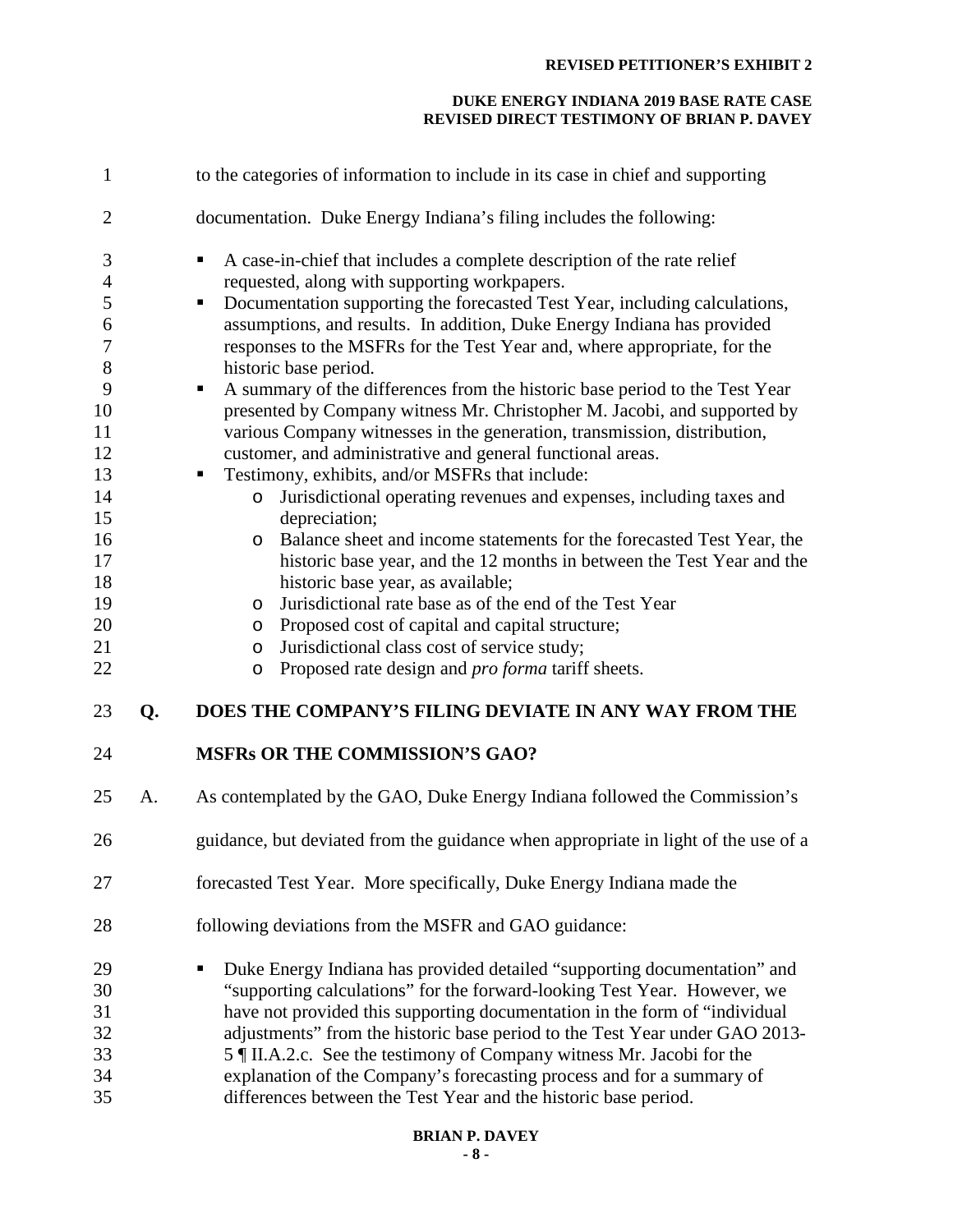| $\mathbf{1}$<br>$\mathbf{2}$<br>3<br>$\overline{4}$<br>5<br>6<br>7 |    | Because of the Two-Step rate increase, it was not necessary to use an average<br>monthly rate base under GAO 2013-5 ¶ II.A.6.b.<br>Regarding revision to the Company's retail electric tariff, which can be found<br>in Mr. Roger A. Flick's, Petitioner's Exhibit 9-B (RAF), Duke Energy Indiana<br>has used computer redlining, as opposed to using bold type as referenced in<br>the MSFRs. Due to formatting issues, only the substantive changes in the<br>tariff are noted in redline in some cases. |
|--------------------------------------------------------------------|----|------------------------------------------------------------------------------------------------------------------------------------------------------------------------------------------------------------------------------------------------------------------------------------------------------------------------------------------------------------------------------------------------------------------------------------------------------------------------------------------------------------|
| $8\,$                                                              | Q. | PLEASE EXPLAIN THE ORGANIZATION OF THE MSFRs.                                                                                                                                                                                                                                                                                                                                                                                                                                                              |
| 9                                                                  | A. | Concurrent with its case-in-chief testimony filing, the Company has submitted                                                                                                                                                                                                                                                                                                                                                                                                                              |
| 10                                                                 |    | volumes containing the MSFR requirements, numbered according to the Indiana                                                                                                                                                                                                                                                                                                                                                                                                                                |
| 11                                                                 |    | Administrative Code citations. The MSFR volumes also include workpapers                                                                                                                                                                                                                                                                                                                                                                                                                                    |
| 12                                                                 |    | associated with the MSFRs. Where certain MSFRs responses are included in the                                                                                                                                                                                                                                                                                                                                                                                                                               |
| 13                                                                 |    | case-in-chief testimony, there are references to the appropriate witness'                                                                                                                                                                                                                                                                                                                                                                                                                                  |
| 14                                                                 |    | testimony. The basic accounting exhibits required to be filed with the case-in-                                                                                                                                                                                                                                                                                                                                                                                                                            |
| 15                                                                 |    | chief for MSFR 170 IAC 1-5-6 can be found for convenience both in the MSFR                                                                                                                                                                                                                                                                                                                                                                                                                                 |
| 16                                                                 |    | volumes and as exhibits to the individual witnesses' testimony. A summary index                                                                                                                                                                                                                                                                                                                                                                                                                            |
| 17                                                                 |    | of these MSFR accounting exhibits is contained in my Petitioner's Exhibit 2-A                                                                                                                                                                                                                                                                                                                                                                                                                              |
| 18                                                                 |    | (BPD). Finally, those MSFR responses and attachments requiring confidential                                                                                                                                                                                                                                                                                                                                                                                                                                |
| 19                                                                 |    | treatment will be supported with a Motion for Confidentiality and provided to the                                                                                                                                                                                                                                                                                                                                                                                                                          |
| 20                                                                 |    | Commission upon Commission preliminary approval of confidential treatment.                                                                                                                                                                                                                                                                                                                                                                                                                                 |
| 21                                                                 |    | They will be supplied to the OUCC and non-competitive intervenors upon                                                                                                                                                                                                                                                                                                                                                                                                                                     |
| 22                                                                 |    | execution of a mutually agreeable non-disclosure agreement.                                                                                                                                                                                                                                                                                                                                                                                                                                                |
| 23                                                                 |    | IV. RATE CASE INCREASE REQUEST                                                                                                                                                                                                                                                                                                                                                                                                                                                                             |
| 24                                                                 | Q. | WHAT IS THE OVERALL RETAIL RATE INCREASE REQUESTED BY                                                                                                                                                                                                                                                                                                                                                                                                                                                      |
| 25                                                                 |    | DUKE ENERGY INDIANA IN THIS PROCEEDING AND HOW IS THE                                                                                                                                                                                                                                                                                                                                                                                                                                                      |
|                                                                    |    |                                                                                                                                                                                                                                                                                                                                                                                                                                                                                                            |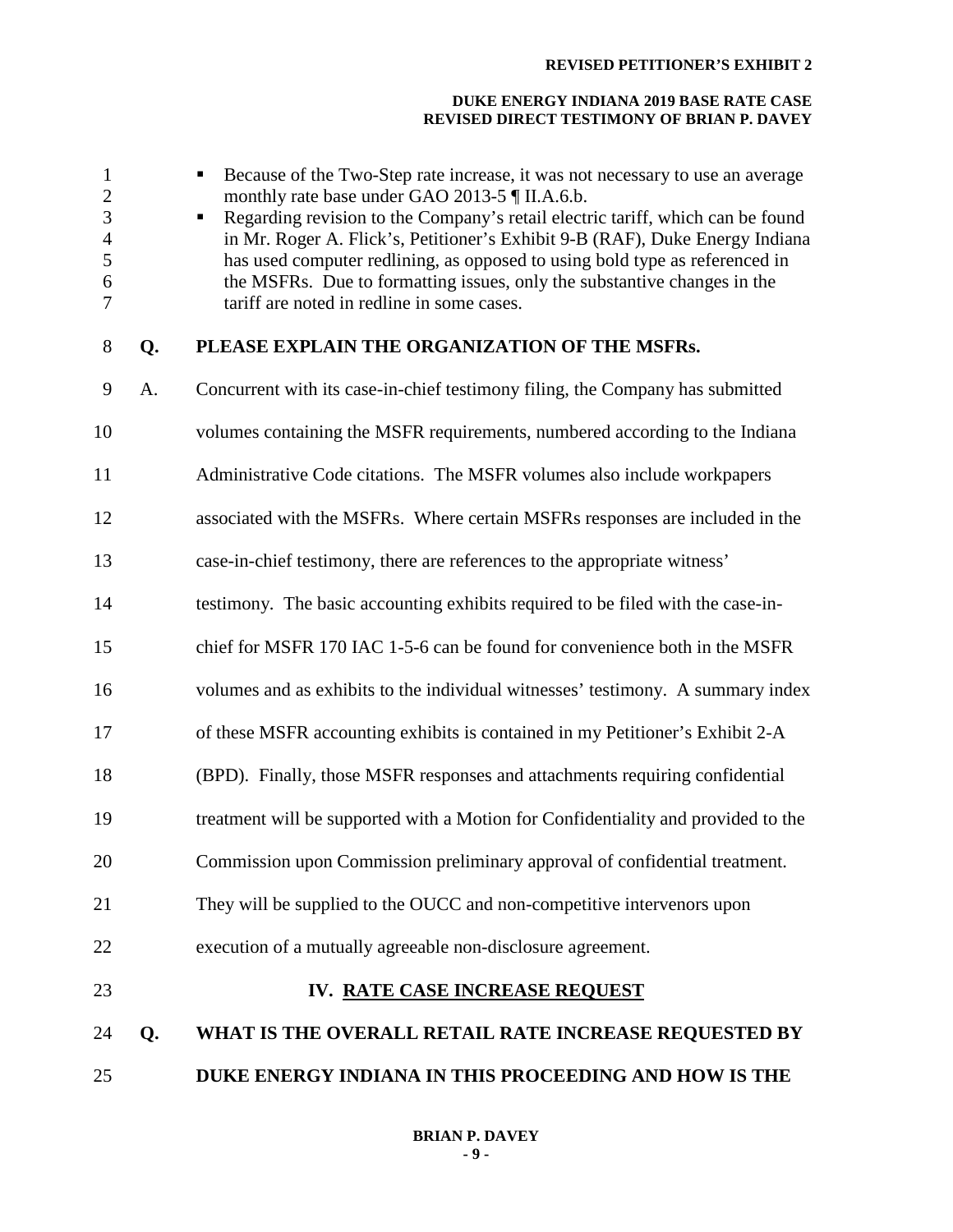#### **DUKE ENERGY INDIANA 2019 BASE RATE CASE REVISED DIRECT TESTIMONY OF BRIAN P. DAVEY**

# 1 **PROPOSED RATE INCREASE BROKEN DOWN TO MAJOR RATE**  2 **CODES?**

- 3 A. The first step rate increase, mid-2020, is \$343.5million and a 13.49% increase.
- 4 The second step increase, approximately April 2021, is \$ \$49.6 million and a
- 5 1.94% increase. The step one and two increases total \$393.1million, or 15.43%.
- 6 This increase represents total retail revenues after the rate case versus base rates
- 7 and riders before the rate increase. Impacts of utility receipts tax to the
- 8 percentage increase are discussed later in testimony. The total of both steps for
- 9 the major rate groups are:

## 10 **Table 2: Rate Increase by Major Rate Class**

| <b>Major Tariff Groups</b>     | <b>Average Overall</b><br>Rate increase * |
|--------------------------------|-------------------------------------------|
| RS - Residential Service       | 18.7%                                     |
| CS - Commercial Service        | 16.5%                                     |
| HLF - High Load Factor Service | 11.6%                                     |
| LLF- Low Load Factor Service   | 16.2%                                     |
| Average Retail                 | 15.43%                                    |

\* Includes Step 1 and Step 2. Does not include impacts of Utility Receipts Tax.

### 11 **Q. PLEASE DESCRIBE HOW THE REVENUE REQUIREMENTS WERE**

- 12 **DEVELOPED.**
- 13 A. The development of the revenue requirement begins with the Duke Energy
- 14 Indiana forecast. The forecast is supported by Company witness Mr. Jacobi. The
- 15 forecast test period is the year 2020. The forecast includes the balance sheet,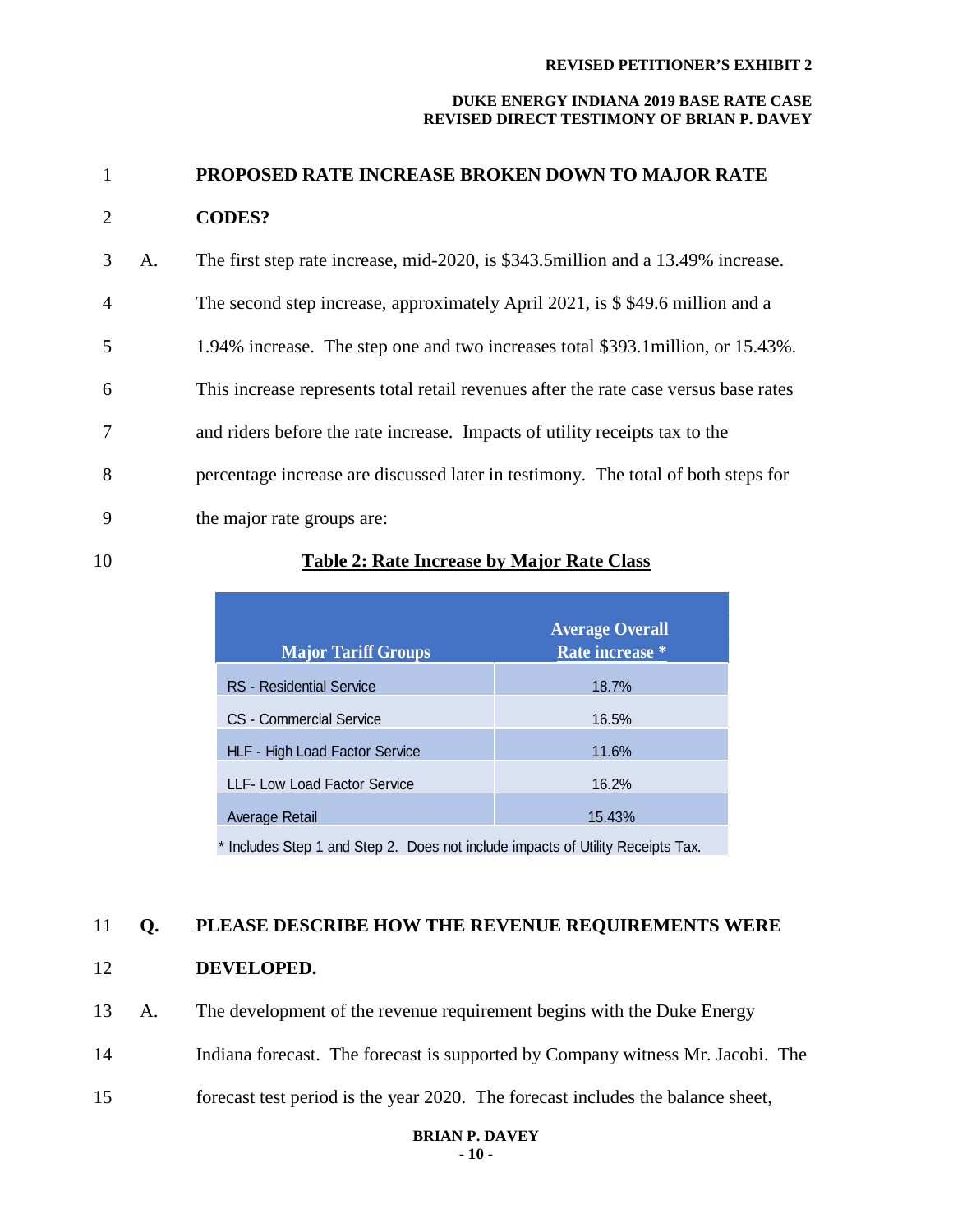#### **DUKE ENERGY INDIANA 2019 BASE RATE CASE REVISED DIRECT TESTIMONY OF BRIAN P. DAVEY**

| 1  |    | income statement, capital structure balances, and other detail needed to develop   |
|----|----|------------------------------------------------------------------------------------|
| 2  |    | rate base as of December 31, 2019 and 2020. Additionally, the forecast includes    |
| 3  |    | the supporting details of the components of net operating income for the 2020 test |
| 4  |    | period. The next step in the process is the development of the Company's           |
| 5  |    | proposed <i>pro forma</i> adjustments to the 2020 test period.                     |
| 6  | Q. | PLEASE PROVIDE AN OVERVIEW OF THE PROPOSED PRO FORMA                               |
|    |    |                                                                                    |
| 7  |    | <b>ADJUSTMENTS TO THE 2020 TEST PERIOD?</b>                                        |
| 8  | A. | Pro forma adjustments are necessary to develop a reasonable level of ongoing       |
| 9  |    | revenues and operating expenses and to determine the appropriate rate base. The    |
| 10 |    | table below includes a list of the proposed <i>pro forma</i> adjustments and the   |
| 11 |    | Company witness sponsoring the <i>pro forma</i> .                                  |

## 12 **Table 3:** *Pro Forma* **Adjustments**

| <b>Description</b>                                                 | <b>Adjustment</b><br><b>Schedule</b><br><b>Reference</b> | <b>Sponsoring Witness</b> |
|--------------------------------------------------------------------|----------------------------------------------------------|---------------------------|
| Remove Expense for Other Post Retirement Benefits                  | <b>OM15</b>                                              | Diana L. Douglas          |
| Normalize Edwardsport Outage Expenses                              | OM <sub>16</sub>                                         | Diana L. Douglas          |
| <b>Adjust and Annualize Depreciation Expense</b>                   | $DA3-DA8$                                                | Diana L. Douglas          |
| <b>Adjust and Annualize Regulatory Asset Amortization</b>          |                                                          | Diana L. Douglas          |
| Expense                                                            | DA10                                                     |                           |
| <b>Adjust and Annualize Property Tax Expense</b>                   | OTX <sub>5</sub>                                         | Diana L. Douglas          |
| Rate Base Pro Formas except SO <sub>2</sub> Inventory to Reg Asset | RB <sub>2</sub>                                          | Diana L. Douglas          |
|                                                                    | RB4-RB5                                                  |                           |
| All Income Tax <i>Pro Formas</i>                                   | TX1-TX7                                                  | Diana L. Douglas          |
|                                                                    |                                                          |                           |
| <b>Remove Unbilled Revenues</b>                                    | REV <sub>3</sub>                                         | Christa L. Graft          |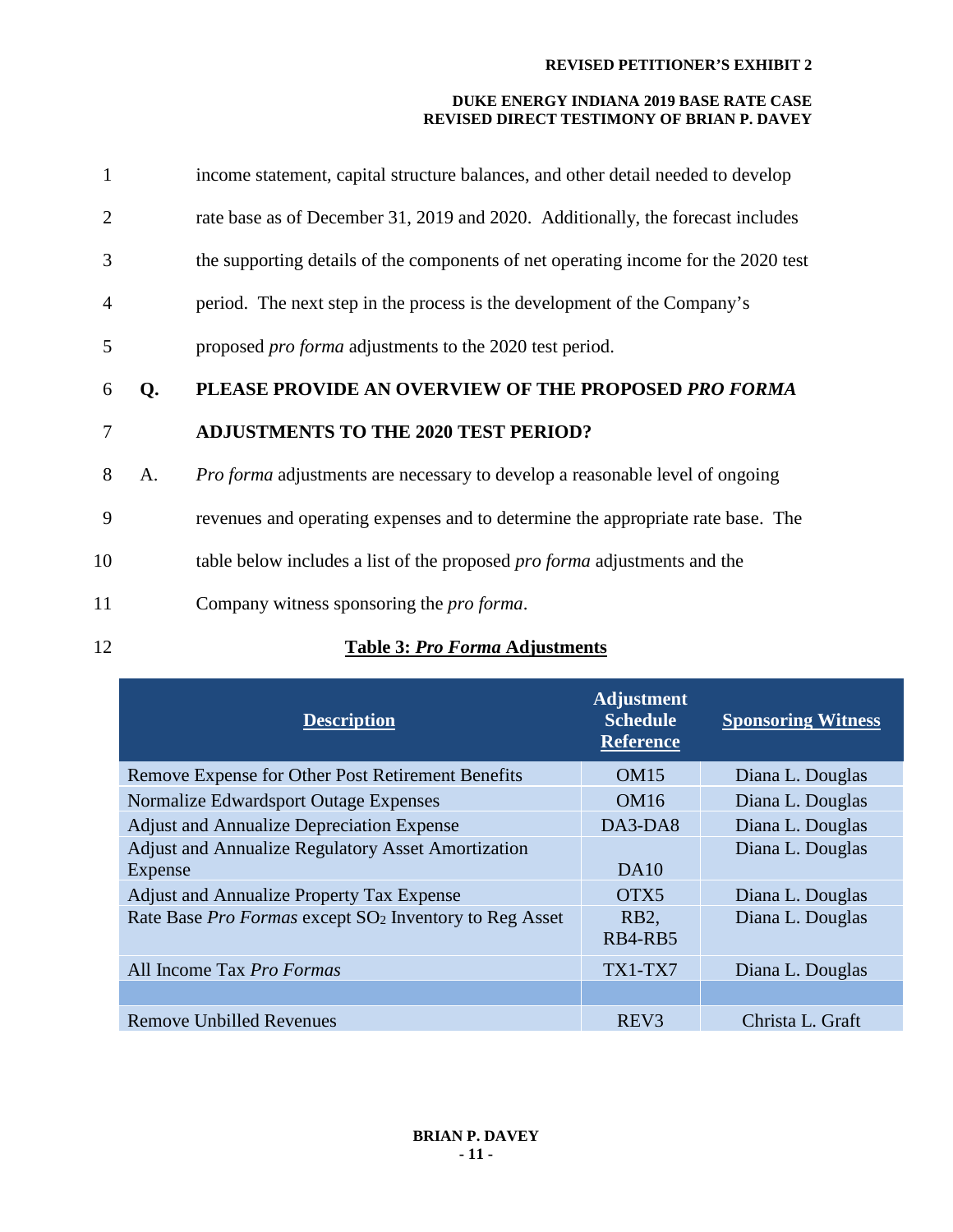| <b>Description</b>                                                              | <b>Adjustment</b><br><b>Schedule</b><br><b>Reference</b>   | <b>Sponsoring Witness</b> |
|---------------------------------------------------------------------------------|------------------------------------------------------------|---------------------------|
| Remove Rider Revenues and Costs/Credits that Will Stay<br>in Riders             | REV2, OM4,<br>OM5, OM6,<br>DA11,<br>OTX3,<br>OTX7,<br>OTX8 | Christa L. Graft          |
| Remove Rider Related O&M Expense Deferrals                                      | COGS5,<br>OM7, DA2,<br>OTX4                                | Christa L. Graft          |
| Remove Expenses for Customer Connect Project                                    | OM14,<br>OTX13                                             | Christa L. Graft          |
| <b>Distribution Vegetation Management Expense</b>                               | OM17                                                       | Christa L. Graft          |
| Annualize Uncollectible Expense                                                 | <b>OM19</b>                                                | Christa L. Graft          |
| <b>Add Residential Credit Card Fees</b>                                         | <b>OM20</b>                                                | Christa L. Graft          |
| <b>Remove All Utility Receipts Tax Expense</b>                                  | OTX2                                                       | Christa L. Graft          |
|                                                                                 |                                                            |                           |
| Remove Non-Native Bulk Power Marketing Revenue and<br><b>Fuel Expense</b>       | REV4,<br>COGS3                                             | Suzanne A. Sieferman      |
| <b>Remove Short Term Bundled Non-Native Sales Revenue</b><br>and Fuel Expense   | REV <sub>5</sub> ,<br>COGS2                                | Suzanne A. Sieferman      |
| Remove REC-B and MVP Related Revenues and Expenses                              | REV6, OM3,<br>OTX6                                         | Suzanne A. Sieferman      |
| Remove IEA Membership Expense                                                   | OM <sub>8</sub>                                            | Suzanne A. Sieferman      |
| <b>Remove Brand Advertising Expense</b>                                         | OM <sub>9</sub>                                            | Suzanne A. Sieferman      |
| Remove Expenses for WVPA's Portion of Henry County<br><b>Generating Station</b> | OM10,<br>OTX9                                              | Suzanne A. Sieferman      |
| <b>Remove Non-Utility Lighting Expenses</b>                                     | <b>OM11</b><br>OTX10                                       | Suzanne A. Sieferman      |
| <b>Remove Non-Utility Premier Power Expenses</b>                                | OM12,<br>OTX11                                             | Suzanne A. Sieferman      |
| Remove Electric Vehicle Pilot Program Expenses                                  | OM13,<br>OTX12                                             | Suzanne A. Sieferman      |
| Remove Retail Native SO <sub>2</sub> Emission Allowance Expense                 | COGS4                                                      | Suzanne A. Sieferman      |
| Normalize Major Storm Expenses                                                  | OM18,<br>OTX14                                             | Suzanne A. Sieferman      |
| Transfer SO <sub>2</sub> EA balance to Regulatory Asset                         | R <sub>B</sub> 3                                           | Suzanne A. Sieferman      |
|                                                                                 |                                                            |                           |
| Adjust Miscellaneous Charges and Rates Revenue<br><b>RDIAND DAVEV</b>           | REV7                                                       | Roger A. Flick            |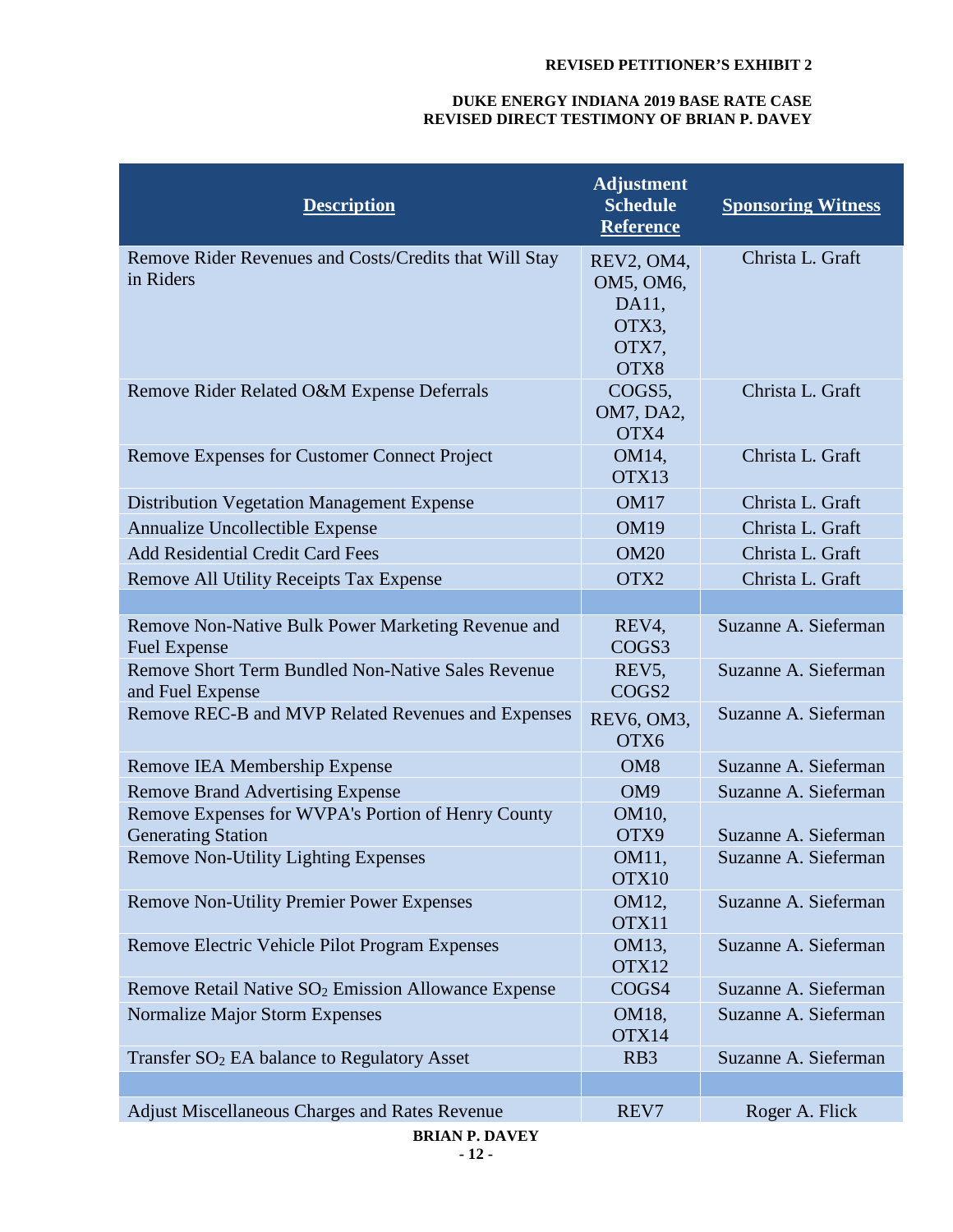| 1              | Q. | PLEASE PROVIDE AN OVERVIEW OF THE SEPARATION STUDY.                            |
|----------------|----|--------------------------------------------------------------------------------|
| 2              | A. | The separation study is the process of allocating rate base and net operating  |
| 3              |    | income for services provided to a customer who receives steam from Duke        |
| $\overline{4}$ |    | Energy Indiana and to Duke Energy Indiana's long-term native load wholesale    |
| 5              |    | customers. The remaining rate base and net operating income is to serve Duke   |
| 6              |    | Energy Indiana's jurisdictional retail customers. The broad components of net  |
| 7              |    | operating income include operating revenues, operation and maintenance         |
| 8              |    | ("O&M") expenses, depreciation and amortization, taxes other than income taxes |
| 9              |    | and income taxes. The separation study is supported by Company witness Ms.     |
| 10             |    | Maria T. Diaz. The following table summarizes the separation study.            |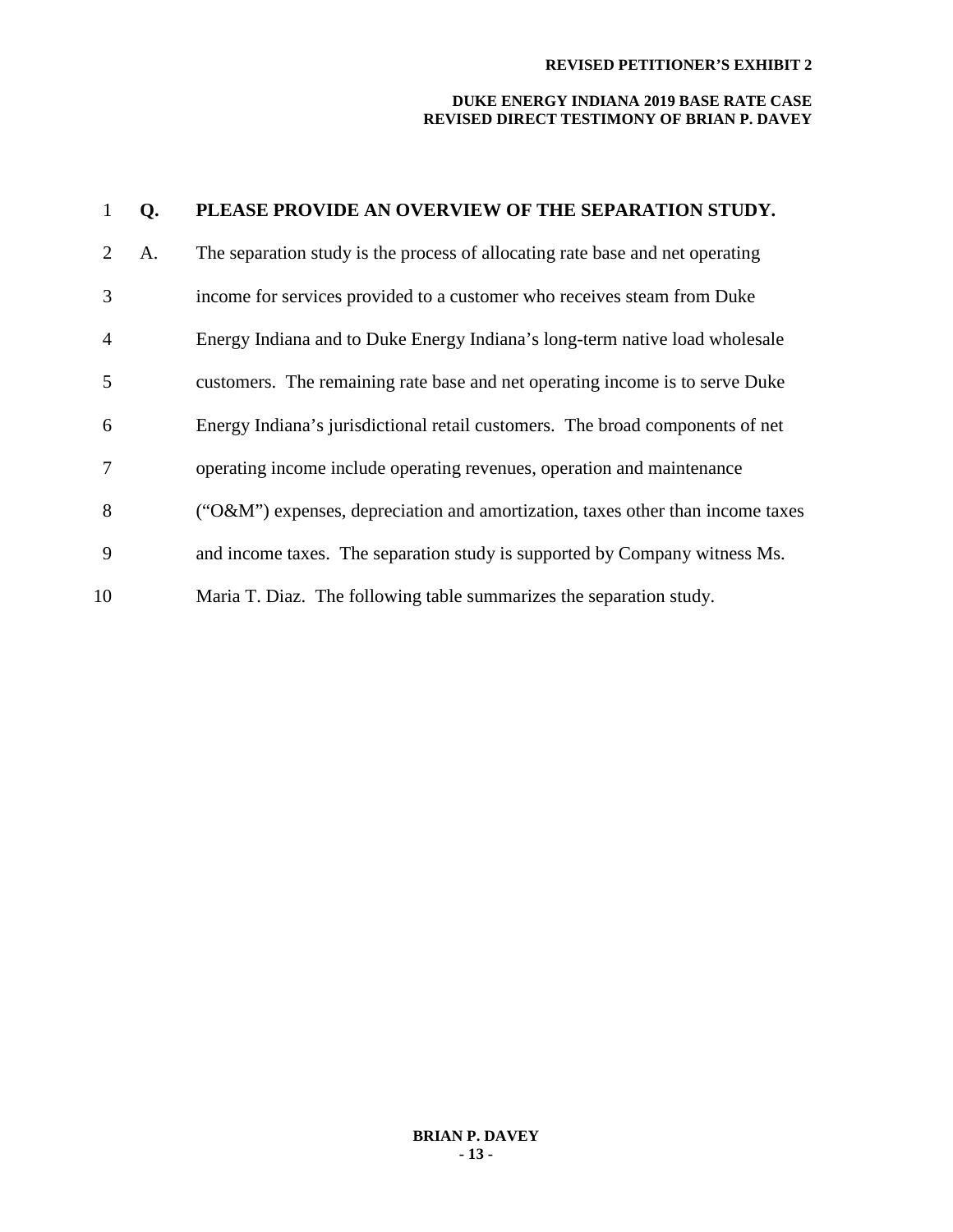#### 1 **Table 4: Jurisdictional Separation Study**

| (millions)                               |               | <b>2020 Forecast</b><br><b>With Pro Forma</b><br><b>Adjustments</b> |               | <b>Steam</b><br><b>Service</b> |                           | <b>Long-Term</b><br><b>Wholesale</b><br><b>Contracts</b> |               | Jurisdictional,<br><b>Retail</b> |
|------------------------------------------|---------------|---------------------------------------------------------------------|---------------|--------------------------------|---------------------------|----------------------------------------------------------|---------------|----------------------------------|
|                                          |               |                                                                     |               |                                |                           |                                                          |               |                                  |
| <b>Rate Base</b>                         | \$            | 10,698.6                                                            | \$            | 19.9                           | \$                        | 489.2                                                    | \$            | 10,189.4                         |
|                                          |               |                                                                     |               |                                |                           |                                                          |               |                                  |
| <b>Operating Revenues</b>                | \$            | 2,721.6                                                             | \$            | 6.0                            | $\mathcal{S}$             | 197.6                                                    | \$            | 2,517.9                          |
|                                          |               |                                                                     |               |                                |                           |                                                          |               |                                  |
| <b>Operation and Maintenance Expense</b> | \$            | 1,460.0                                                             | $\mathcal{S}$ | 4.2                            | \$                        | 98.0                                                     | \$            | 1,357.8                          |
|                                          |               |                                                                     |               |                                |                           |                                                          |               |                                  |
| Depreciation and Amortization            | \$            | 748.7                                                               | $\mathcal{S}$ | 2.5                            | $\mathcal{S}$             | 39.4                                                     | $\mathcal{S}$ | 706.8                            |
|                                          |               |                                                                     |               |                                |                           |                                                          |               |                                  |
| <b>Taxes Other Than Income Taxes</b>     | \$            | 71.9                                                                | $\mathcal{S}$ | 0.1                            | $\mathbb{S}$              | 3.2                                                      | \$            | 68.6                             |
|                                          |               |                                                                     |               |                                |                           |                                                          |               |                                  |
| Income taxes                             | \$            | 63.8                                                                | \$            | (0.3)                          | $\boldsymbol{\mathsf{S}}$ | 12.1                                                     | \$            | 51.9                             |
|                                          |               |                                                                     |               |                                |                           |                                                          |               |                                  |
| <b>Total Operating Expenses</b>          | \$            | 2,344.3                                                             | \$            | 6.5                            | \$                        | 152.7                                                    | \$            | 2,185.0                          |
|                                          |               |                                                                     |               |                                |                           |                                                          |               |                                  |
| Net Operating Income                     | $\mathcal{S}$ | 377.3                                                               | \$            | (0.5)                          | \$                        | 44.9                                                     | \$            | 332.9                            |
|                                          |               |                                                                     |               |                                |                           |                                                          |               |                                  |

### 2 **Q. HOW IS THE PROPOSED REVENUE INCREASE CALCULATED?**

 A. The proposed rate of return is 6.15% and is supported by Company witness Ms. Diana L. Douglas. Ms. Douglas also supports the calculation of the revenue increase. The rate of return includes the proposed return on equity of 10.4%. The return on equity is supported by Company witness Mr. Robert B. Hevert. The proposed net operating income is the result of multiplying rate base by the rate of return. The incremental net operating income is determined by subtracting the net operating income associated with existing revenue from the proposed net operating income. The incremental net operating income is grossed up for income taxes, bad debt expense and public utility fee. The revenue increase is the

#### **BRIAN P. DAVEY - 14 -**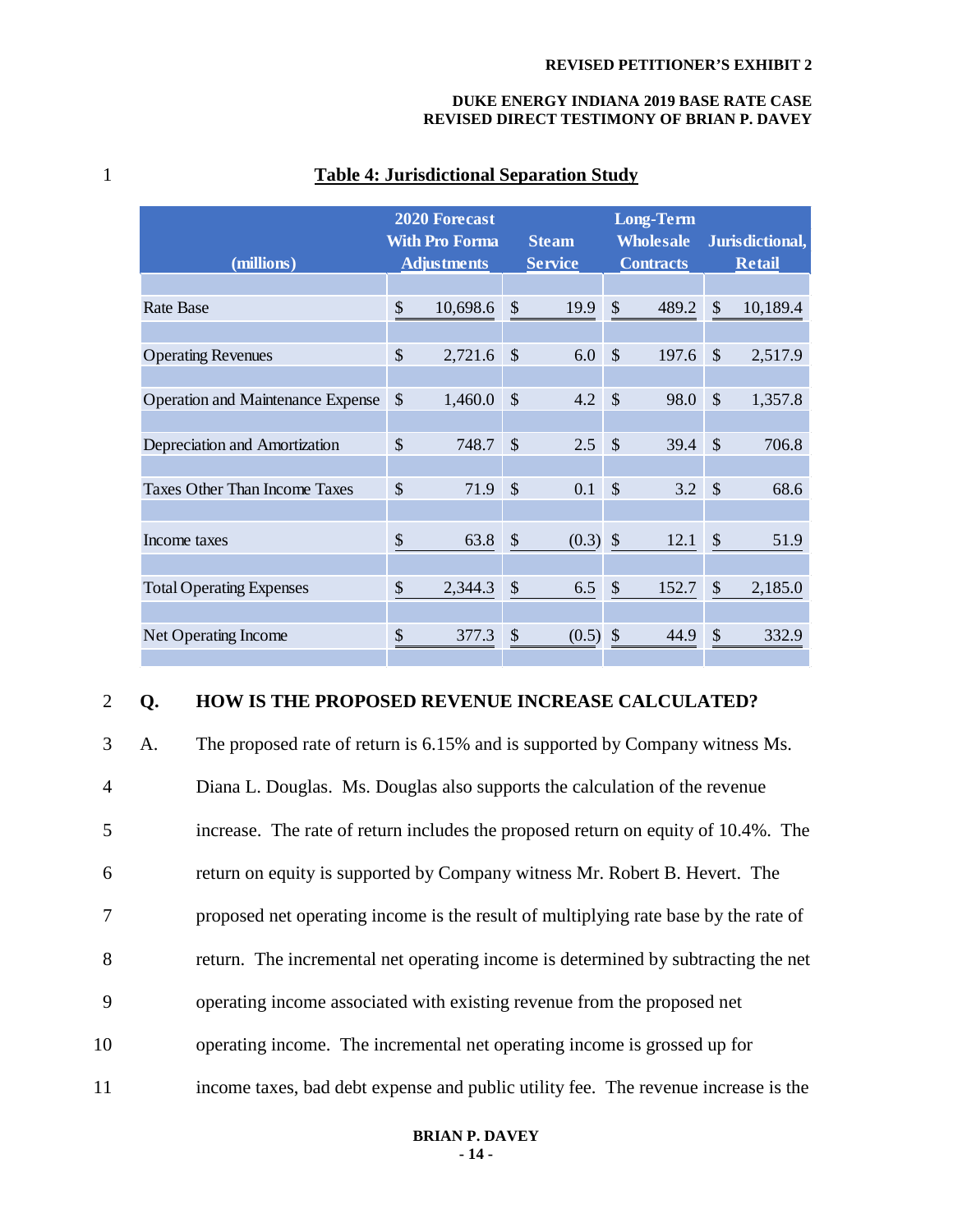1 sum of the incremental net operating income, income taxes, bad debt expense and 2 public utility fee. The following table is a summary of the revenue increase.The 3 first column is the same as the last column in the previous table.

### 4 **Table 5: Revenue Increase Summary**

| (millions)                                                                              |                | Jurisdictional,<br><b>Retail - Existing Net Operating</b><br><b>Revenue</b> |                | <b>Proposed</b><br><b>Income (NOI)</b> | Revenue,<br><b>Expense, Tax Proposed</b><br>and NOI<br><b>Increase</b> | <b>Base</b> | <b>Net</b>   |       | <b>Revenue Increase (a) % Increase</b> |
|-----------------------------------------------------------------------------------------|----------------|-----------------------------------------------------------------------------|----------------|----------------------------------------|------------------------------------------------------------------------|-------------|--------------|-------|----------------------------------------|
|                                                                                         |                |                                                                             |                |                                        |                                                                        |             |              |       |                                        |
| Rate Base                                                                               | \$             | 10,189.4                                                                    | $\mathfrak{L}$ | 10,189.4                               |                                                                        |             |              |       |                                        |
|                                                                                         |                |                                                                             |                |                                        |                                                                        |             |              |       |                                        |
| <b>Operating Revenues</b>                                                               | \$             | 2,517.9                                                                     |                |                                        | \$<br>394.6                                                            | \$2,912.5   | $\mathbb{S}$ | 393.1 | 15.43%                                 |
|                                                                                         |                |                                                                             |                |                                        |                                                                        |             |              |       |                                        |
| Operation and Maintenance Expense                                                       | $\mathfrak{S}$ | 1,357.8                                                                     |                |                                        | \$<br>1.6                                                              |             |              |       |                                        |
|                                                                                         |                |                                                                             |                |                                        |                                                                        |             |              |       |                                        |
| Depreciation and Amortization                                                           | \$             | 706.8                                                                       |                |                                        |                                                                        |             |              |       |                                        |
| Taxes Other Than Income Taxes                                                           | \$             | 68.6                                                                        |                |                                        |                                                                        |             |              |       |                                        |
|                                                                                         |                |                                                                             |                |                                        |                                                                        |             |              |       |                                        |
| Income taxes                                                                            | \$             | 51.9                                                                        |                |                                        | \$<br>99.2                                                             |             |              |       |                                        |
|                                                                                         |                |                                                                             |                |                                        |                                                                        |             |              |       |                                        |
| <b>Total Operating Expenses</b>                                                         | \$             | 2,185.0                                                                     |                |                                        | \$<br>100.8                                                            |             |              |       |                                        |
|                                                                                         |                |                                                                             |                |                                        |                                                                        |             |              |       |                                        |
| Net Operating Income                                                                    | \$             | 332.9                                                                       | $\mathfrak{s}$ | 626.6                                  | \$<br>293.8                                                            |             |              |       |                                        |
|                                                                                         |                |                                                                             |                |                                        |                                                                        |             |              |       |                                        |
| Rate of Return                                                                          |                |                                                                             |                | 6.15%                                  |                                                                        |             |              |       |                                        |
|                                                                                         |                |                                                                             |                |                                        |                                                                        |             |              |       |                                        |
| (a) Net increase includes a reduction for revenue remaining in riders of \$1.5 million. |                |                                                                             |                |                                        |                                                                        |             |              |       |                                        |

 Revenue remaining in riders of \$29.6 million is added to existing revenue to calculate the % increase. Does not include impact of Utility Receipts Tax.

## 5

#### 6 **Q. PLEASE PROVIDE AN OVERVIEW OF THE RETAIL COST OF**

#### 7 **SERVICE STUDY.**

8 A. The purpose of the retail cost of service study is to determine the revenue

9 requirement for each rate tariff. The revenue requirement for each rate tariff is

- 10 also functionalized among production, transmission, distribution, demand, energy,
- 11 customer, *etc*. This detailed level of revenue requirement is then used for rate
- 12 design. There are many different allocation factors. For example, there are
- 13 production demand, energy, distribution, and number of customers. The cost of
- 14 service study is supported by Company witness Ms. Diaz.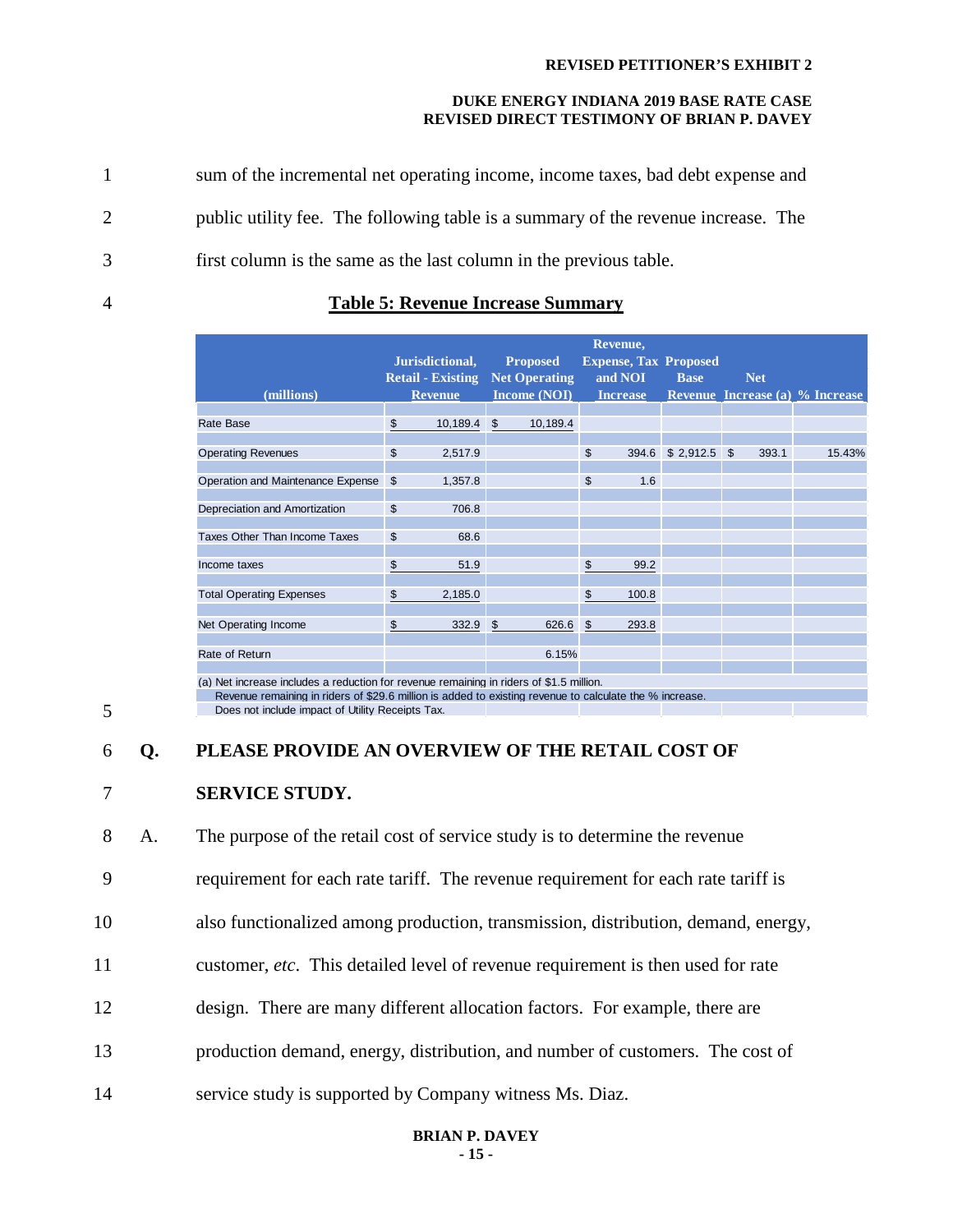| $\mathbf{1}$   | Q. | PLEASE EXPLAIN THE REQUIREMENT TO FILE AND SUPPORT                                      |
|----------------|----|-----------------------------------------------------------------------------------------|
| $\overline{2}$ |    | PRODUCTION ALLOCATION FACTORS BASED ON FOUR                                             |
| 3              |    | <b>COINCIDENT PEAKS.</b>                                                                |
| $\overline{4}$ | A. | The Duke Energy and Cinergy merger settlement agreement, Cause No. 42873,               |
| 5              |    | committed the Company to file and support a cost of service study and rate design       |
| 6              |    | based on four coincident peaks. Additionally, the Company committed to file a           |
| 7              |    | cost of service study and rate design with production allocation factors based on       |
| 8              |    | twelve coincident peaks. The Company has filed both cost of service studies and         |
| 9              |    | proposed rates are based on the cost of service study with four coincident peaks.       |
| 10             |    | The cost of service studies can be found in the testimony of Ms. Diaz.                  |
| 11             | Q. | WHAT IS SUBSIDY/EXCESS AND DID DUKE ENERGY INDIANA                                      |
| 12             |    | REDUCE IT IN ITS DEVELOPMENT OF THE RATE INCREASE BY                                    |
| 13             |    | <b>CLASS?</b>                                                                           |
| 14             | A. | Subsidy/excess refers to the rate of return variability among the various rate          |
| 15             |    | groups from the cost of service study for existing rates. In general, the rate of       |
| 16             |    | return for residential customers is lower than the retail average rate of return and    |
| 17             |    | the rate of return for industrial customers is above the retail average rate of return. |
| 18             |    | One of the causes of this is residential sales have increased since the 2004 base       |
| 19             |    | rate case while industrial sales have decreased since the 2004 base rate case. The      |
| 20             |    | proposed rates are based on a subsidy/excess reduction of 5% which resulted in a        |
| 21             |    | residential proposed increase of 19%. Further reduction to the subsidy/excess           |
| 22             |    | would result in a larger residential proposed increase. The rate making process         |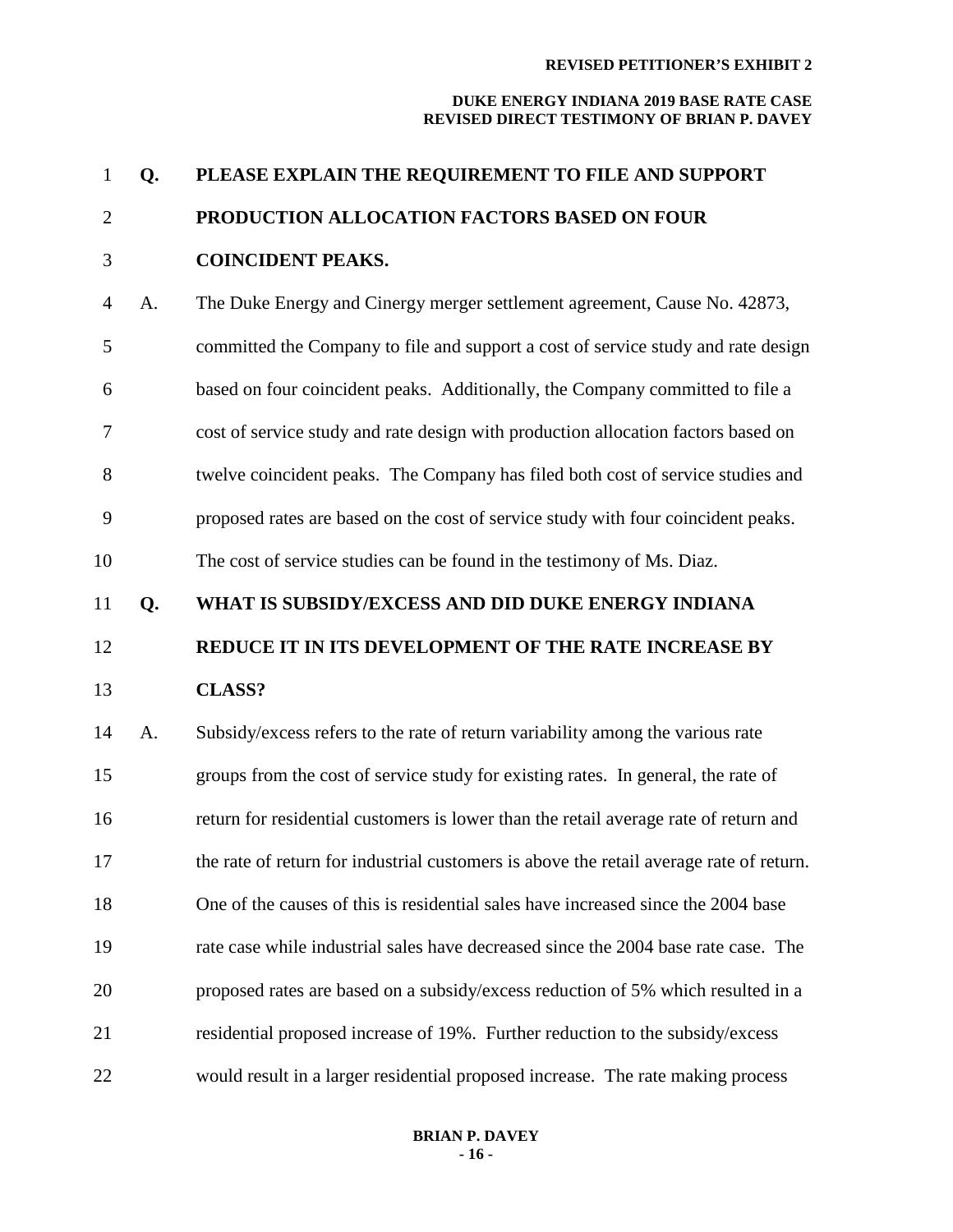| $\mathbf{1}$   |    | includes the practice of gradualism and the subsidy/excess can be further reduced |
|----------------|----|-----------------------------------------------------------------------------------|
| $\overline{2}$ |    | in future rate cases.                                                             |
| 3              | Q. | WHAT CUSTOMER CHARGE IS DUKE ENERGY INDIANA                                       |
| $\overline{4}$ |    | PROPOSING FOR RESIDENTIAL AND SMALL COMMERCIAL                                    |
| 5              |    | <b>CUSTOMERS?</b>                                                                 |
| 6              | A. | The customer charge for residential customers (Rate RS) is \$10.54 per month and  |
| 7              |    | for small commercial customers (Rate CS) is \$10.70 per month in the absence of   |
| 8              |    | decoupling. The Company is proposing decoupling which is discussed below and      |
| 9              |    | in the testimonies of Company witnesses Ms. Diaz, Mr. Jeffrey R. Bailey and Dr.   |
| 10             |    | Daniel G. Hansen. The Company is proposing lower customer charges in              |
| 11             |    | conjunction with the decoupling proposal. If decoupling is approved, the          |
| 12             |    | proposed customer charge for Rate RS is \$9.80 per month and for Rate CS is       |
| 13             |    | \$9.27 per month.                                                                 |
| 14             | Q. | IS DUKE ENERGY INDIANA PROPOSING DECLINING BLOCK                                  |
| 15             |    | <b>RATES?</b>                                                                     |
| 16             | A. | Yes. The Company is proposing declining block rates for Rate RS and CS.           |
| 17             |    | These are consistent with cost based rates as discussed in the testimony of Mr.   |
| 18             |    | Bailey. With the Company's decoupling proposal, declining block rates are         |
| 19             |    | closer to flat.                                                                   |
| 20             | Q. | HAS DUKE ENERGY INDIANA CALCULATED ITS RATE BASE AND                              |
| 21             |    | RATE OF RETURN ON A FAIR VALUE BASIS?                                             |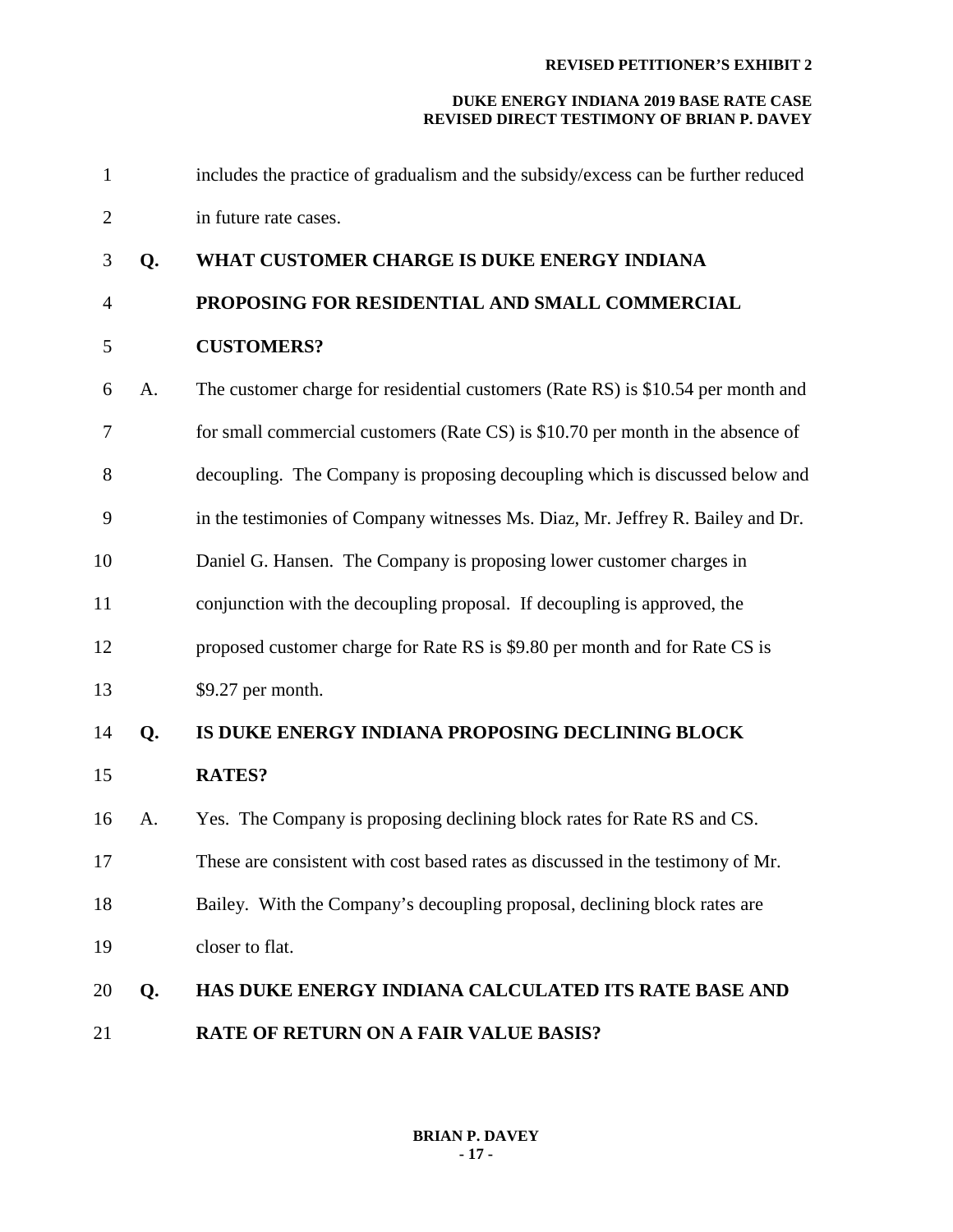| $\mathbf{1}$   | A. | Yes. Company witness Mr. John J. Spanos supports the fair value plant, property    |
|----------------|----|------------------------------------------------------------------------------------|
| $\overline{2}$ |    | and equipment amount, and Company witness Mr. Robert E. Hevert supports the        |
| 3              |    | fair value rate of return. Although, the Company performed a fair value analysis,  |
| $\overline{4}$ |    | the Company's proposed rates are based on forecast original cost rate base. The    |
| 5              |    | two options result in similar outcomes and original cost rate base is a more       |
| 6              |    | transparent method of setting rates.                                               |
| 7              |    | V. SUMMARY OF REVISED TESTIMONY AND RATE REQUEST DRIVERS                           |
| $8\,$          | Q. | PLEASE EXPLAIN YOUR REVISED TESTIMONY AS IT RELATES TO                             |
| 9              |    | THE PROPOSED RATE INCREASE PERCENTAGE AND THE IMPACT                               |
| 10             |    | ON CUSTOMERS' BILLS.                                                               |
| 11             | A. | In analyzing individual customer bill impacts and responding to discovery, Duke    |
| 12             |    | Energy Indiana discovered a need to clarify the presentation of the estimated bill |
| 13             |    | impacts. Please note that the Company's proposed total base revenue                |
| 14             |    | requirements and proposed base revenue requirement for the major tariff groups     |
| 15             |    | $(e.g., RS, CS, HLF, LLF, etc.)$ are not impacted by these revisions. The proposed |
| 16             |    | base revenue requirements have been revised for the various rate codes within the  |
| 17             |    | HLF tariff. The proposed changes within HLF are explained further in the           |
| 18             |    | Revised Direct Testimony of Mr. Bailey and Ms. Douglas. Ms. Douglas also           |
| 19             |    | clarifies allocations of riders and a \$1.5 million proposed reduction to revenues |
| 20             |    | that will remain in riders.                                                        |
| 21             |    | Regarding the clarification for the presentation of the estimated bill             |
| 22             |    | impact, there are two notable issues that when considered together result in       |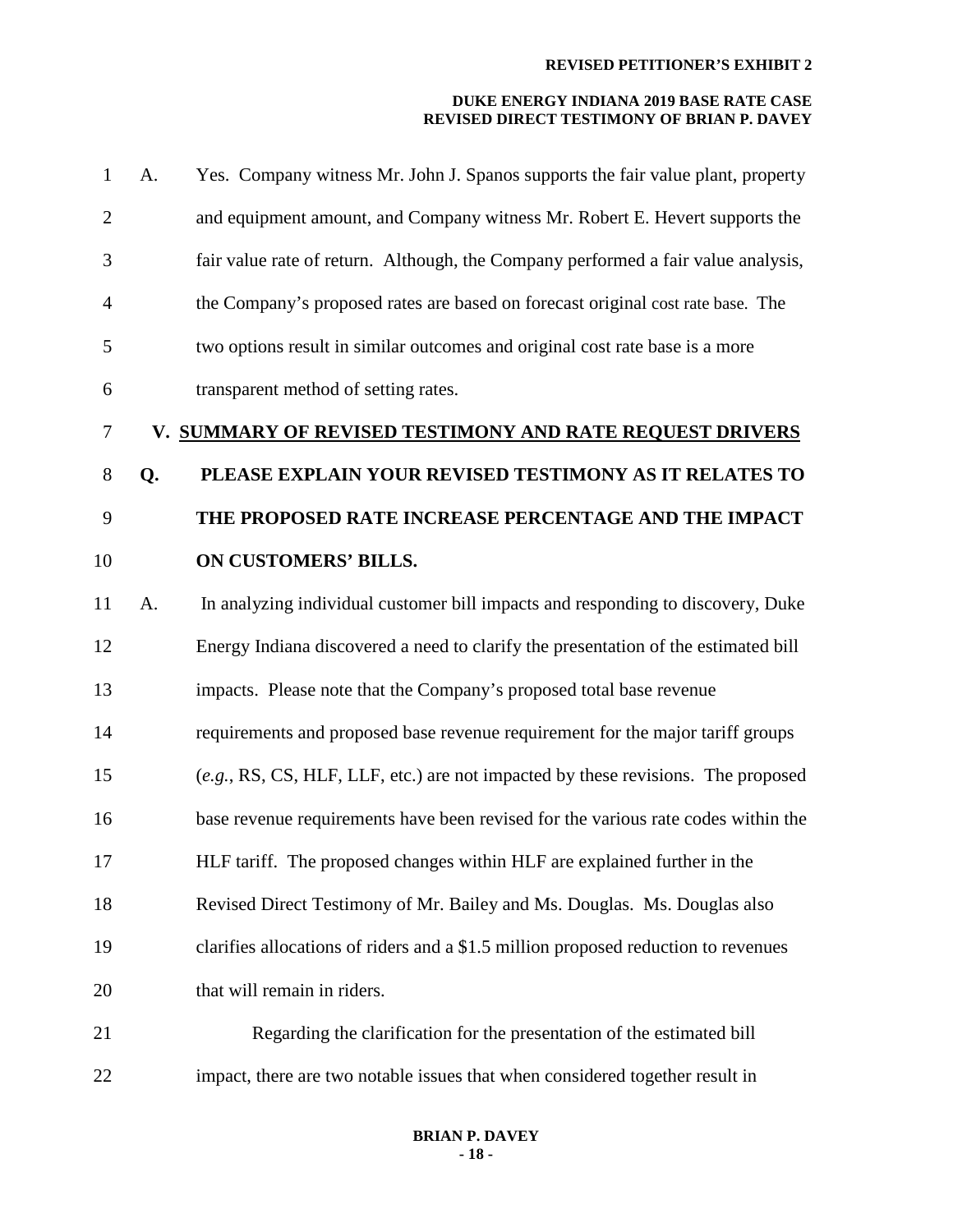| $\mathbf{1}$   | essentially the same rate impact as Duke Energy Indiana included in its direct          |
|----------------|-----------------------------------------------------------------------------------------|
| $\overline{2}$ | testimony. The first item is related to the Indiana Utility Receipts Tax                |
| 3              | ("URT"). The Company is proposing to include Utility Receipts Tax as a                  |
| $\overline{4}$ | separate line item on customer bills as an addition to the cost of utility services, as |
| 5              | is done currently with sales tax. However, currently, Utility Receipts Tax is           |
| 6              | embedded in base rates and rider rates. When making the change to line item the         |
| $\tau$         | URT, the Company did not include the impact of the Utility Receipts Tax in its          |
| 8              | customer bill impact analysis. The Company would like to clarify that the total         |
| 9              | retail average proposed rate increase initially presented of 15.49% was before          |
| 10             | including an estimate for URT and the proposed \$1.5 million rider reduction.           |
| 11             | When including URT, the total increase is approximately 17.0% compared to               |
| 12             | rates expected to be in effect at the time of the rate increase. Similarly, the         |
| 13             | residential customer rate increase of 19% did not include the impact of URT and         |
| 14             | the proposed \$1.5 million rider reduction, making the total residential increase       |
| 15             | 20.4% compared to rates expected to be in effect at the time of the rate increase.      |
| 16             | Another clarification regarding the bill impact essentially nets out the                |
| 17             | impact of the URT issue described above. Between Duke Energy Indiana's filing           |
| 18             | date and when the rates are projected to go into effect, Duke Energy Indiana's          |
| 19             | retail rates are forecasted to decrease primarily due to projected fuel costs           |
| 20             | decreases (FAC, Rider 60), the flow back of tax savings in the Tax and Merger           |
| 21             | Credits Adjustment (Rider 67) and energy efficiency costs (Energy Efficiency,           |
| 22             | Rider 66–A). As such, when comparing customer bills from the filing date of the         |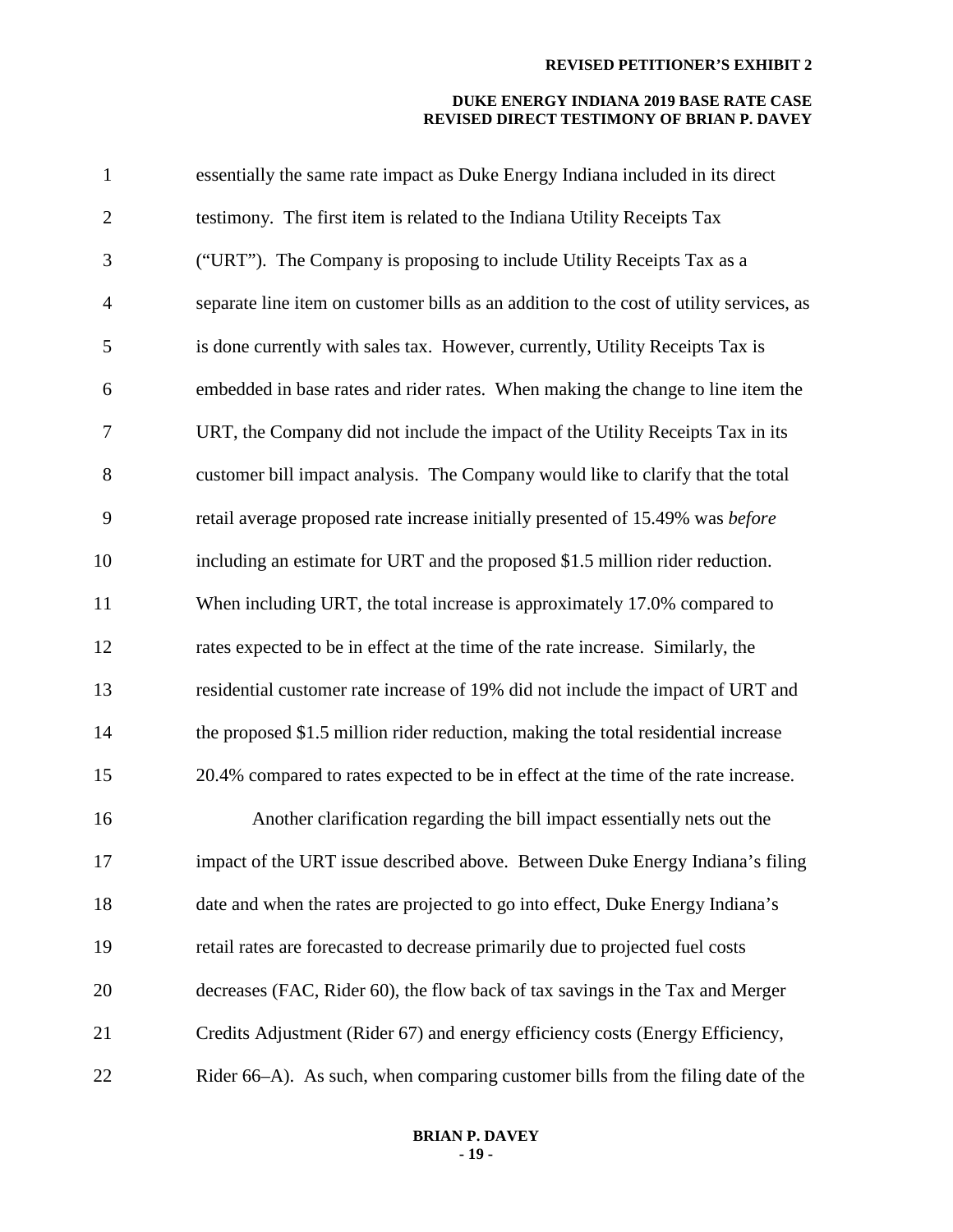#### **DUKE ENERGY INDIANA 2019 BASE RATE CASE REVISED DIRECT TESTIMONY OF BRIAN P. DAVEY**

|                | rate case (July 2, 2019) to the bill impact of the Company's proposed rate increase |
|----------------|-------------------------------------------------------------------------------------|
| 2              | in this proceeding, the average customer bill impact increase, including the impact |
| 3              | of URT, is projected to be 14%. The average residential customer bill impact        |
| $\overline{4}$ | increase as of the filing date and including the impact of the URT is projected to  |
| 5              | be $19\%$ .                                                                         |
|                |                                                                                     |

6 The following table includes estimates for a Typical Residential Bill, 1000

7 kWh.

| <b>Typical Residential Bill</b> |          |                            |                         |  |  |  |  |  |
|---------------------------------|----------|----------------------------|-------------------------|--|--|--|--|--|
|                                 |          | <b>Revised</b>             | Revised                 |  |  |  |  |  |
|                                 |          | <b>Proposed Rates</b>      | Proposed                |  |  |  |  |  |
|                                 | Present  | (Includes Step 1           | Rates with              |  |  |  |  |  |
| July 2, 2019,                   | Rates    | and Step 2)                | <b>Utility Receipts</b> |  |  |  |  |  |
| <b>Month of Filing</b>          |          | (Mr. Bailey's Exhibit 8-B) |                         |  |  |  |  |  |
| (a)                             | (b)      | (c)                        | (d)                     |  |  |  |  |  |
|                                 |          |                            |                         |  |  |  |  |  |
| \$121.76                        | \$120.30 | \$142.59                   | \$144.59                |  |  |  |  |  |
|                                 |          | 18.5%                      |                         |  |  |  |  |  |
|                                 |          |                            | 20.2%                   |  |  |  |  |  |
|                                 |          |                            | 18.7%                   |  |  |  |  |  |

8

9 This testimony is presented simply to clarify the calculation of the bill 10 impact analysis, but the end results is substantially the same and again, the

11 Company's initially proposed base revenue requirement for the major tariff

12 groups remains unchanged.

# 13 **Q. AS YOU EXAMINE THE RATE INCREASE REQUESTED HEREIN, CAN**  14 **IT BE BROKEN DOWN INTO SEVERAL KEY DRIVERS?**

15 A. Yes. I will discuss each of the main drivers for the sum of proposed Step 1 and 2

16 increase, or 15.43%. The drivers in the table below are based on reasonable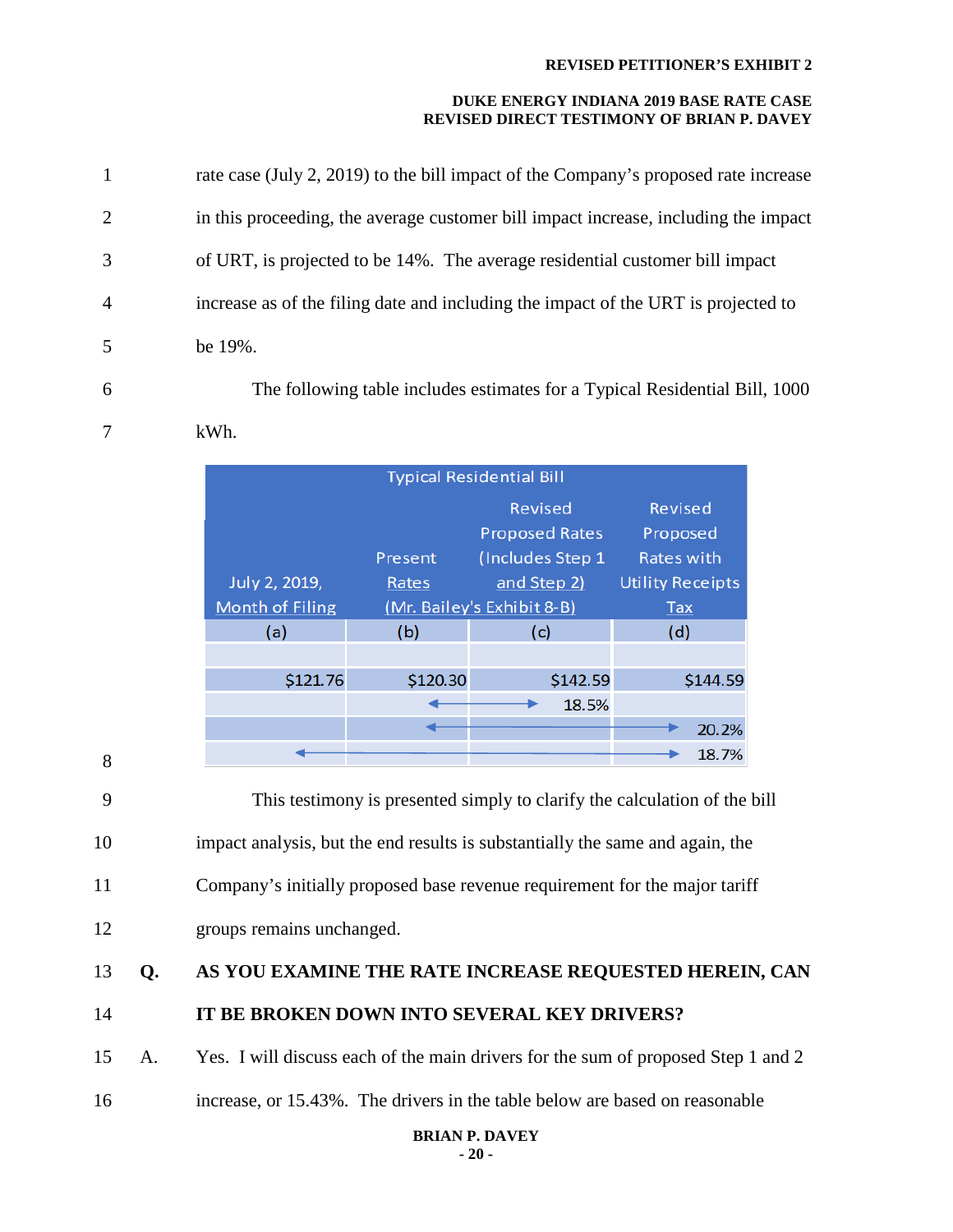- 1 assumptions and estimates of what will be included in customers' bills with
- 2 proposed rates versus the absence of a base rate case.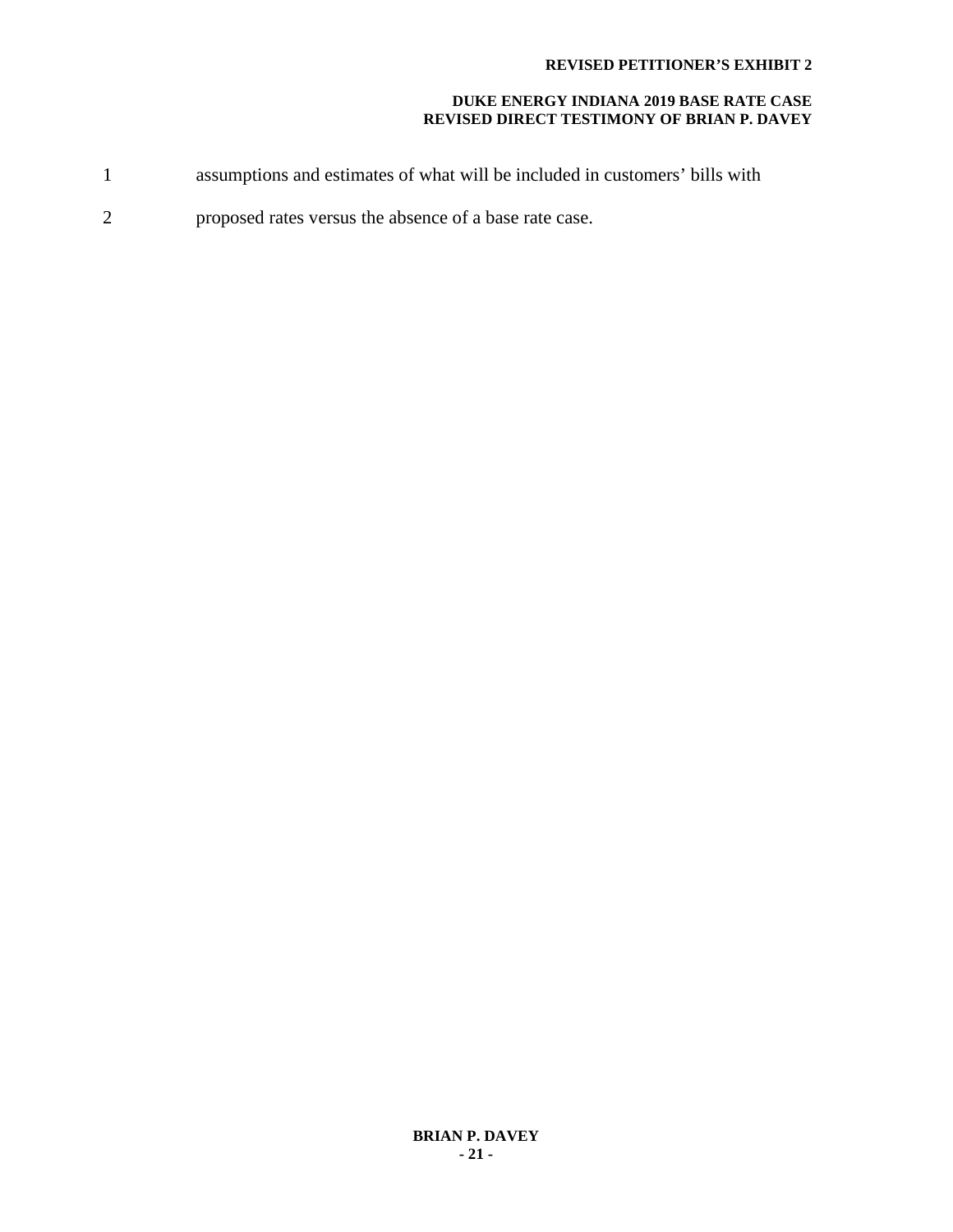#### **DUKE ENERGY INDIANA 2019 BASE RATE CASE REVISED DIRECT TESTIMONY OF BRIAN P. DAVEY**

## **Table 6: Rate Increase Drivers**

| Drivers for total step 1 and 2 proposed increase, (dollars in millions) |               |           |         |
|-------------------------------------------------------------------------|---------------|-----------|---------|
| Return on rate base increase                                            | \$            | 193       | 7.6%    |
| Depreciation for rate base increase                                     | \$            | 59        | 2.3%    |
| Sub-total                                                               | $\mathcal{S}$ | 253       | 9.9%    |
|                                                                         |               |           |         |
| Rate of return, financing costs                                         | \$            | (89)      | $-3.5%$ |
| Depreciation rates                                                      | \$            | 138       | 5.4%    |
| Distribution vegetation management                                      | $\mathcal{S}$ | 36        | 1.4%    |
| All other operation and maintenance expense, primarily A&G              | \$            | (33)      | $-1.3%$ |
| Coal ash basin closure costs, return on and of                          | \$            | 28        | 1.1%    |
| Regulatory asset amortization other than coal ash basin closure costs   | \$            | 32        | 1.3%    |
| Taxes other than income taxes                                           | \$            | 24        | 1.0%    |
| All other                                                               | \$            | 3         | 0.1%    |
| Total increase                                                          | \$            | 393       | 15.43%  |
|                                                                         |               |           |         |
| Present revenue                                                         |               | \$2,547.6 |         |
| Percentages do not include impact of Utility Receipts Tax.              |               |           |         |

## 1 **Q. PLEASE DESCRIBE WHAT MAKES UP THE INCREASE IN**

#### 2 **INVESTMENT OR RATE BASE.**

| 3              | A. | Proposed rate base is approximately \$2.5 billion higher than amounts in current       |
|----------------|----|----------------------------------------------------------------------------------------|
| $\overline{4}$ |    | base rates and riders for a total rate base of \$10.2 billion. The components of the   |
| 5              |    | increase include \$1.1 billion for distribution, \$0.8 billion for transmission, \$0.2 |
| 6              |    | billion for coal ash removal costs (the return on and return of are on a separate      |
| 7              |    | line on the table) and the remaining components include other plant, inventory,        |
| 8              |    | regulatory assets and prepaid pension assets. Current base rates do not include a      |
| 9              |    | balance for prepaid pension assets. However, the Commission has approved               |
| 10             |    | prepaid pension balances as part of rate base or as zero cost of capital component     |
| 11             |    | for other Indiana utilities. In addition to the \$193 million return on incremental    |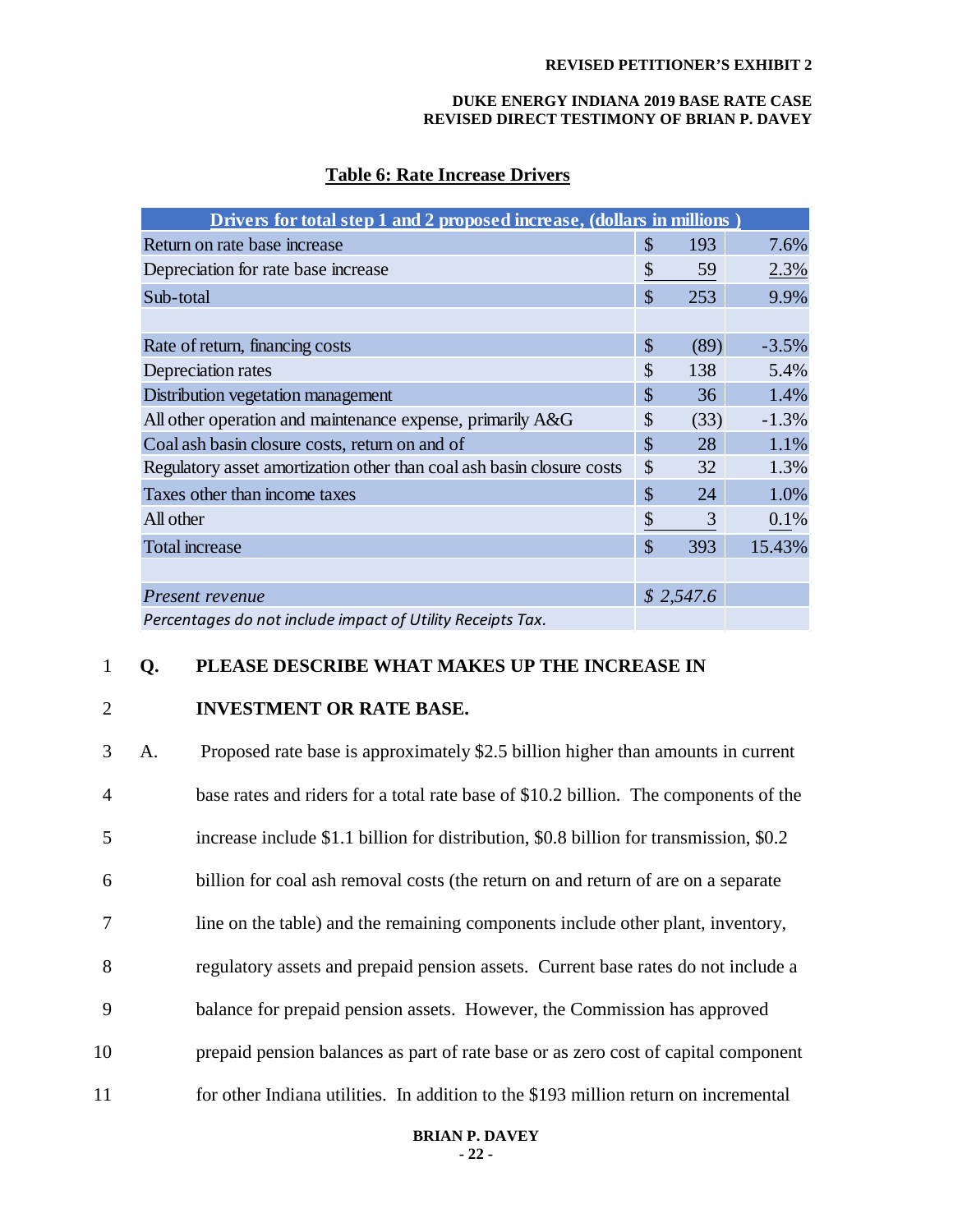| $\mathbf{1}$   |    | rate base, the depreciation expense associated with this rate base increase is \$59    |
|----------------|----|----------------------------------------------------------------------------------------|
| $\overline{2}$ |    | million.                                                                               |
| 3              |    | It's notable that the bulk of the rate base increase is T&D investment                 |
| 4              |    | needed to serve new customers. From 2002 through May 2019, Duke Energy                 |
| 5              |    | Indiana has added over 100,000 customers; with over 91,000 of those being              |
| 6              |    | residential customers, requiring substation replacements, additional distribution      |
| 7              |    | circuits, substation upgrades and other grid investment.                               |
| 8              | Q. | PLEASE DESCRIBE CHANGES IN THE RATE OF RETURN SINCE THE                                |
| 9              |    | TIME OF THE LAST RATE CASE.                                                            |
| 10             | A. | The rate of return approved in the prior base rate case was 7.30%. The proposed        |
| 11             |    | rate of return based on the December 31, 2020 capital structure is 6.15%. Notable      |
| 12             |    | drivers of the reduced rate of return include the embedded interest rate declining     |
| 13             |    | from 6.37% to 4.88%, deferred income tax component of capital structure                |
| 14             |    | increasing from 14% to 21% and return on equity decreasing from 10.5% to a             |
| 15             |    | proposed 10.4%.                                                                        |
| 16             | Q. | DEPRECIATION RATES HAVE INCREASED SINCE THE LAST TIME                                  |
| 17             |    | DUKE ENERGY UPDATED THEM BASED ON 2009 DATA, WHAT ARE                                  |
| 18             |    | THE KEY DRIVERS?                                                                       |
| 19             | A. | The \$138.1 million in the table above includes \$127 for production, \$12 million     |
| 20             |    | for transmission, \$2 million for distribution and a \$3 million reduction for general |
| 21             |    | plant. The depreciation rate changes for Gibson and Cayuga generating stations         |
| 22             |    | total \$103 million of the \$127 million for production. An important assumption       |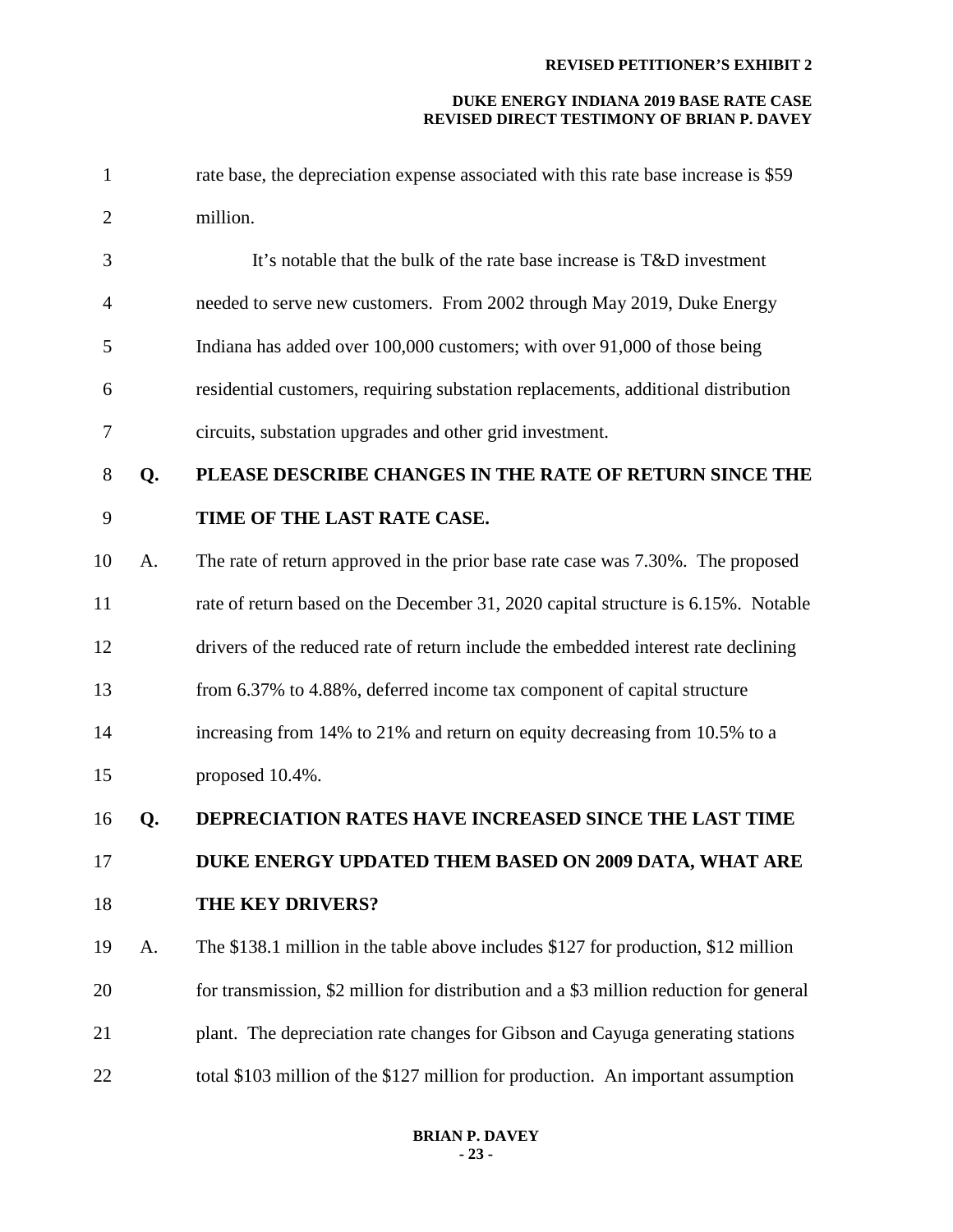| $\mathbf{1}$   |    | for the production expense is the expected lives of the generating assets.           |
|----------------|----|--------------------------------------------------------------------------------------|
| $\overline{c}$ |    | Company witness, Mr. Keith B. Pike supports testimony on this topic, and             |
| 3              |    | Company witness Mr. John J. Spanos supports the depreciation study.                  |
| 4              | Q. | PLEASE DESCRIBE THE RATE INCREASE DRIVER RELATED TO                                  |
| 5              |    | VEGETATION MANAGEMENT.                                                               |
| 6              | A. | The operation and maintenance expense for vegetation management for the              |
| 7              |    | distribution system has increased from approximately \$13 million at the time of     |
| 8              |    | the last rate case to approximately \$49 million. These expenses are for a five-year |
| 9              |    | trim cycle. Company witness Mr. TK Christie supports testimony for distribution      |
| 10             |    | vegetation management.                                                               |
|                |    |                                                                                      |
| 11             | Q. | <b>DESCRIBE HOW ADMINISTRATIVE AND GENERAL COSTS HAVE</b>                            |
| 12             |    | DECREASED SINCE THE LAST RATE CASE.                                                  |
| 13             | A. | The reduction in all other operating and maintenance expense, \$33 million, is       |
| 14             |    | primarily due to administrative and general ("A&G") expenses. The A&G labor          |
| 15             |    | and employee pensions and benefits have decreased since the last base rate case.     |
| 16             |    | One reason for this is the cost savings that have resulted from mergers and          |
| 17             |    | acquisitions. The notable merger activity since the 2004 base rate case include      |
| 18             |    | the Duke / Cinergy merger, the Duke / Progress merger and the Duke / Piedmont        |
| 19             |    | merger. Company witness Mr. Jeffrey R. Setser provides more information              |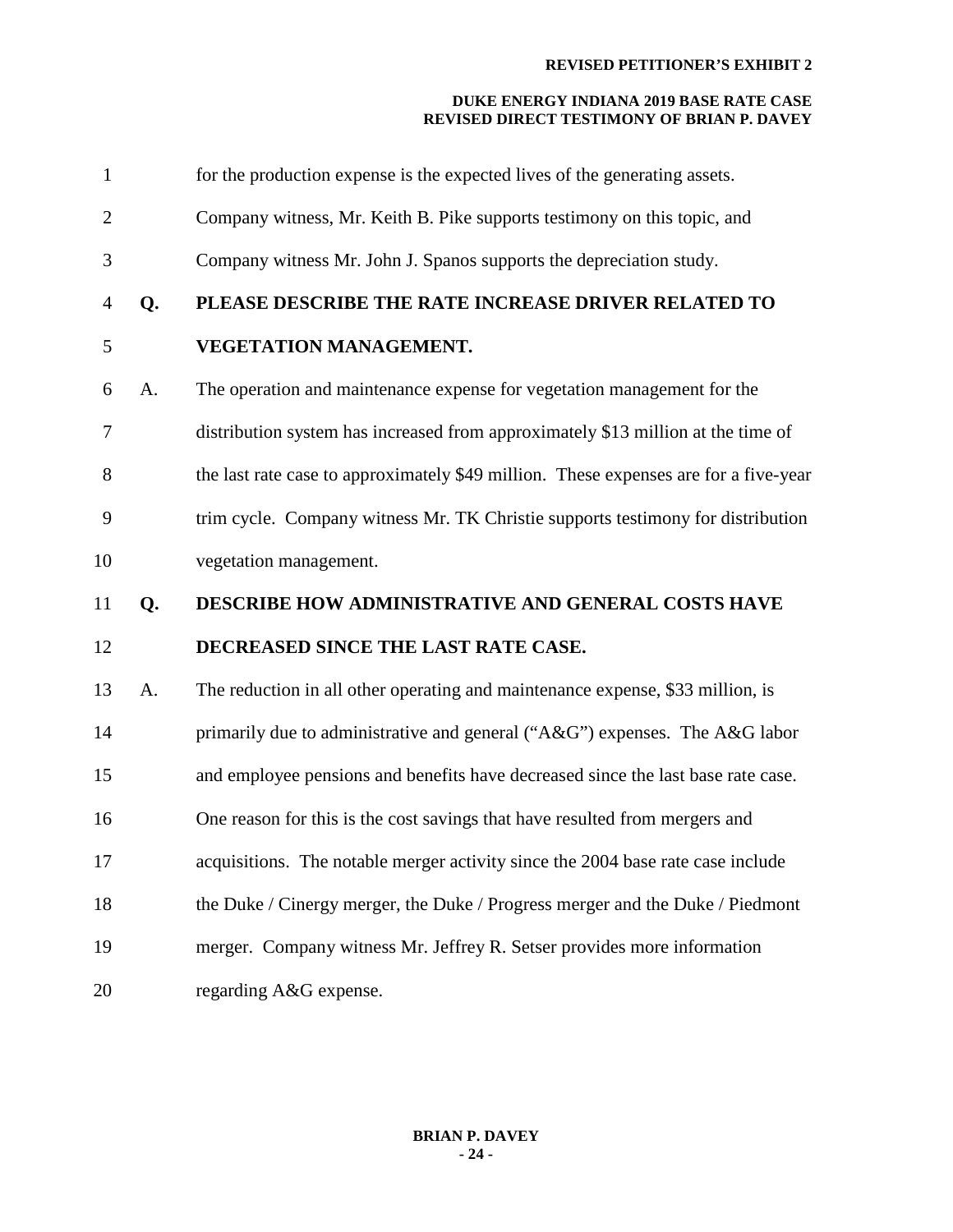#### **DUKE ENERGY INDIANA 2019 BASE RATE CASE REVISED DIRECT TESTIMONY OF BRIAN P. DAVEY**

| $\mathbf{1}$   | Q. | WHAT COSTS IS DUKE ENERGY INDIANA INCLUDING IN THIS                                 |
|----------------|----|-------------------------------------------------------------------------------------|
| $\overline{2}$ |    | PROCEEDING FOR COMPLIANCE WITH COAL ASH BASIN                                       |
| 3              |    | <b>REGULATIONS?</b>                                                                 |
| $\overline{4}$ | A. | The Company proposal is to include approximately \$212 million for coal ash         |
| 5              |    | basin closure costs in rate base. This includes the December 2018 closure cost      |
| 6              |    | balance and approximately \$9 million for 2019 and 2020 expenditures for two        |
| 7              |    | basins whose closure plans were approved by Indiana Department of                   |
| 8              |    | Environmental Management ("IDEM"). Additionally, cost recovery will be              |
| 9              |    | spread over the period of approximately mid 2020 through 2038. Company              |
| 10             |    | witness Mr. Timothy J. Thiemann sponsors testimony regarding the coal ash basin     |
| 11             |    | closure and remediation projects. Company witness Ms. Douglas sponsors              |
| 12             |    | supporting ratemaking testimony.                                                    |
| 13             | Q. | PLEASE SUMMARIZE THE REGULATORY ASSET AMORTIZATIONS                                 |
| 14             |    | THAT ARE INCLUDED IN THE RATE INCREASE.                                             |
| 15             | A. | Rate base includes approximately \$221 million for regulatory assets other than     |
| 16             |    | coal ash removal costs. This amount includes remaining balances of regulatory       |
| 17             |    | assets that have existed since the last rate case. Additionally, there are new      |
| 18             |    | regulatory assets relative to the last rate case. The proposed amortization periods |
| 19             |    | are in a range of three to twenty years. Company witness Ms. Douglas sponsors       |
| 20             |    | supporting testimony.                                                               |
| 21             | Q. | HOW HAVE TAXES OTHER THAN INCOME TAXES CHANGED                                      |
|                |    |                                                                                     |

**SINCE THE LAST RATE CASE?**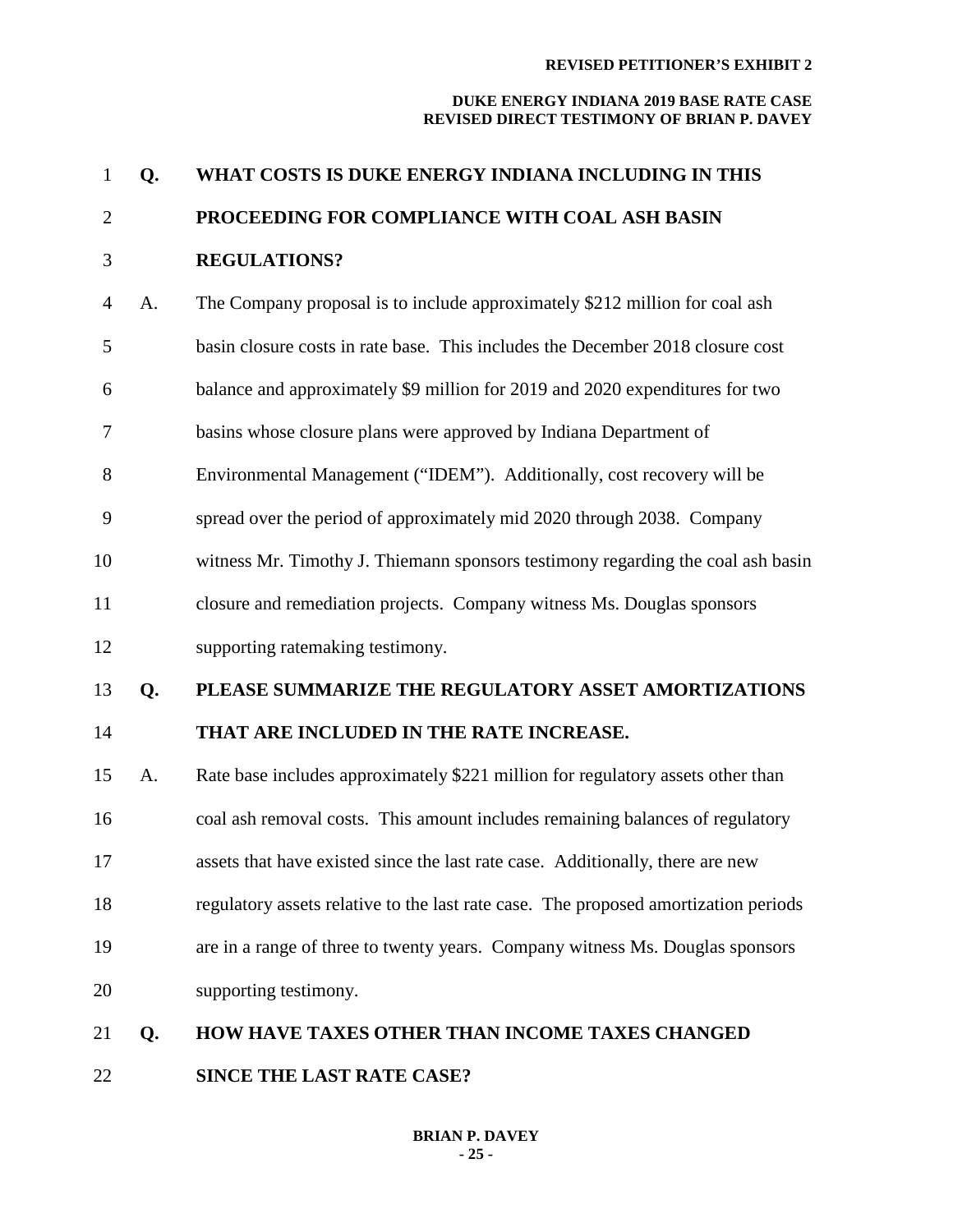| $\mathbf{1}$   | A. | These taxes have increased by \$24 million. The primary driver is property taxes  |
|----------------|----|-----------------------------------------------------------------------------------|
| $\overline{2}$ |    | associated with the plant added since the last case.                              |
| 3              | Q. | ARE COSTS RELATED TO THE EDWARDSPORT IGCC PLANT A                                 |
| $\overline{4}$ |    | <b>DRIVER OF THE RATE INCREASE?</b>                                               |
| 5              | A. | No. The Edwardsport costs in proposed base rates will be slightly lower than the  |
| 6              |    | costs currently in the Edwardsport rider. Proposed rates include a return on the  |
| 7              |    | Edwardsport materials and supplies inventory whereas this return is not in the    |
| 8              |    | Edwardsport rider. The return on inventory is offset by a lower return on         |
| 9              |    | declining Edwardsport rate base from the 2017 balance currently in the rider to   |
| 10             |    | the 2020 test period balance in proposed base rates.                              |
| 11             |    | VI. DECOUPLING                                                                    |
| 12             |    |                                                                                   |
|                | Q. | DUKE ENERGY INDIANA IS PROPOSING REVENUE DECOUPLING                               |
| 13             |    | FOR ITS RESIDENTIAL AND SMALL COMMERCIAL CUSTOMER                                 |
| 14             |    | CLASSES IN THIS PROCEEDING. PLEASE EXPLAIN WHY.                                   |
| 15             | A. | Duke Energy Indiana has been looking at modernized ratemaking structures for      |
| 16             |    | some time and we believe now is the time to propose a decoupling mechanism for    |
| 17             |    | a number of reasons. First, there has been a downward trend in usage per          |
| 18             |    | customers over the last several years for the residential and small commercial    |
| 19             |    | classes. Setting rates that recover fixed costs primarily in the energy charge    |
| 20             |    | (kWh) when customers are using less, not more energy, is not sustainable. In and  |
| 21             |    | of itself, it would require more frequent base rate cases for collection of fixed |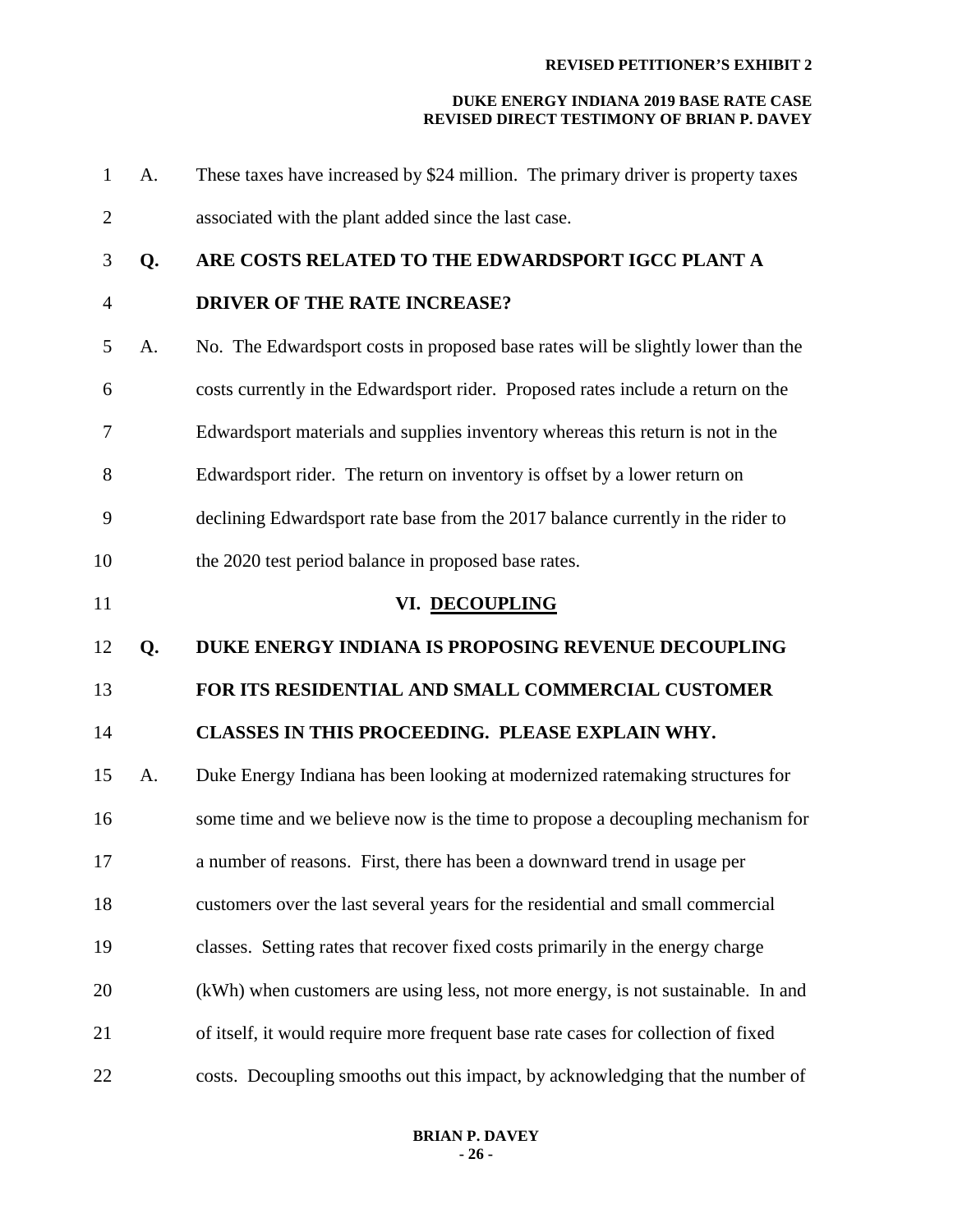| $\mathbf{1}$   | customers still increase, as are costs generally due to inflation, in between rate   |
|----------------|--------------------------------------------------------------------------------------|
| $\overline{2}$ | cases. As such, we are proposing a revenue per customer decoupling model,            |
| 3              | which also smooths out the impact of weather. For example, in a hot summer, an       |
| $\overline{4}$ | electric utility sells more energy than average, producing additional fixed cost     |
| 5              | contribution and earnings for the utility. The decoupling mechanism moderates        |
| 6              | this increase, by only allowing for the fixed cost recovery per customer that was    |
| 7              | approved in the rate case, no more no less. Of course, the opposite would hold       |
| 8              | true in a mild summer, the decoupling mechanism would again true-up revenues         |
| 9              | and allow the utility to recover its fixed cost.                                     |
| 10             | A second reason Duke Energy Indiana is pursuing decoupling now is that               |
| 11             | it wants the flexibility to offer customers new rate options, which often times have |
| 12             | the effect of lowering revenues in between rate cases. The testimony of Company      |
| 13             | witness Mr. Bailey describes the new residential and small commercial dynamic        |
| 14             | pricing pilots the company is proposing.                                             |
| 15             | Duke Energy Indiana is proposing to lower its customer charge for                    |
| 16             | residential and small commercial customers to \$9.80 and \$9.27, per month,          |
| 17             | respectively, if decoupling is approved. Additionally, the Company proposes a        |
| 18             | flatter rate design (as opposed to its existing and proposed declining block rate    |
| 19             | design) if decoupling is approved.                                                   |
| 20             | Duke Energy Indiana is cognizant that decoupling is new for Indiana on               |
| 21             | the electric utility front, and as such is proposing it as a limited time program of |
| 22             | five (5) years and only for its residential and small commercial customer non-       |
|                |                                                                                      |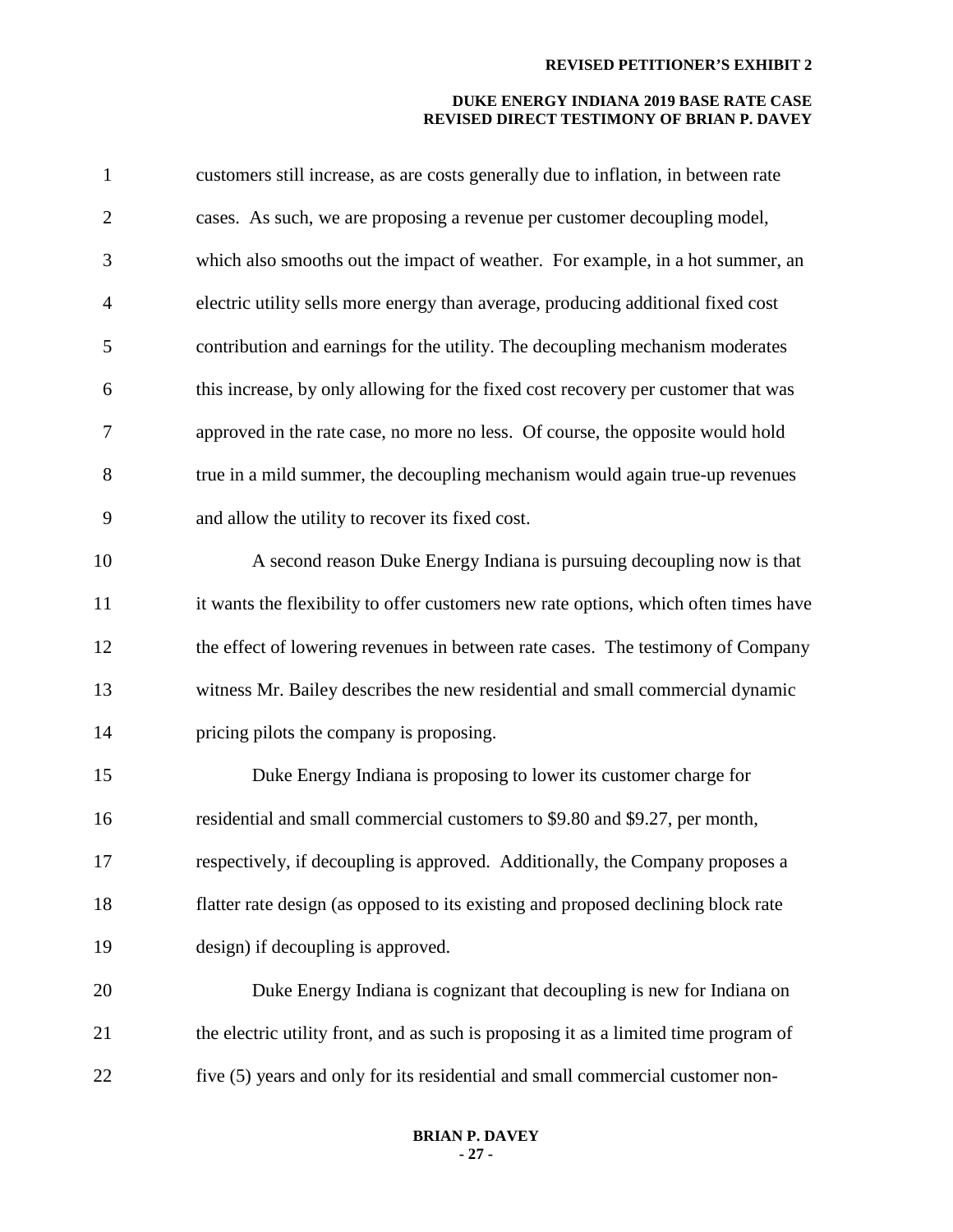| $\mathbf{1}$   |    | demand rates. Duke Energy Indiana will perform an evaluation of the program       |
|----------------|----|-----------------------------------------------------------------------------------|
| $\overline{2}$ |    | and provide the results, along with a recommendation to continue, stop, or modify |
| 3              |    | the program, prior to the end of the five-year program. Company witnesses Mr.     |
| $\overline{4}$ |    | Bailey, Ms. Diaz and Dr. Hansen provide testimony supporting decoupling.          |
| 5              |    | VII. OTHER RATEMAKING ELEMENTS                                                    |
| 6              | Q. | IS THE COMPANY REQUESTING ANY NEW OR CONTINUING COST                              |
| $\overline{7}$ |    | DEFERRALS IN THIS PROCEEDING?                                                     |
| 8              | A. | Yes. The Company is proposing six new cost deferrals in this proceeding. The      |
| 9              |    | first is for the 2020 Edwardsport IGCC major planned maintenance outage. This     |
| 10             |    | maintenance will occur about every seven years. The estimated expense is \$46     |
| 11             |    | million. The Company proposal is to include one-seventh of the expense in rates.  |
| 12             |    | The remaining expenses will be deferred until the amount in rates fully recovers  |
| 13             |    | the expense, and if the amount billed in rates cumulatively exceeds \$46 million, |
| 14             |    | then a regulatory liability will be established. Company witness Mr. Cecil T.     |
| 15             |    | Gurganus' testimony provides more information for the major outage. Company       |
| 16             |    | witness Ms. Douglas' testimony provides more information on the ratemaking        |
| 17             |    | and accounting treatment.                                                         |
| 18             |    | The second proposed new cost deferral is for distribution vegetation              |
| 19             |    | management expenses. The Company is planning to materially increase               |
| 20             |    | vegetation management expenses in 2020. The Company proposal is to defer the      |
| 21             |    | difference between the actual 2020 monthly expense and the amount in base rates   |
| 22             |    | for the period January 2020 until base rates are effective, approximately July    |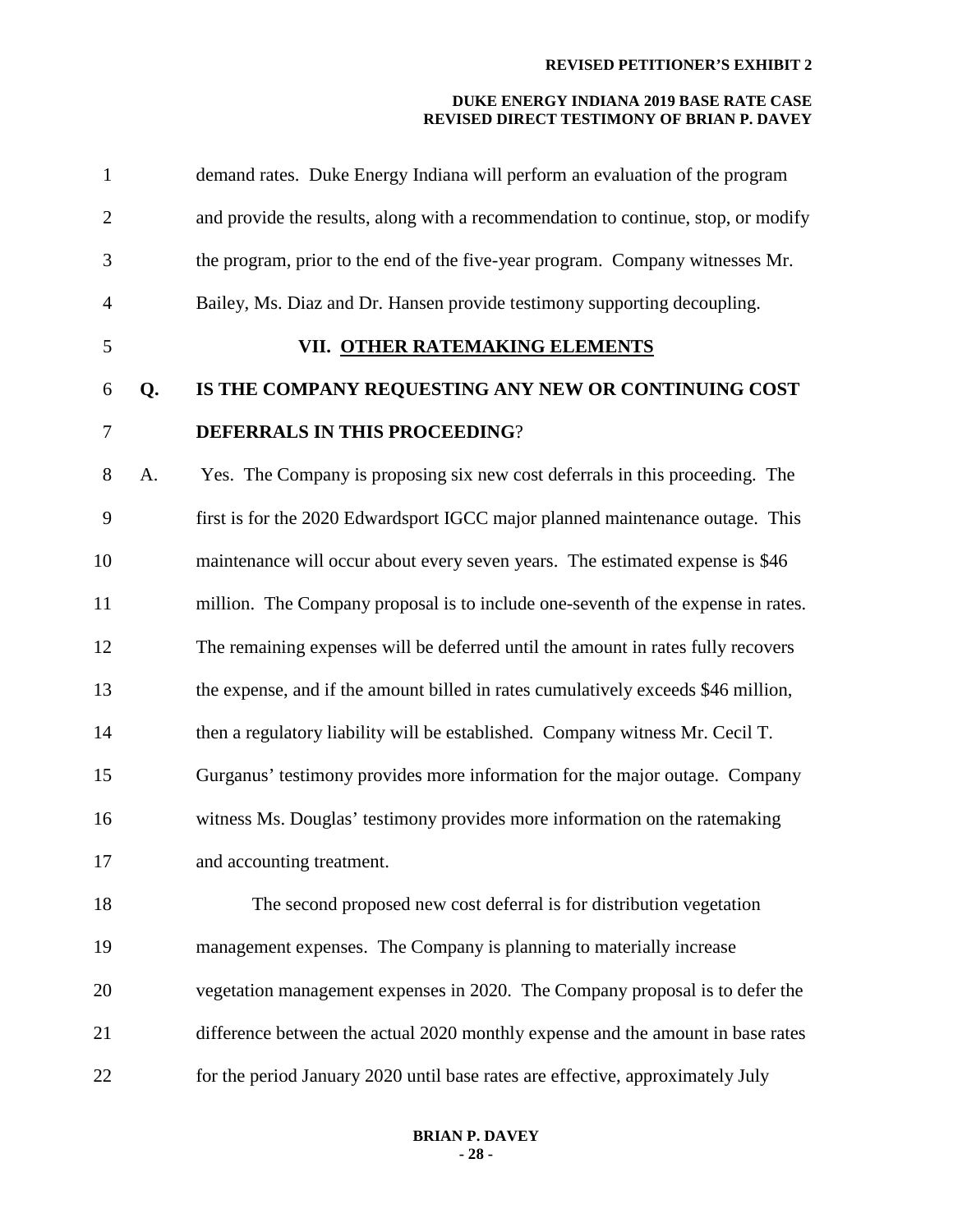| $\mathbf{1}$   | 2020. The estimated deferral is \$9.2 million and the Company proposal is to         |
|----------------|--------------------------------------------------------------------------------------|
| $\overline{2}$ | recover this amount over three years beginning with the Commission order for         |
| 3              | this proceeding. Company witness Mr. Christie's testimony provides more              |
| $\overline{4}$ | information for distribution vegetation maintenance expenses. Company witness        |
| 5              | Ms. Christa L. Graft's testimony provides more information on ratemaking and         |
| 6              | accounting treatment.                                                                |
| $\tau$         | The third proposed new cost deferral is for the Customer Connect                     |
| 8              | platform. Duke Energy is currently developing a new customer service platform        |
| 9              | to be operational in the Fall of 2022 for Duke Energy Indiana. The enterprise-       |
| 10             | wide estimated cost of Customer Connect is \$900 million. The amount allocated       |
| 11             | to Duke Energy Indiana is estimated at \$90-95 million, with approximately 50        |
| 12             | percent reflecting the capital investment and the remainder, O&M. The Company        |
| 13             | proposal is to defer these costs with carrying costs until the Company's next retail |
| 14             | rate case wherein they will be recovered. Company witness Ms. Retha I.               |
| 15             | Hunsicker's testimony provides more Customer Connect information. Company            |
| 16             | witness Ms. Graft's testimony provides more information on the ratemaking and        |
| 17             | accounting treatment.                                                                |
| 18             | The fourth new proposed deferral is for storm expenses. The Company is               |
| 19             | proposing a five-year average for storm expenses, \$13 million, to be included in    |
| 20             | base rates. The annual amount of storm expenses above or below the \$13 will be      |
| 21             | deferred on the balance sheet as either a net regulatory asset or net regulatory     |
| 22             | liability. The net balance will be addressed in the next base rate case. Company     |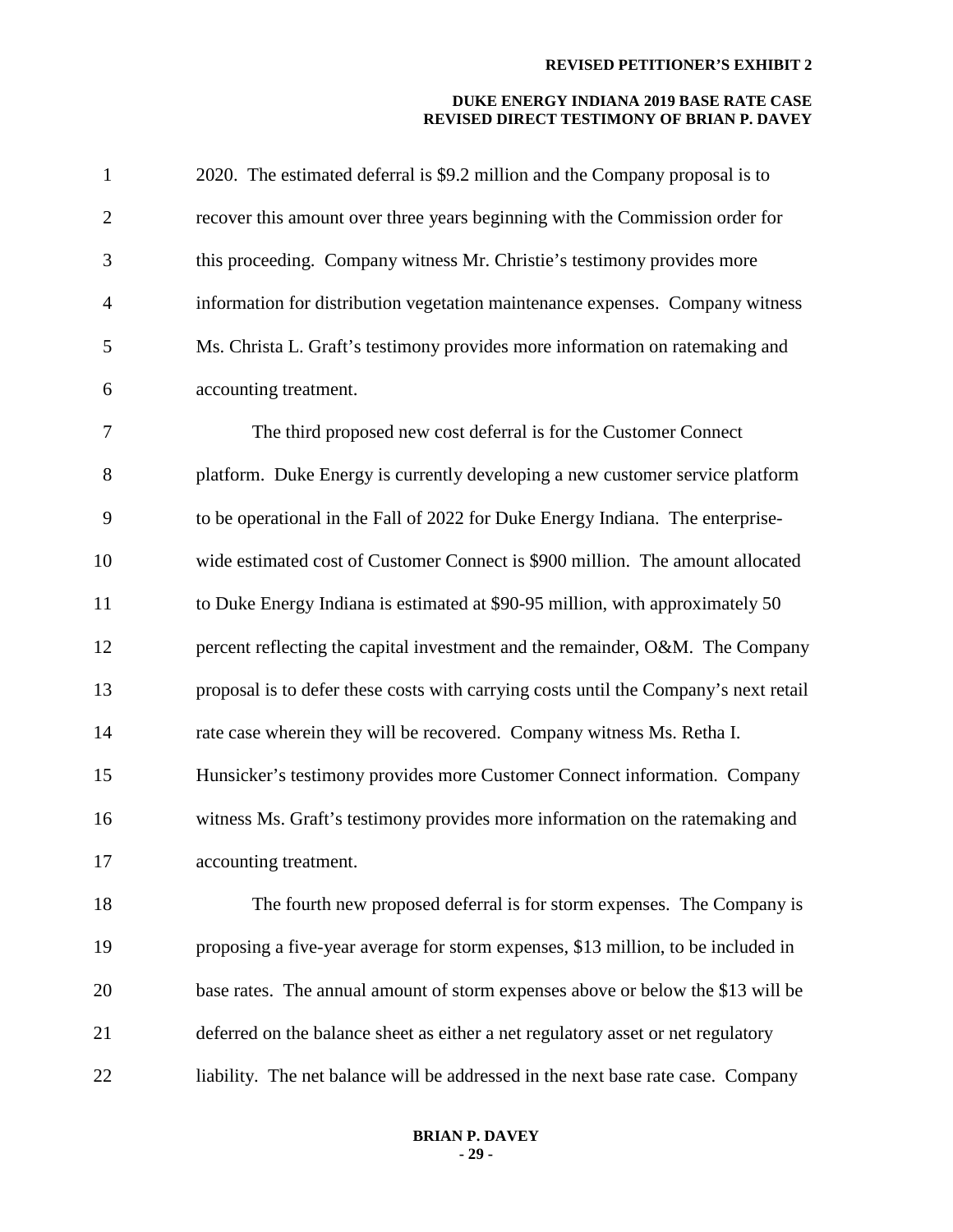| $\mathbf{1}$   | witness Ms. Cicely M. Hart's testimony provides more storm information.         |
|----------------|---------------------------------------------------------------------------------|
| $\overline{2}$ | Company witness Ms. Suzanne E. Sieferman's testimony provides more              |
| 3              | information on the ratemaking and accounting treatment.                         |
| $\overline{4}$ | The fifth new proposed deferral is for coal ash basin closure costs and coal    |
| 5              | ash-related remediation project costs incurred in the years 2019 and after. The |
| 6              | Company proposes to defer costs to comply with the Environmental Protection     |
| 7              | Agency's Coal Combustion Residual Rule and coal ash-related remediation         |
| 8              | projects mandated by Indiana's Solid Waste Management Program, which is         |
| 9              | overseen by the IDEM. Additionally, the Company proposal is to defer these      |
| 10             | costs with carrying costs until the Company's next retail rate case or other    |
| 11             | proceeding wherein they will be recovered. Company witness Mr. Thiemann's       |
| 12             | testimony provides more information regarding the costs. Company witness Ms.    |
| 13             | Douglas' testimony provides more information on the ratemaking and accounting   |
| 14             | treatment.                                                                      |
| 15             | The sixth proposed new cost deferral is for electric transportation pilot       |
| 16             | program costs. The Company proposal is to defer these costs with carrying costs |
| 17             | until the Company's next retail rate case wherein they will be recovered. The   |
| 18             | Company's proposal for cost recovery is capped at \$15.3 million, excluding     |
| 19             | carrying costs. Company witness Mr. Lang W. Reynolds' testimony provides        |
| 20             | program information. Company witness Ms. Sieferman's testimony provides         |
| 21             | more information on the ratemaking and accounting treatment.                    |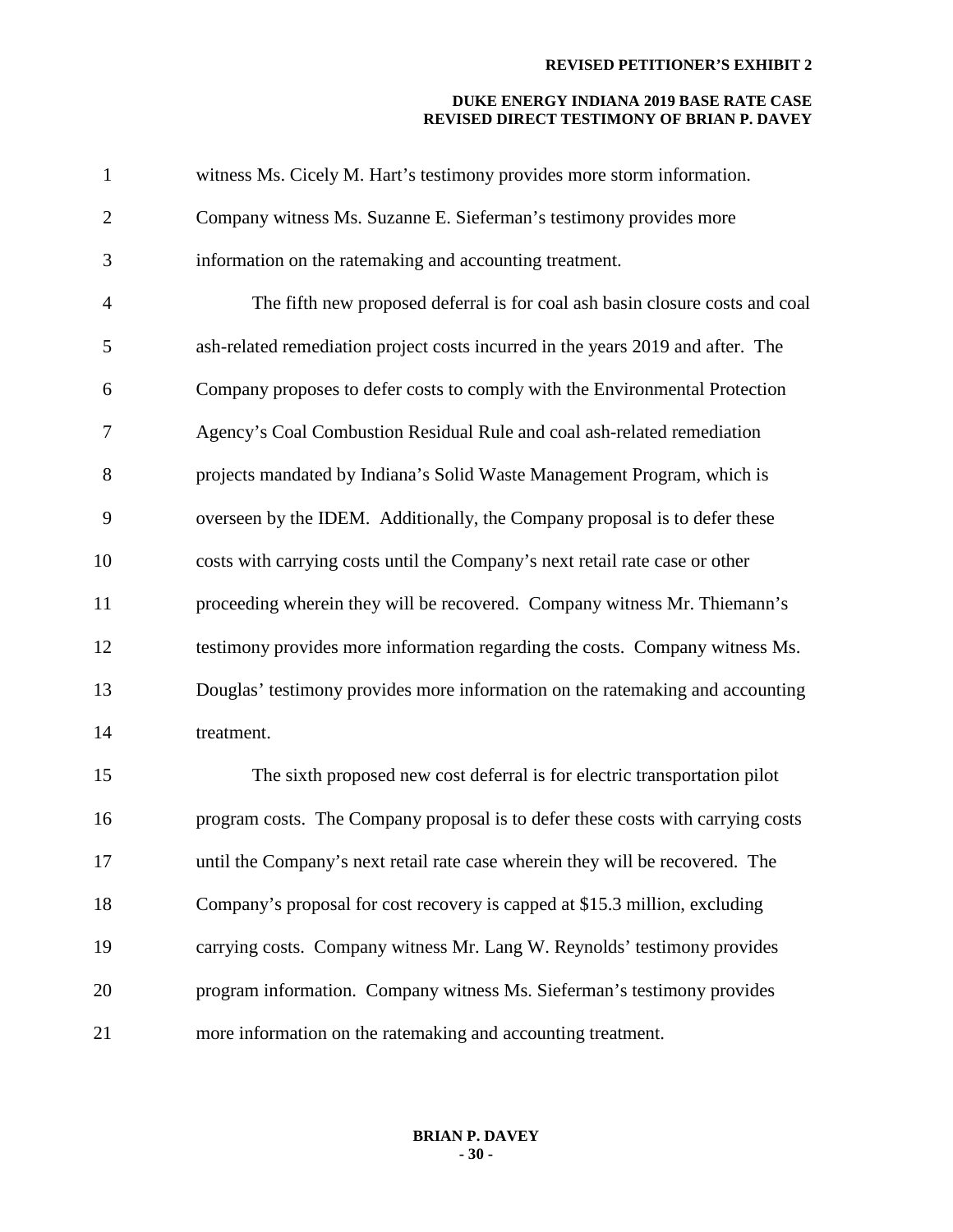| $\mathbf{1}$   |    | Finally, the ratemaking treatment for the deferred costs that are currently        |
|----------------|----|------------------------------------------------------------------------------------|
| $\overline{2}$ |    | in regulatory assets on the Company's balance sheet is supported by Company        |
| 3              |    | witness Ms. Douglas.                                                               |
| $\overline{4}$ | Q. | HOW DOES DUKE ENERGY INDIANA PROPOSE TO DEAL WITH                                  |
| 5              |    | <b>NON-NATIVE SALES PROFITS AND LOSSES?</b>                                        |
| 6              | A. | The non-native margins proposal is an equal sharing mechanism between the          |
| 7              |    | Company and customers with each receiving 50%. Additionally, proposed base         |
| 8              |    | rates do not include an amount for non-native margins. The actual net margin       |
| 9              |    | will be shared equally as part of the annual Rider 70 filing process.              |
| 10             |    | The Company currently has one short-term (five years or less) sales                |
| 11             |    | contract expiring in 2021. Current MISO energy and capacity prices are very        |
| 12             |    | competitive resulting in wholesale customer interest in short term bundled         |
| 13             |    | contracts with both energy and capacity. These short-term contract prices are      |
| 14             |    | below the Company's fully embedded costs but above the variable costs, resulting   |
| 15             |    | in a contribution to fixed costs. The Company proposal is to include this          |
| 16             |    | contribution to fixed costs, non-native margin in Rider 70 and share with an equal |
| 17             |    | sharing mechanism between the Company and customers, with each receiving           |
| 18             |    | 50%. The Company did not allocate costs to this short-term contract as part of the |
| 19             |    | separation study described previously in this testimony. The Company did           |
| 20             |    | allocate costs to its long-term native load wholesale contracts in the separation  |
| 21             |    | study.                                                                             |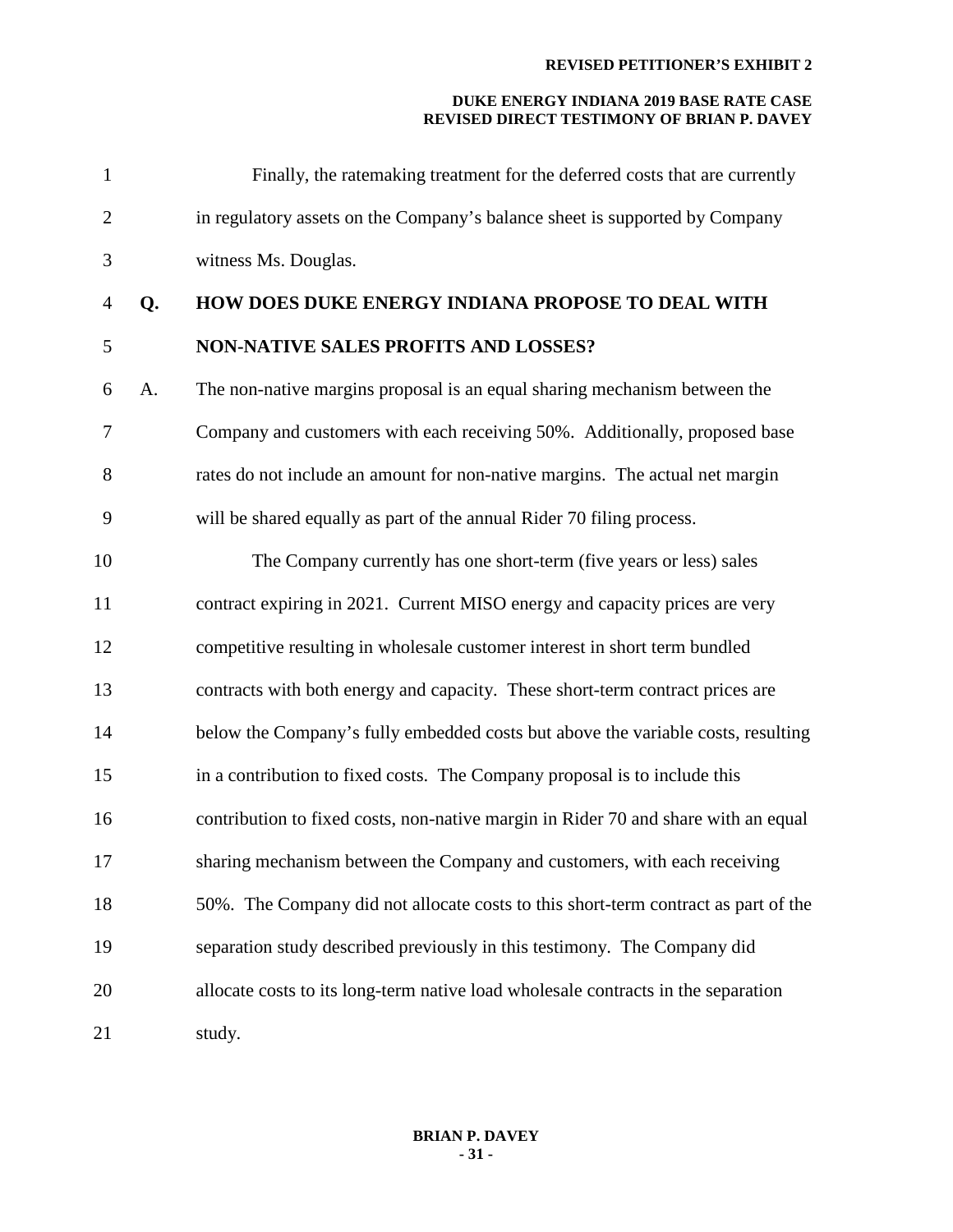| 1              |    | The Company will likely have opportunities to enter into more short-term             |
|----------------|----|--------------------------------------------------------------------------------------|
| $\overline{2}$ |    | bundled non-native contracts and the Company proposes to include margins from        |
| 3              |    | these contracts in Rider 70 resulting in customer rates being lower than they        |
| 4              |    | otherwise would be. Company witness Mr. John A. Verderame's testimony                |
| 5              |    | provides more information on non-native margins and short-term bundled non-          |
| 6              |    | native contracts. Company witness Ms. Sieferman's testimony provides more            |
| 7              |    | information on the ratemaking and accounting treatment.                              |
| 8              | Q. | HOW IS DUKE ENERGY INDIANA PROPOSING TO DEAL WITH THE                                |
| 9              |    | UTILITY RECEIPT TAX IN RATES?                                                        |
| 10             | A. | The Company proposal is to treat the Utility Receipt Tax ("URT") similar to          |
| 11             |    | Sales Taxes. The proposal is to exclude the URT from base rates but to include       |
| 12             |    | the URT as a line item on the bill. Ms. Graft's testimony provides more detail on    |
| 13             |    | this topic.                                                                          |
| 14             | Q. | YOU MENTIONED THE COMPANY IS PROPOSING NEW RATE                                      |
| 15             |    | OPTIONS FOR RESIDENTIAL AND SMALL COMMERCIAL                                         |
| 16             |    | <b>CUSTOMERS. PLEASE DESCRIBE.</b>                                                   |
| 17             | A. | The Company is proposing new dynamic pricing pilots for rates RS and CS. The         |
| 18             |    | Company's primary objective with innovative rate designs is to offer customers       |
| 19             |    | increased options to manage their bill. The expectation is customers will gain       |
| 20             |    | more control over their electric cost. These rates motivate customers to shift their |
| 21             |    | consumption to lower cost times or reduce their electric consumption. The            |
| 22             |    | Company proposes three pilot rates for the Rate RS class and three pilot rates for   |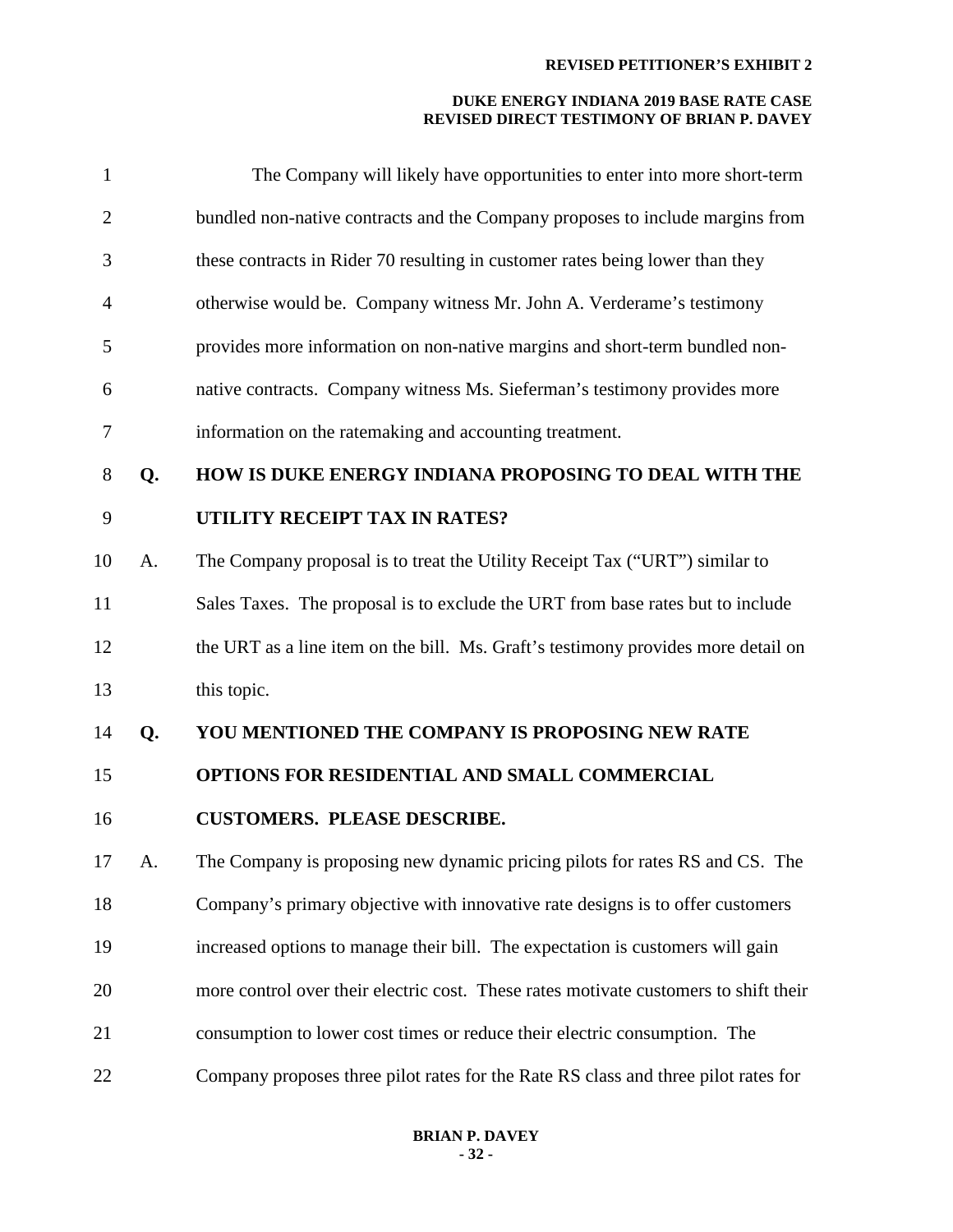| $\mathbf{1}$   |    | the Rate CS class. Company witness Mr. Bailey's testimony provides more             |
|----------------|----|-------------------------------------------------------------------------------------|
| $\overline{2}$ |    | information on these proposed rates.                                                |
| 3              | Q. | IS THE COMPANY ALSO PROVIDING NEW RATE OPTIONS FOR                                  |
| $\overline{4}$ |    | LARGE COMMERCIAL AND INDUSTRIAL CUSTOMERS?                                          |
| 5              | A. | Yes. The Company proposes an Experimental Market Pricing Program and an             |
| 6              |    | Experimental Demand Management Stability Program applicable to Rate LLF             |
| 7              |    | and Rate HLF. Additionally, the Company proposes changes to the existing HLF        |
| 8              |    | and LLF time of use rates with the objective to make them more appealing to         |
| 9              |    | customers. Company witness Mr. Bailey's testimony provides more information         |
| 10             |    | on these proposed rates and modifications.                                          |
| 11             |    | VIII. PROPOSED COLLABORATIVES                                                       |
| 12             | Q. | WHAT IS DUKE ENERGY INDIANA PROPOSING RELATED TO A                                  |
| 13             |    |                                                                                     |
|                |    | LOW- INCOME COLLABORATIVE?                                                          |
| 14             | A. | Duke Energy Indiana recognizes that as electric bills rise, low income customers    |
| 15             |    | have an even more difficult time paying timely. We also recognize the               |
| 16             |    | importance of electric service in our customers' lives. The testimony of Ms.        |
| 17             |    | Lesley G. Quick and Mr. Stan C. Pinegar discusses what the Company does today       |
| 18             |    | for low income customers. Additionally, after the conclusion of this rate case, the |
| 19             |    | Company proposes a collaborative process with interested stakeholders to            |
| 20             |    | consider the development of new or enhanced low income programs.                    |
| 21             | Q. | WHAT OTHER COLLABORATIVE IS DUKE ENERGY INDIANA                                     |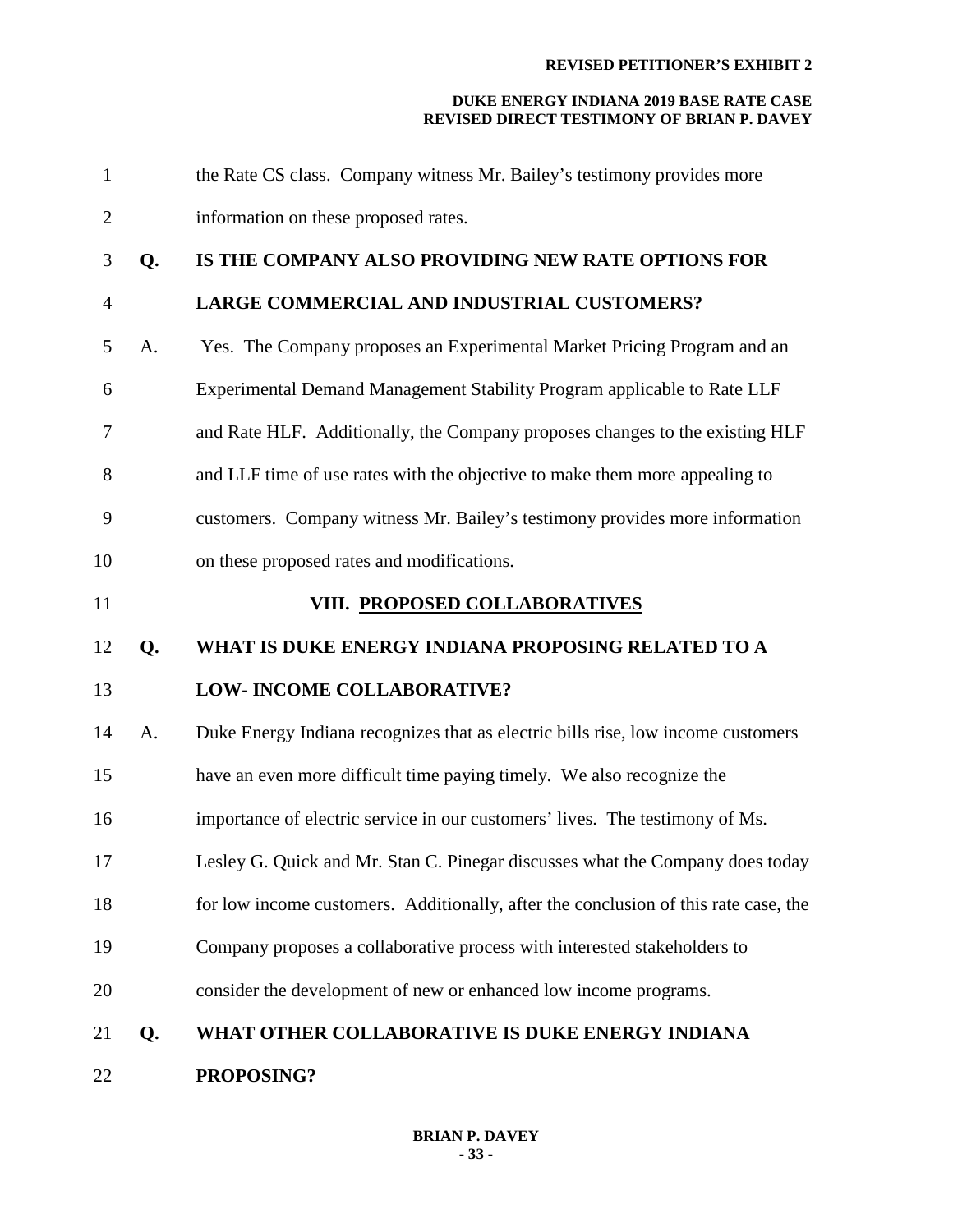#### **DUKE ENERGY INDIANA 2019 BASE RATE CASE REVISED DIRECT TESTIMONY OF BRIAN P. DAVEY**

| $\mathbf{1}$   | A. | Duke Energy Indiana recognizes from prior rate case orders for other utilities that |
|----------------|----|-------------------------------------------------------------------------------------|
| $\overline{2}$ |    | the Commission has a keen interest in performance metrics. As such, at the          |
| 3              |    | conclusion of this rate case, the Company proposes a collaborative process with     |
| $\overline{4}$ |    | interested stakeholders to develop annual reporting for performance metrics.        |
| 5              |    | IX. RATE COMPETITIVENESS                                                            |
| 6              | Q. | PLEASE COMPARE DUKE ENERGY INDIANA'S CURRENT RATES                                  |
| 7              |    | WITH THOSE OF ITS PEERS.                                                            |
| 8              | A. | Duke Energy Indiana's overall 2018 retail average realization is the lowest among   |
| 9              |    | its Indiana electric utility peers. Additionally, the Company's 2018 retail average |
| 10             |    | realization is below the regional and national average. Please see the table below. |
| 11             |    | <b>Table 7: Rate Competitiveness</b>                                                |

|                                                                   | <b>Total</b>  |  |
|-------------------------------------------------------------------|---------------|--|
| <b>Average Realization for 12 months ending December 31, 2018</b> | <b>Retail</b> |  |
| <b>Duke Energy Indiana</b>                                        | 9.35          |  |
| Indiana Michigan Power                                            | 9.36          |  |
| Indianapolis Power & Light Company                                | 9.61          |  |
| Northern Indiana Public Service Company                           | 9.88          |  |
| Southern Indiana Gas & Electric Company                           |               |  |
|                                                                   |               |  |
| Indiana Average                                                   | 9.62          |  |
| <b>East North Central Average</b>                                 | 10.70         |  |
| <b>USA</b> Average                                                | 10.83         |  |
|                                                                   |               |  |
| Source: EEI Typical Bills and Average Rates report, Winter 2019   |               |  |

*Source: EEI Typical Bills and Average Rates report, Winter 2019*

## 12 **Q. AFTER THE RATE INCREASE REQUESTED HEREIN DO YOU**

## 13 **BELIEVE THAT DUKE ENERGY INDIANA WILL MAINTAIN A**

## 14 **COMPETITIVE POSITION VIS A VIS ITS PEER UTILITIES?**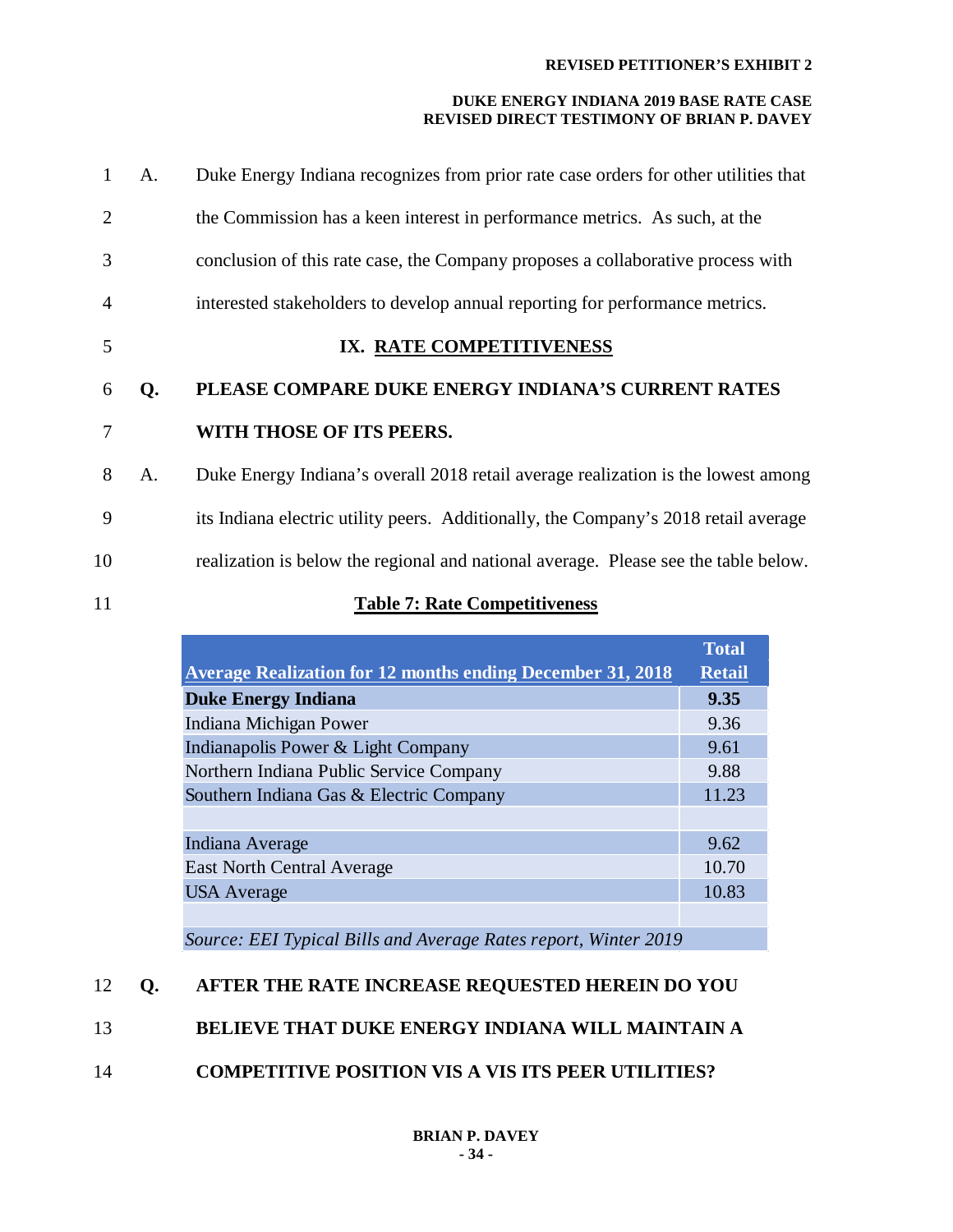| $\mathbf{1}$   | A. | Yes. Duke Energy Indiana's residential rates for a typical customer using 1000        |
|----------------|----|---------------------------------------------------------------------------------------|
| 2              |    | kWh are the second lowest in the state as of January 1, 2019. Based on proposed       |
| 3              |    | rates in other utility's pending base rate cases and the typical bill of \$142.59 per |
| $\overline{4}$ |    | the Company's proposed rates, it is reasonable to expect that Duke Energy             |
| 5              |    | Indiana may continue to have the second lowest residential rates. Please see the      |
| 6              |    | table below.                                                                          |

## 7 **Table 8: Residential Bill Comparison**

|                                                                                                                                                             | <b>January 1,</b> |  |
|-------------------------------------------------------------------------------------------------------------------------------------------------------------|-------------------|--|
| <b>Typical Residential Bill, 1000 kWh</b>                                                                                                                   | 2019              |  |
| <b>Duke Energy Indiana</b>                                                                                                                                  | \$123.43          |  |
| Indiana Michigan Power                                                                                                                                      | \$131.05          |  |
| Indianapolis Power & Light Company                                                                                                                          | \$115.41          |  |
| Northern Indiana Public Service Company                                                                                                                     | \$138.90          |  |
| Southern Indiana Gas & Electric Company                                                                                                                     | \$148.01          |  |
|                                                                                                                                                             |                   |  |
| Source: EEI Typical Bills and Average Rates report, Winter 2019                                                                                             |                   |  |
| Duke Energy Indiana's residential customer charge is the lowest in the<br>state of Indiana and, based on pending base rate cases, will remain the lowest in |                   |  |
| 9                                                                                                                                                           |                   |  |
| 10<br>the state of Indiana.                                                                                                                                 |                   |  |
| 11<br>X. CONCLUSION                                                                                                                                         |                   |  |
| WAS PETITIONER'S EXHIBIT 2-A (BPD) PREPARED BY YOU OR<br>12<br>Q.                                                                                           |                   |  |
| <b>UNDER YOUR SUPERVISION?</b><br>13                                                                                                                        |                   |  |

- 14 A. Yes, it was.
- 15 **Q. DOES THIS CONCLUDE YOUR PREFILED DIRECT TESTIMONY?**
- 16 A. Yes, it does.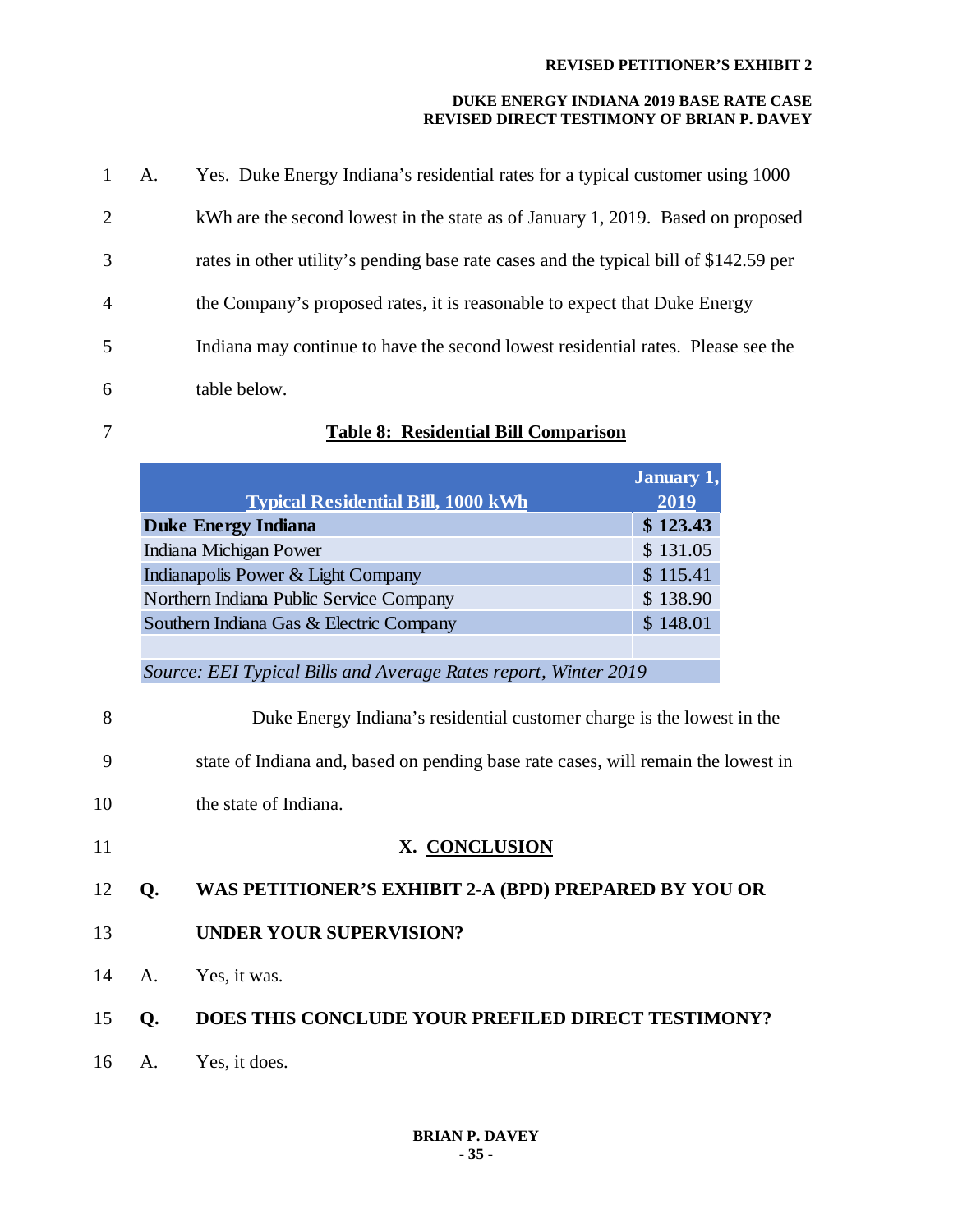## **Duke Energy Indiana 2019 Base Rate Case Index of Issues, Requests, and Supporting Witnesses[1](#page-35-0)**

| <b>Subject</b>                   | <b>Proposal</b>                       | <b>Supporting Witness</b> |
|----------------------------------|---------------------------------------|---------------------------|
| <b>Test Year</b>                 | Twelve Months Ended December 31, 2020 | Davey                     |
| Historical<br><b>Base Period</b> | Twelve Months Ended December 31, 2018 | Davey                     |

| <b>REVENUE REQUIREMENT</b>     |                                                                                                                                                                                                                                                                |                                                                                                                                                                                                                                                                                          |  |  |
|--------------------------------|----------------------------------------------------------------------------------------------------------------------------------------------------------------------------------------------------------------------------------------------------------------|------------------------------------------------------------------------------------------------------------------------------------------------------------------------------------------------------------------------------------------------------------------------------------------|--|--|
| <b>Subject</b>                 | <b>Request</b>                                                                                                                                                                                                                                                 | <b>Supporting Witness</b>                                                                                                                                                                                                                                                                |  |  |
| Overall<br>Revenue<br>Increase | • Total annual increase in revenue of approximately<br>\$393.1 million or 15.43% to be implemented in<br>two steps.<br>• Step 1: \$343.5 million or 13.49%.<br>• Step 2: \$49.6 million or 1.94%.<br>• Does not include the impact of the Utility Receipts Tax | • Pinegar (overview)<br>• Davey (summary<br>and drivers)<br>• Basic Accounting<br>Exhibits listing at<br>end of this exhibit                                                                                                                                                             |  |  |
| Financial<br>forecast          | Set rates based on test year 2020 financial forecast<br>which includes operating expenses, capital investments,<br>other balance sheet components. The forecast will<br>subsequently reflect pro forma adjustments supported<br>by other witnesses.            | · Jacobi (overall<br>development of financial<br>forecast, including<br>O&M and capital<br>forecast)<br>• Sullivan (Capital structure<br>and cost of long-term debt)<br>• Setser (Cost assignment<br>processes)<br>• Metzler (Compensation<br>and benefits)<br>• Phipps (Fuel inventory) |  |  |
| Pro forma<br>adjustments       | • Approve <i>pro forma</i> adjustments to financial<br>forecast. Company witness Davey's testimony<br>includes a list of <i>pro forma</i> adjustments and<br>supporting witnesses.                                                                             | $\bullet$ Graft<br>• Douglas<br>· Sieferman<br>$\bullet$ Flick                                                                                                                                                                                                                           |  |  |

<span id="page-35-0"></span> <sup>1</sup> This Index of the Company's case-in-chief is intended to highlight issues and is not an exhaustive list of requests in this proceeding. A complete account of requested relief can be found in case-in-chief, including but not limited to petition, testimony, exhibits, workpapers, and minimum standard filing requirement ("MSFR") responses. The table at the end of this exhibit, also provides an index of the MSFR Basic Accounting Exhibits.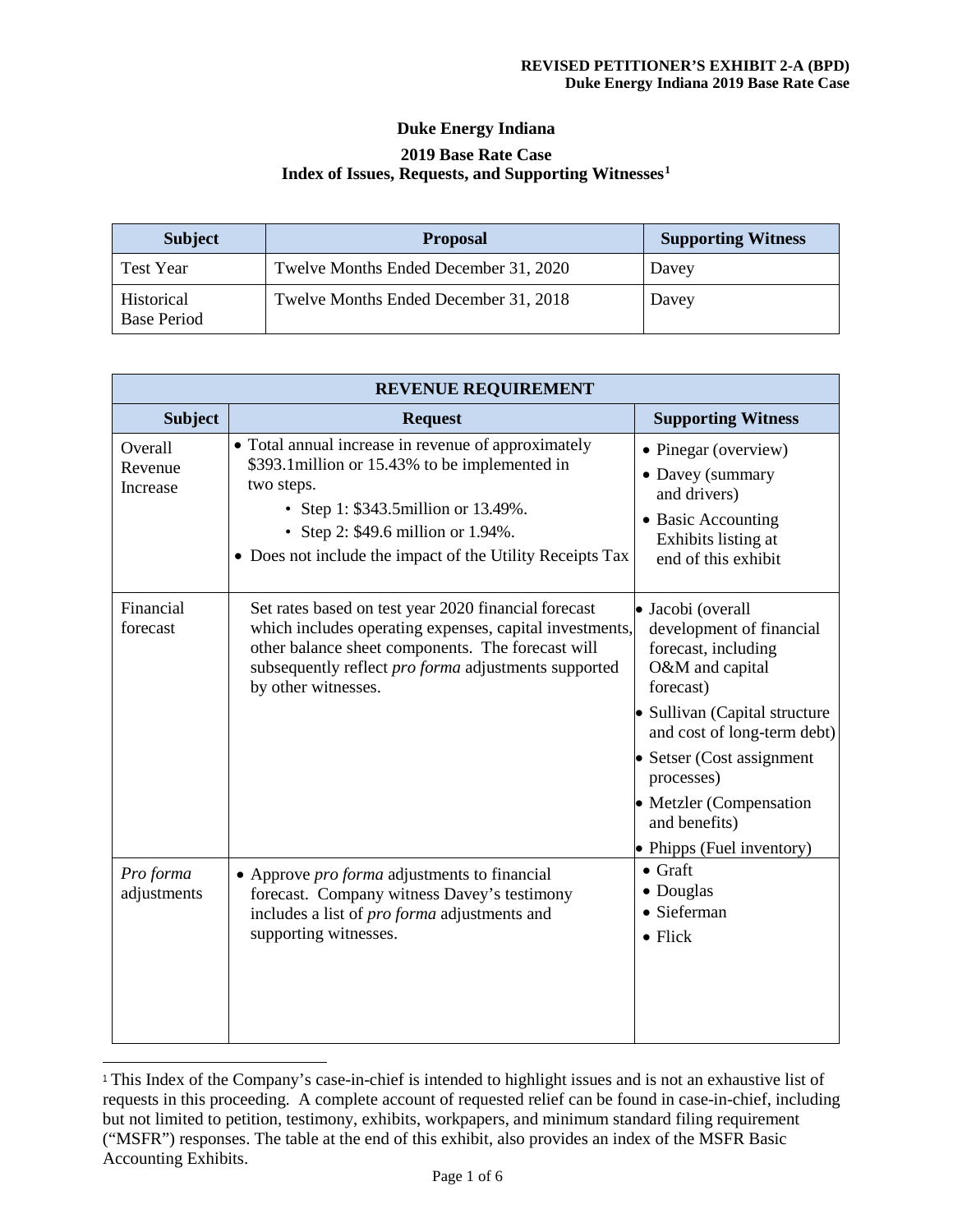| <b>REVENUE REQUIREMENT</b>                        |                                                                                                                                                                                                                                                                                                                                                                                            |                                                                                                                                                                                                                     |  |  |
|---------------------------------------------------|--------------------------------------------------------------------------------------------------------------------------------------------------------------------------------------------------------------------------------------------------------------------------------------------------------------------------------------------------------------------------------------------|---------------------------------------------------------------------------------------------------------------------------------------------------------------------------------------------------------------------|--|--|
| <b>Subject</b>                                    | <b>Request</b>                                                                                                                                                                                                                                                                                                                                                                             | <b>Supporting Witness</b>                                                                                                                                                                                           |  |  |
| Depreciation                                      | • Set new depreciation rates and reflect the resulting<br>depreciation expense in base rates based on<br>depreciation study.<br>• Shorter expected lives of generating plants<br>reflected in deprecation study.<br>• Costs of decommissioning and dismantlement reflected<br>in depreciation study.<br>Including material and supplies inventory<br>O<br>balances, net of salvage credits | • Douglas (depreciation<br>expense)<br>• Spanos (depreciation rates<br>and depreciation study)<br>• Pike (expected lives of<br>generating plants)<br>$\bullet$ Kopp<br>(decommissioning and<br>dismantlement study) |  |  |
| Step 1 and 2<br>total revenue<br>requirements     | Approve proposed jurisdictional retail revenue<br>requirement.                                                                                                                                                                                                                                                                                                                             | Douglas                                                                                                                                                                                                             |  |  |
| Separation<br>study                               | Reflect results of separation study as the basis to<br>determine jurisdictional retail revenue requirement.                                                                                                                                                                                                                                                                                | Diaz                                                                                                                                                                                                                |  |  |
| Return on<br>Equity                               | Authorize 10.4%.                                                                                                                                                                                                                                                                                                                                                                           | Hevert                                                                                                                                                                                                              |  |  |
| Taxes                                             | • Reflect forecasted Test Year expenses in base rates.                                                                                                                                                                                                                                                                                                                                     | Panizza                                                                                                                                                                                                             |  |  |
| Generating<br>fleet<br>(excluding<br>Edwardsport) | • Approval of generating fleet costs including<br>environmental investments as used and useful assets.<br>• Reflect in-service capital expenditures in rate base.<br>• Reflect 2020 operation and maintenance expenses in<br>rates.                                                                                                                                                        | Mosley                                                                                                                                                                                                              |  |  |
| Edwardsport<br>generating<br>station              | • Approval of Edwardsport generating station costs and<br>designation as used and useful.<br>• Reflect 2018, 2019 and 2020 capital expenditures in<br>rate base.<br>• Reflect the Edwardsport materials and supplies<br>inventory in rate base.<br>• Reflect 2020 operation and maintenance expenses in<br>rates as adjusted for the deferral of the 2020 major<br>maintenance outage.     | · Gurganus<br>• Douglas (deferral of<br>outage)                                                                                                                                                                     |  |  |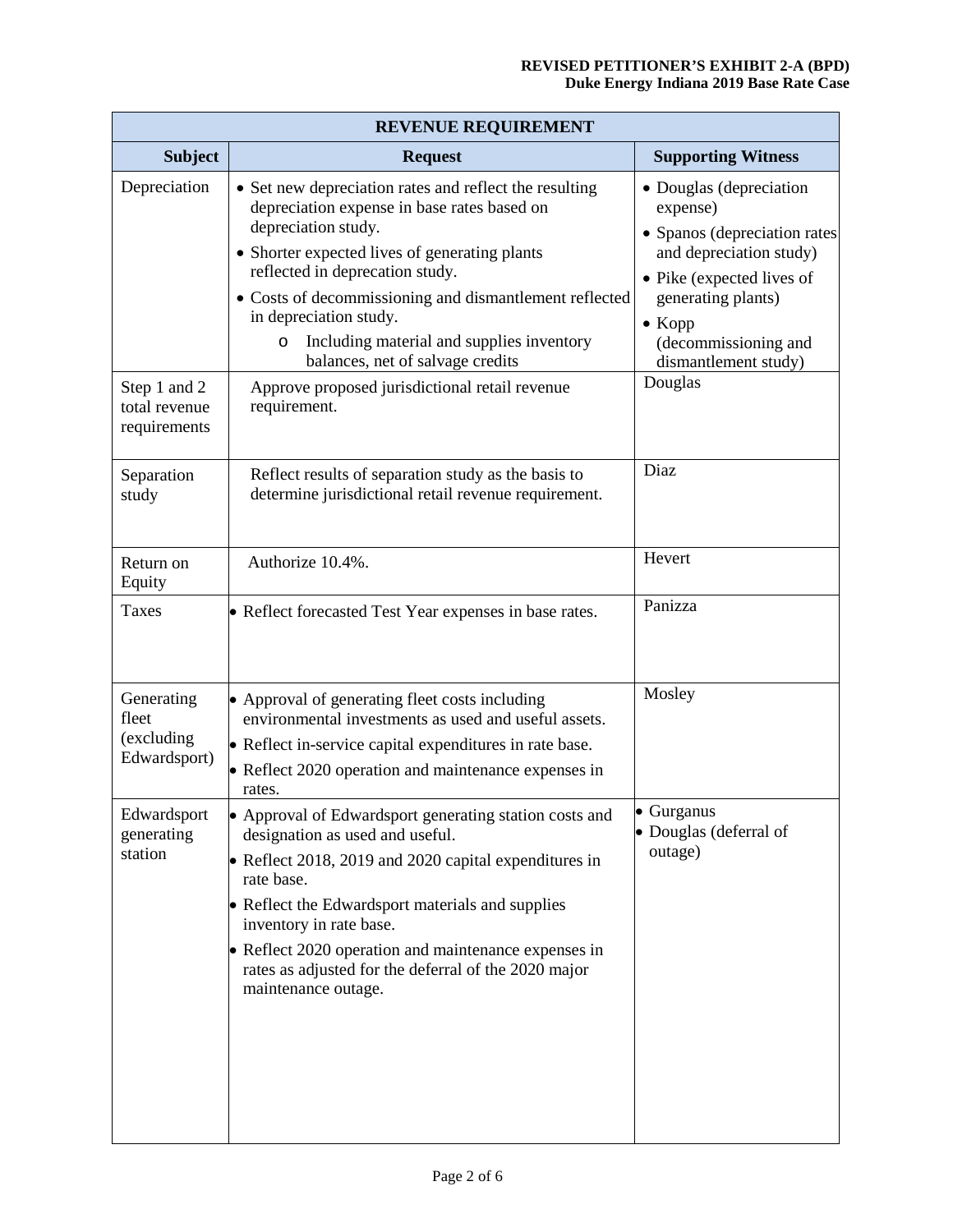| <b>REVENUE REQUIREMENT</b>               |                                                                                                                                                                                                                                                                                                                                                                                                                                  |                                                                 |  |  |
|------------------------------------------|----------------------------------------------------------------------------------------------------------------------------------------------------------------------------------------------------------------------------------------------------------------------------------------------------------------------------------------------------------------------------------------------------------------------------------|-----------------------------------------------------------------|--|--|
| <b>Subject</b>                           | <b>Request</b>                                                                                                                                                                                                                                                                                                                                                                                                                   | <b>Supporting Witness</b>                                       |  |  |
| closure and<br>remediation<br>costs      | Coal ash basin • Approval of recovery for Coal Combustion Residual<br>Rule coal ash basin closure costs as of 2018 in rate<br>base and federal mandate certificate of public<br>convenience and necessity                                                                                                                                                                                                                        | • Thiemann (costs)<br>• Douglas (amortization and<br>deferrals) |  |  |
|                                          | • Approval of recovery for IDEM coal ash<br>management area costs as of 2018, including Gibson<br>East Ash Pond through 2019 and former Dresser<br>generating station through 2020.                                                                                                                                                                                                                                              |                                                                 |  |  |
|                                          | • Approval of the amortization period of 18 years for<br>coal ash basin and remediation costs.                                                                                                                                                                                                                                                                                                                                   |                                                                 |  |  |
|                                          | • Approval of coal ash basin closure and remediation<br>costs deferrals for 2019 and after, with carrying costs.                                                                                                                                                                                                                                                                                                                 |                                                                 |  |  |
| Transmission                             | • Reflect in-service capital expenditures in rate base.<br>• Reflect 2020 operation and maintenance expenses in<br>rates.                                                                                                                                                                                                                                                                                                        | Abbott                                                          |  |  |
| Distribution                             | • Reflect in-service capital expenditures in rate base.<br>• Reflect 2020 operation and maintenance expenses in<br>rates.<br>• Approve deferral treatment for storm costs.                                                                                                                                                                                                                                                       | $\bullet$ Hart<br>· Sieferman (deferral<br>treatment)           |  |  |
| Distribution<br>vegetation<br>management | • Approval of operations and maintenance expenses for<br>five-year trim cycle.<br>• Approval of Hazard Tree Program capital<br>expenditures in rate base.<br>• Approval of deferral treatment for certain 2020                                                                                                                                                                                                                   | • Christie<br>• Graft (deferral treatment)                      |  |  |
| Advanced<br>Meter<br>Infrastructure      | vegetation management costs.<br>• Reflect in-service capital expenditures in rate base in<br>accordance with transmission, distribution and<br>storage improvement charge ("TDSIC") Settlement,<br>Cause No. 44720.                                                                                                                                                                                                              | Schneider<br>Douglas                                            |  |  |
| Changes to<br>Rider 70                   | • Approval to continue Rider 70.<br>• Approval of proposed change in base level non-native<br>sales sharing to zero and ability pass losses through<br>rider.<br>• Approval of non-native sales strategy.<br>• Approval of proposed modification of stacking (FAC<br>and RTO).<br>• Approval to eliminate benchmark (FAC).<br>• Approval of Madison Generating Station (Ohio)<br>recovery of external MISO zone and PJM charges. | Verderame<br>Sieferman                                          |  |  |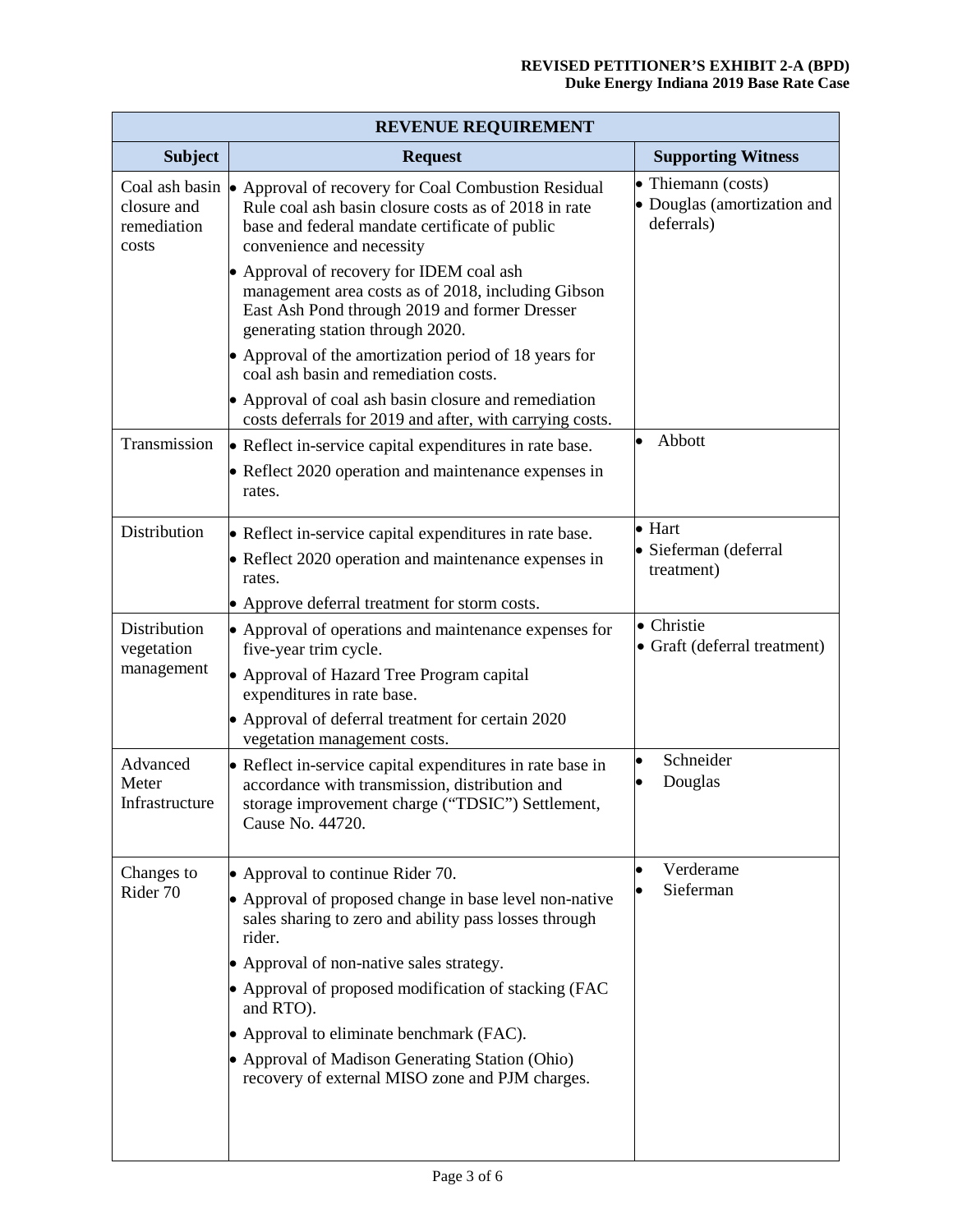| <b>REVENUE REQUIREMENT</b>      |                                                                                                                                                      |                                             |  |  |
|---------------------------------|------------------------------------------------------------------------------------------------------------------------------------------------------|---------------------------------------------|--|--|
| <b>Subject</b>                  | <b>Request</b>                                                                                                                                       | <b>Supporting Witness</b>                   |  |  |
| Customer<br>services            | • Reflect 2020 customer-related operation and<br>maintenance expenses in rates.                                                                      | Quick                                       |  |  |
|                                 | • Approval of residential Fee-Free payment option for<br>residential customers who use credit cards and debit<br>cards.                              |                                             |  |  |
|                                 | • See also waiver section below.                                                                                                                     |                                             |  |  |
| storage                         | Renewable and • Approval of the operating Crane solar project as used<br>and useful.                                                                 | Ritch                                       |  |  |
| projects                        | • Approval of the planned 2020 in-service for Crane<br>energy storage project and microgrid project as used<br>and useful.                           |                                             |  |  |
|                                 | • Approval of the planned 2019 in-service for Camp<br>Atterbury microgrid project used and useful.                                                   |                                             |  |  |
|                                 | • Approval of the planned 2019 in-service for Nabb<br>battery project as used and useful.                                                            |                                             |  |  |
|                                 | • Approval of the planned 2019 in-service for<br>Tippecanoe Solar Power Plant as used and useful.                                                    |                                             |  |  |
|                                 | • Approval of the planned 2019 in-service for B-line<br>Heights Solar Power Plant as used and useful.                                                |                                             |  |  |
| Customer<br>Connect<br>Platform | • Approve deferral of depreciation expense and accrue<br>post-in-service carrying costs until the Company's<br>next retail rate case.                | · Hunsicker<br>• Graft (deferral treatment) |  |  |
|                                 | • Defer operation and maintenance and payroll tax<br>expense from 2018 and forward with carrying costs<br>until the Company's next retail rate case. |                                             |  |  |
| Electric<br>transportation      | • Approval of the electric transportation pilot<br>programs.                                                                                         | • Reynolds<br>· Sieferman (deferral         |  |  |
| pilot programs                  | • Deferral of costs with carrying costs until next retail<br>rate case.                                                                              | treatment)                                  |  |  |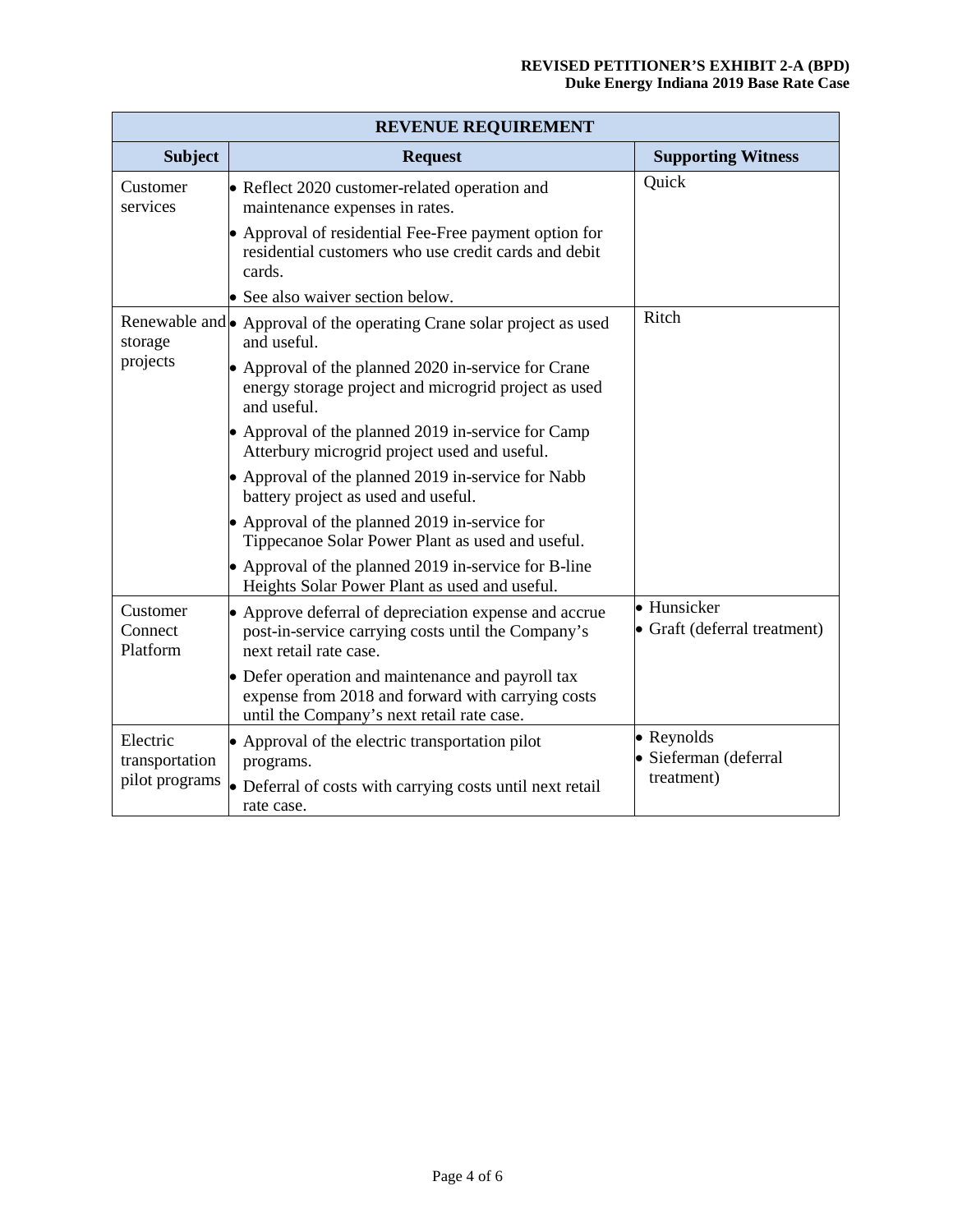| <b>COST OF SERVICE AND RATE DESIGN</b>     |                                                                                                                                                               |                           |  |  |
|--------------------------------------------|---------------------------------------------------------------------------------------------------------------------------------------------------------------|---------------------------|--|--|
| <b>Subject</b>                             | <b>Proposal</b>                                                                                                                                               | <b>Supporting Witness</b> |  |  |
| Cost of service<br>studies                 | Production and demand allocators based on four<br>coincident peaks per Cinergy merger<br>settlement agreement, Cause No. 42873.                               | Diaz                      |  |  |
|                                            | Allocation of revenue increase to eliminate 5%<br>of current subsidies.                                                                                       |                           |  |  |
| Rate design<br>New residential and         | Updated rate tariffs based on cost of services<br>revenue by rate code.                                                                                       | Bailey                    |  |  |
| industrial rate                            | Implement new dynamic pricing pilots.                                                                                                                         |                           |  |  |
| options                                    | <b>Implement an Experimental Market Pricing</b><br>Program and an Experimental Demand<br>Management Stability Program applicable to<br>Rate LLF and Rate HLF. |                           |  |  |
|                                            | Implement declining block rate structure                                                                                                                      |                           |  |  |
|                                            | Rate RS customer charge if decoupling is<br>approved by Commission - \$9.80 per month.                                                                        |                           |  |  |
|                                            | Rate RS customer charge if decoupling is not<br>approved by Commission - \$10.54 per month.                                                                   |                           |  |  |
|                                            | Rate RS declining block rates closer to flat if<br>decoupling is approved.                                                                                    |                           |  |  |
| General terms and<br>conditions and tariff | Tariff changes including proposed rate options<br>mentioned above.                                                                                            | Flick                     |  |  |
| updates                                    | Modifications to lighting programs.                                                                                                                           |                           |  |  |
|                                            | Further clarification and additional definitions<br>for a variety of services.                                                                                |                           |  |  |
|                                            | Go Green program is a permanent offering.                                                                                                                     |                           |  |  |
|                                            | Updated miscellaneous rates and charges.                                                                                                                      |                           |  |  |
| Decoupling                                 | • Revenue decoupling for residential and<br>customer classes.                                                                                                 | • Hansen<br>• Bailey      |  |  |
|                                            | Five-year term.                                                                                                                                               | $\bullet$ Diaz            |  |  |
|                                            | Revenue per customer model including the<br>impact of weather, weather impacts are<br>normalized for the customer.                                            |                           |  |  |
|                                            | Revenue per customer model based on fixed<br>costs only.                                                                                                      |                           |  |  |
|                                            | Implement new dynamic pricing pilots for rates<br>RS and CS with an objective of more customer<br>options in future base rate cases.                          |                           |  |  |
|                                            | Rate RS and Rate CS will have a lower<br>customer charge and declining block rates that<br>are flatter with the decoupling proposal.                          |                           |  |  |
|                                            | Customer revenue is adjusted annually for the<br>difference in actual revenue and the allowed<br>revenue per customer model amount.                           |                           |  |  |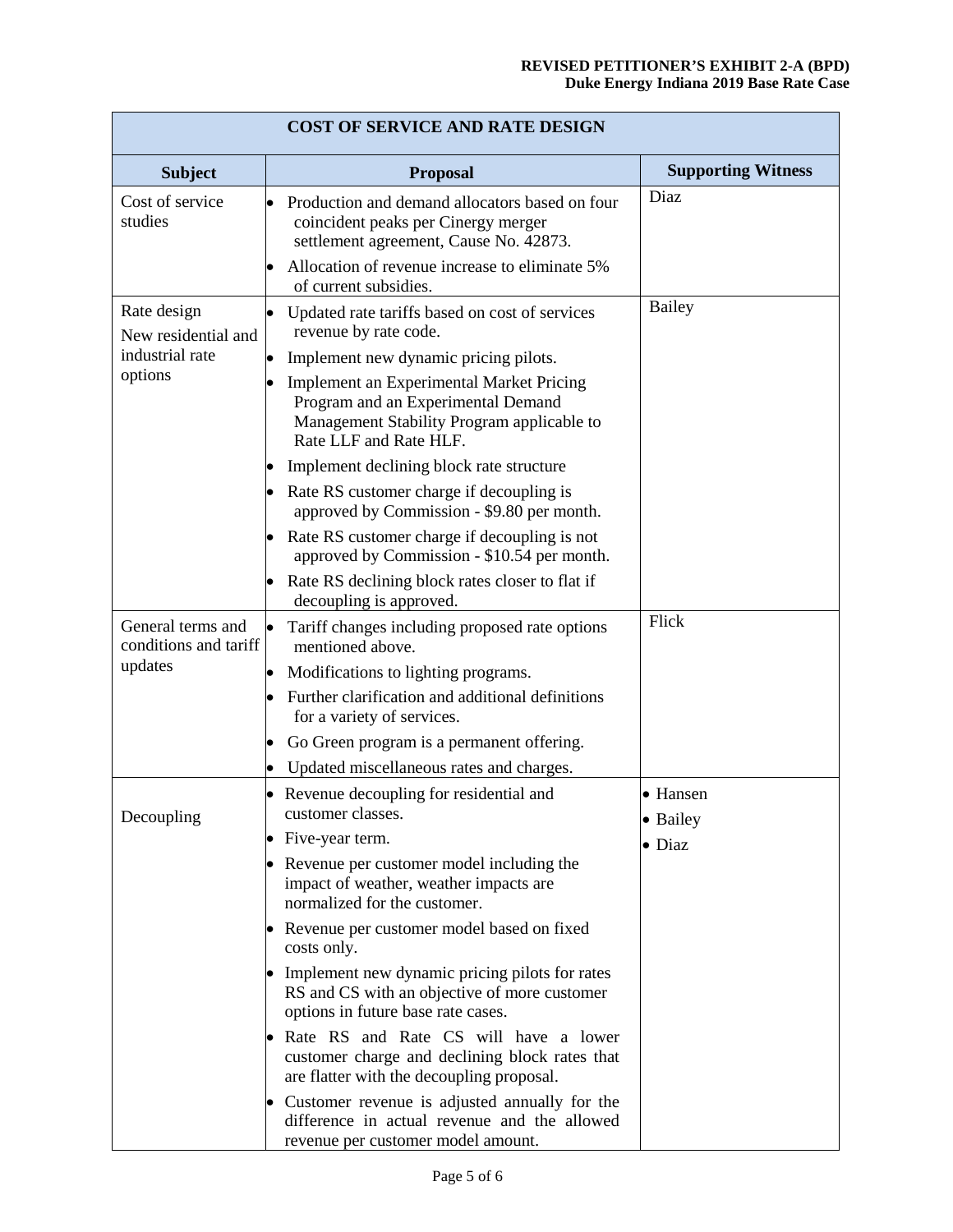| <b>OTHER</b>                                  |                                                                                                                                                                                                                                                                                                                                                                                                                                                                                                                                      |                                                             |  |  |
|-----------------------------------------------|--------------------------------------------------------------------------------------------------------------------------------------------------------------------------------------------------------------------------------------------------------------------------------------------------------------------------------------------------------------------------------------------------------------------------------------------------------------------------------------------------------------------------------------|-------------------------------------------------------------|--|--|
| <b>Subject</b>                                | <b>Proposal</b>                                                                                                                                                                                                                                                                                                                                                                                                                                                                                                                      | <b>Supporting Witness</b>                                   |  |  |
| Requests for<br>waiver of<br>Commission rules | <b>Customer Connect</b><br>Self-service aspects for payment<br>$\circ$<br>agreements, without signature<br>requirement<br>Modify the way in which usage is<br>$\circ$<br>displayed on a customer's bill.<br>Enable all customers' preferred method<br>$\circ$<br>of communication as it relates to their<br>energy bill.<br>Revert to Owner multi-family building<br>$\circ$<br>program deposit<br>Change disconnection of service process to<br>call and text<br>Change interest rate on customer deposits<br>from $6\%$ to $2\%$ . | Hunsicker<br>Quick (disconnection)<br>Quick (interest rate) |  |  |

## **Case in Chief Basic Accounting Exhibits Required to be Filed with the Case-in-Chief Pursuant to Minimum Standard Filing Requirements ("MSFR") under 170 IAC 1-5-6 1/**

| <b>MSFR Code</b>                                                   |                                                                                  |                                 |                           |
|--------------------------------------------------------------------|----------------------------------------------------------------------------------|---------------------------------|---------------------------|
| <b>Reference</b><br>170 IAC 1-5-6                                  | <b>Exhibit</b>                                                                   | <b>Exhibit</b><br><b>Number</b> | <b>Sponsoring Witness</b> |
| $(1)$ (A)                                                          | Comparative Balance Sheets for the<br>Forecasted Test Period and Year<br>Prior   | $3-A (CMJ)$                     | Christopher M. Jacobi     |
| $(1)$ (A)                                                          | Comparative Balance Sheets for the<br><b>Historical Reference Period</b>         | $4-A$ (DLD)                     | Diana L. Douglas          |
| $(1)$ (B)                                                          | Statement of Cash Flows for the<br><b>Forecasted Test Year</b>                   | $3-B$ (CMJ)                     | Christopher M. Jacobi     |
| $(1)$ (B)                                                          | Statement of Cash Flows for the<br><b>Historical Reference Period</b>            | $4-B$ (DLD)                     | Diana L. Douglas          |
| $(1)$ (C)                                                          | Comparative Income Statement for<br>the Forecasted Test Period and Year<br>Prior | $3-C$ (CMJ)                     | Christopher M. Jacobi     |
| $(1)$ (C)                                                          | Comparative Income Statement for<br>the Historical Reference Period              | $4-C$ (DLD)                     | Diana L. Douglas          |
| (2)                                                                | <b>Revenue Requirement Calculation</b>                                           | $4-D$ (DLD)                     | Diana L. Douglas          |
| (3)                                                                | Jurisdictional Net Operating Income                                              | $4-E$ (DLD)                     | Diana L. Douglas          |
| (4)                                                                | <b>Jurisdictional Rate Base</b>                                                  | $4-F(DLD)$                      | Diana L. Douglas          |
| (5)                                                                | Capital Structure and Cost of Capital                                            | $4-G(DLD)$                      | Diana L. Douglas          |
| (6)                                                                | <b>Gross Revenue Conversion Factor</b>                                           | $6-F$ (CLG)                     | Christa L. Graft          |
| (7)                                                                | <b>Effective Income Tax Rate</b>                                                 | $4-H (DLD)$                     | Diana L. Douglas          |
| $17$ The Basic Accounting Exhibits are also included in the MSFRs. |                                                                                  |                                 |                           |